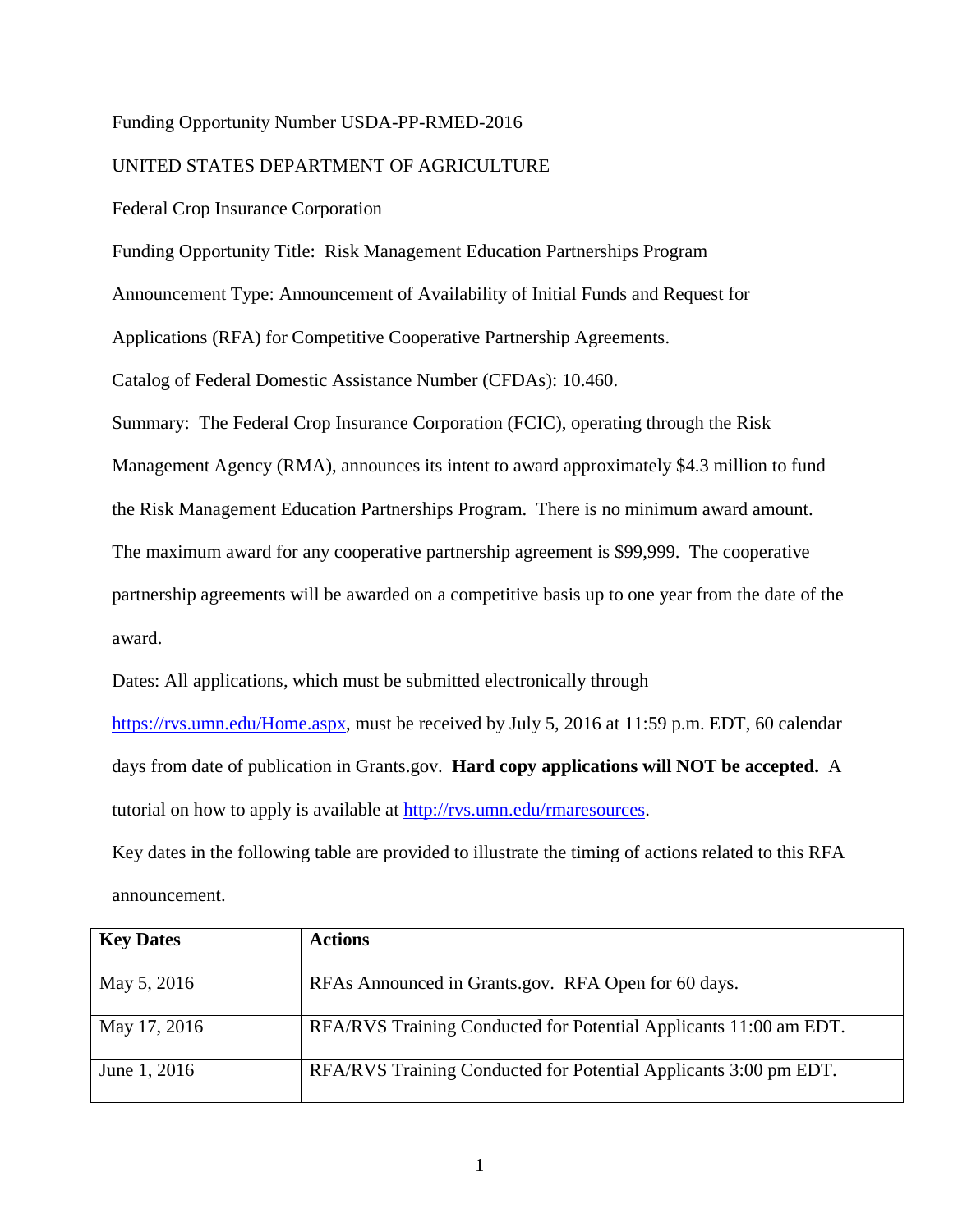| July 5, 2016       | RFA Closes 11:59 pm EDT.                                                                              |
|--------------------|-------------------------------------------------------------------------------------------------------|
|                    |                                                                                                       |
|                    | Week of August 29, 2016   Award Letters are E-mailed; Unsuccessful Applicants are Notified by E-mail. |
| September 30, 2016 | Project Start Date.                                                                                   |

Purpose: The purpose of this competitive cooperative partnership agreement program is to deliver crop insurance education and risk management training to U.S. agricultural producers to assist them in identifying and managing production, marketing, legal, financial, and human risk. The program gives priority to: (1) educating producers of crops currently not insured under Federal crop insurance, specialty crops, and underserved commodities, including livestock and forage; and (2) providing collaborative partnerships to develop and deliver crop insurance education and other risk management training. Education activities developed under the Risk Management Education Partnerships Program will provide U.S. farmers and ranchers, including limited resource, socially disadvantaged, and other traditionally under-served farmers and ranchers with training and information opportunities to be able to understand:

- i. The kinds of risks addressed by existing and emerging risk management tools;
- ii. The features and appropriate use of existing and emerging risk management tools; and
- iii. How to make sound risk management decisions.

Funding availability for this program may be announced at approximately the same time as funding availability for similar but separate programs:—CFDA No. 10.458 (Crop Insurance Education in Targeted States). Prospective applicants should carefully examine and compare the notices of each announcement.

The collections of information in this Announcement have been approved by OMB under control number 0563-0067.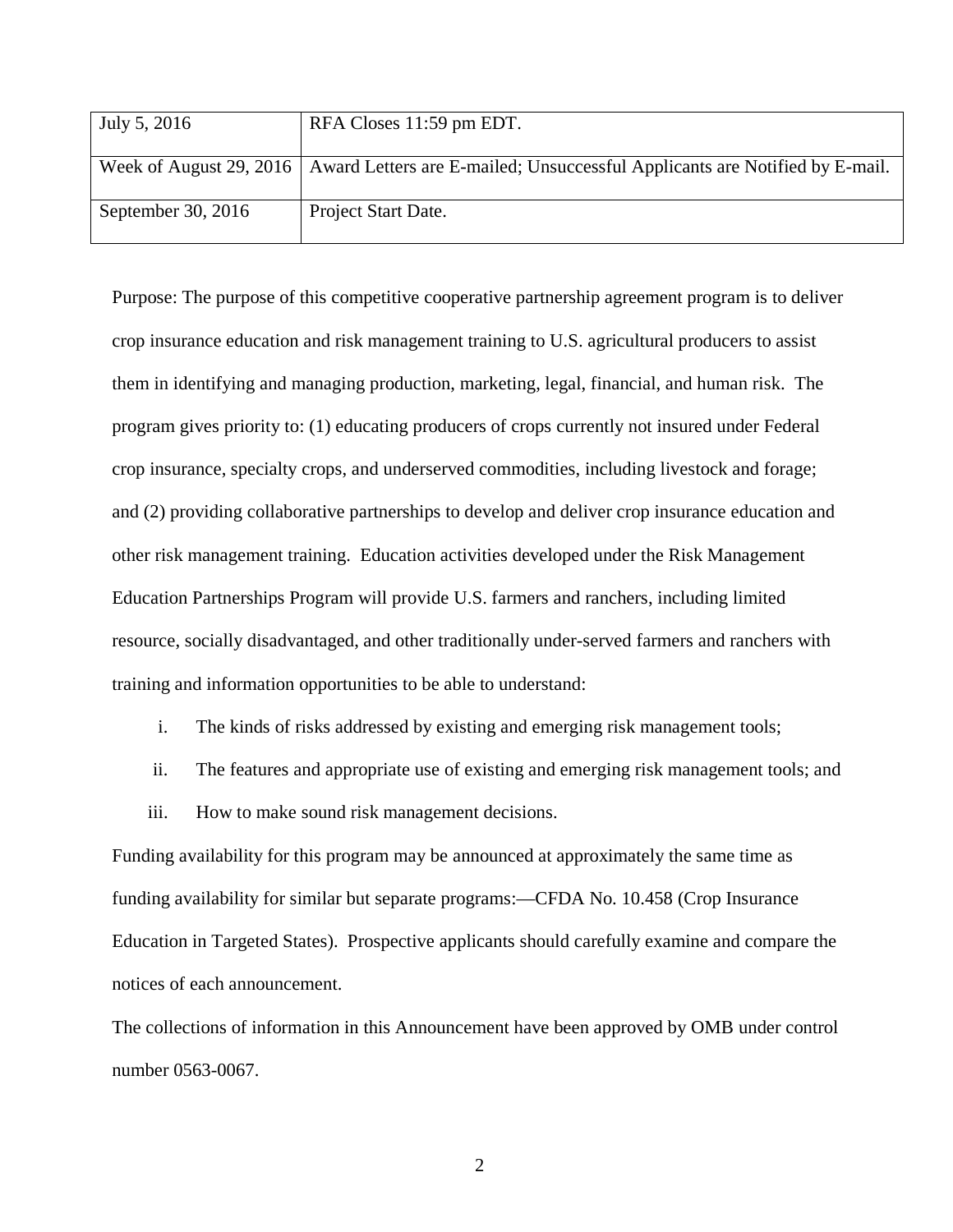# THIS ANNOUNCEMENT CONSISTS OF EIGHT SECTIONS:

Section A—Funding Opportunity Description

- 1. *Legislative Authority*
- 2. *Background*
- 3. *Project Goal*
- 4. *Definition of Priority Commodities*

# Section B—Award Information

- *1. Type of Application*
- *2. Funding Availability*
- *3. Minimum and Maximum Award*
- *4. Project Period*
- *5. Location*
- *6. Audience Emphasis*
- *7. RMA Substantial Involvement*
- *8. Description of Agreement Award - Recipient Tasks*
- *9. Other Tasks*

# Section C—Eligibility Information

- 1. *Eligible Applicants*
- 2. *Cost Sharing or Matching Funding*

# Section D—Application and Submission Information

- 1. *Electronic Application Package*
- 2. *Content and Form of Application Submission*
- 3. *Funding Restrictions*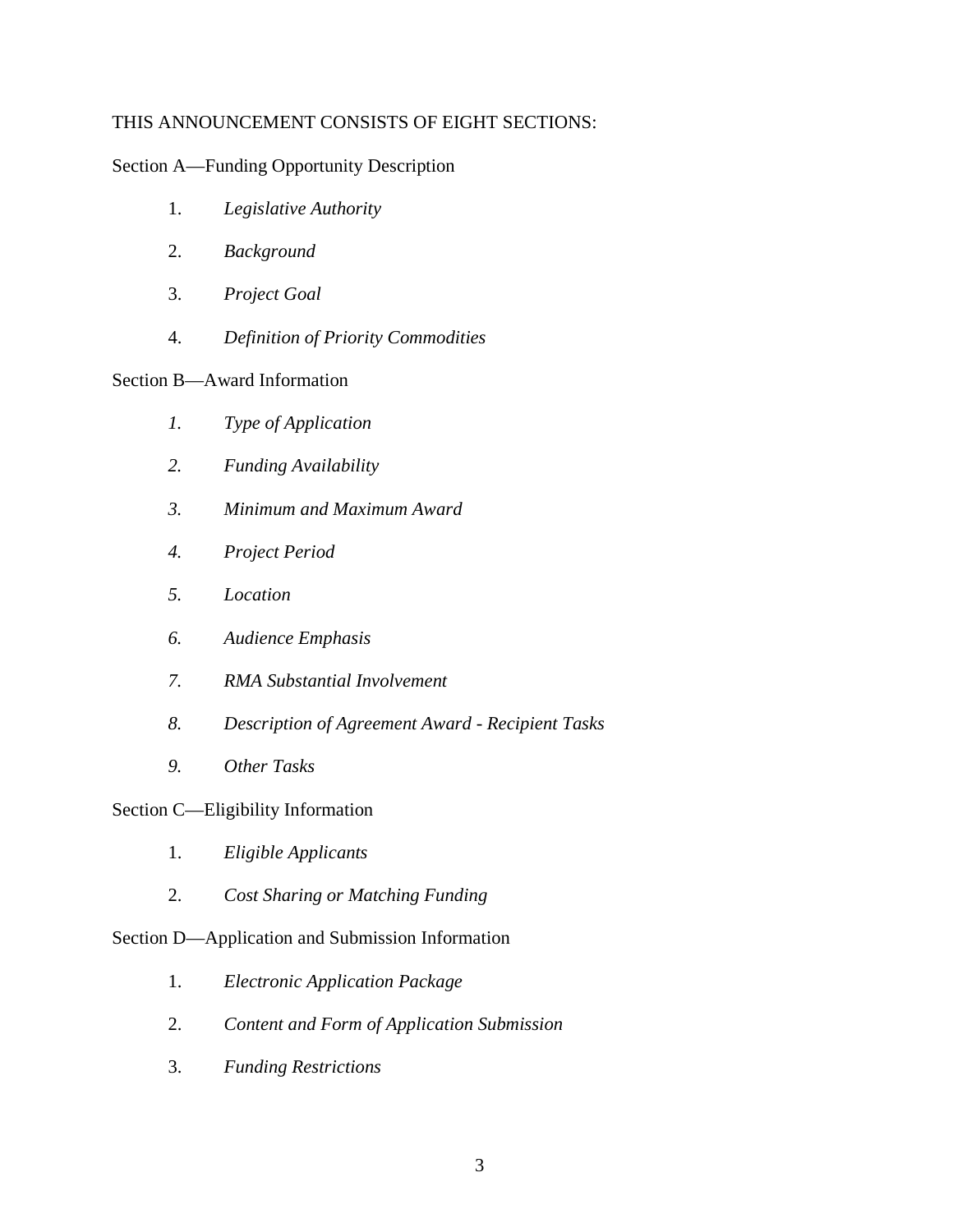- 4. *Limitation on Use of Project Funds for Salaries and Benefits*
- 5. *Indirect Cost Rates*
- 6. *Other Submission Requirements*
- 7. *Acknowledgement of Applications*

Section E—Application Review Information

- *1. Criteria*
- *2. Review and Selection Process*

# Section F—Award Administration Information

- *1. Information Contained in a Federal Award*
- *2. Administrative and National Policy Requirements*
	- *i. Requirement to Use USDA Logo*
	- *ii. Requirement to Provide Project Information to an RMA-selected Representative*
	- *iii. Access to Panel Review Information*
	- *iv. Confidential Aspects of Applications and Awards*
	- *v. Risk Assessment*
	- *vi. Audit Requirements*
	- *vii. Prohibitions and Requirements Regarding Lobbying*
	- *viii. Representation Regarding the Prohibition on Using Funds under Grants and Cooperative Agreements with Entities that Require Certain Internal Confidentiality Agreements*
		- *ix. Applicable OMB Circulars*
		- *x. Requirement to Assure Compliance with Federal Civil Rights Laws*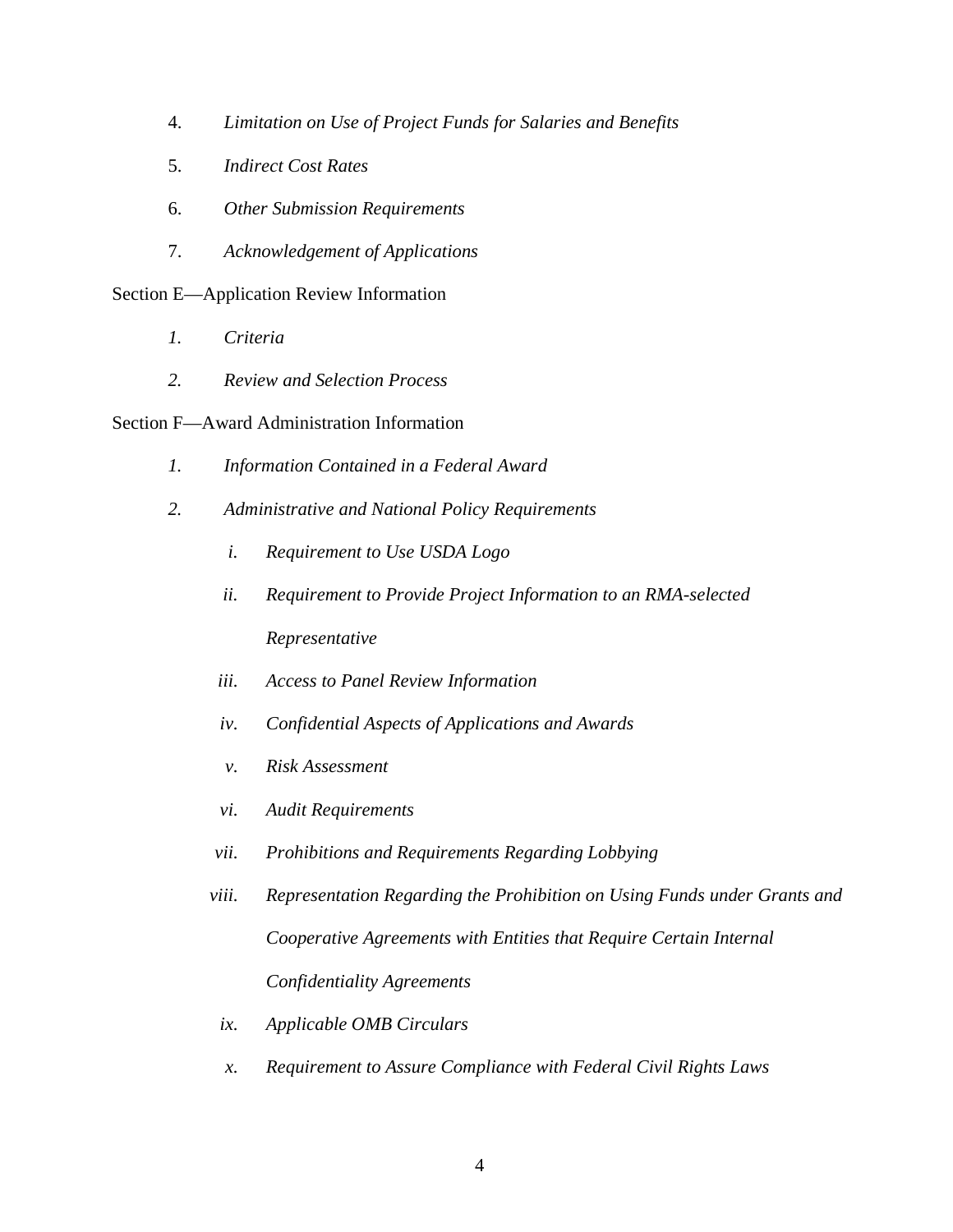- *xi. Requirement to Participate in a Post Award Teleconference*
- *xii. Requirement to Participate in a Post Award Civil Rights Training*
- *xiii. Requirement to Submit Educational Materials to the Ag Risk and Farm Management Library*
- 3. *Reporting Requirements*
- Section G—Agency Contact
- Section H—Additional Information
	- *1. The Restriction of the Expenditure of Funds to Enter into Financial Transactions*
	- *2. Required Registration with the System for Awards Management (SAM) for Submission of Proposals*
	- *3. Related Programs*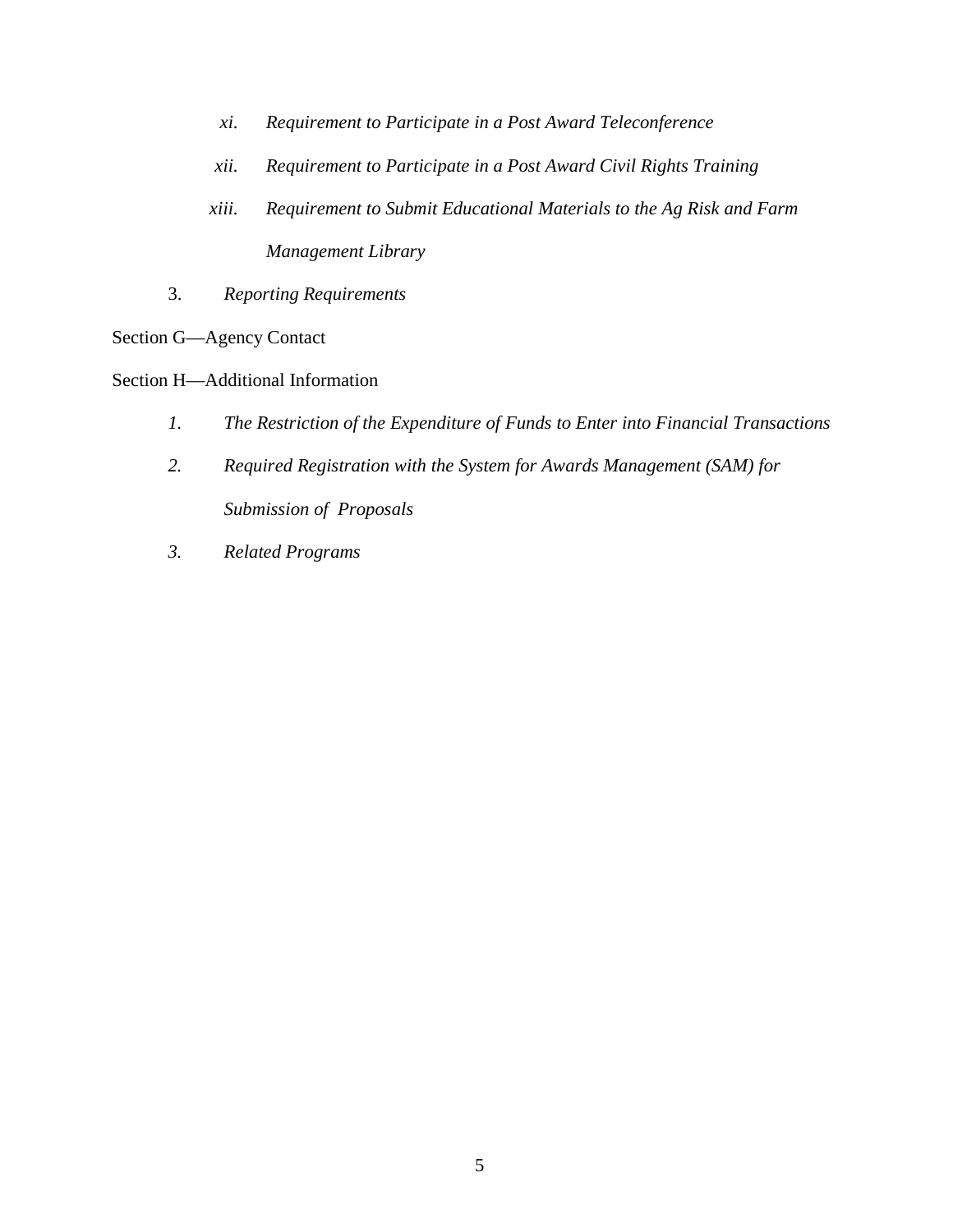#### Full Text of Announcement

## A. Funding Opportunity Description

#### *1. Legislative Authority*

The Risk Management Education Partnership Program is authorized under Section 522(d)(3)(F) of the Federal Crop Insurance Act (FCIA), (7 U.S.C. § 1522(d)(3)(F)), and provides FCIC funding for risk management training and informational efforts for agricultural producers through the formation of partnerships with public and private organizations.

#### *2. Background*

RMA promotes and regulates sound risk management solutions to improve the economic stability of American agriculture. On behalf of FCIC, RMA does this by offering Federal crop insurance products through a network of private-sector partners, overseeing the creation of new risk management products, seeking enhancements in existing products, ensuring the integrity of crop insurance programs, offering programs aimed at equal access and participation of underserved communities, and providing risk management education and information.

Call for Stakeholder input: FCIC through the RMA, seeks your comments about this RFA. We will consider the comments when we develop the next RFA for the program, if applicable, and FCIC may consider these comments for changes to future RFAs. Submit written stakeholder comments by December 31, 2016 via e-mail to: **RMA.Risk-ED@rma.usda.gov.** In your comments, please state that you are responding to the **Risk Management Education Partnership Program** RFA. Comments are optional and voluntary.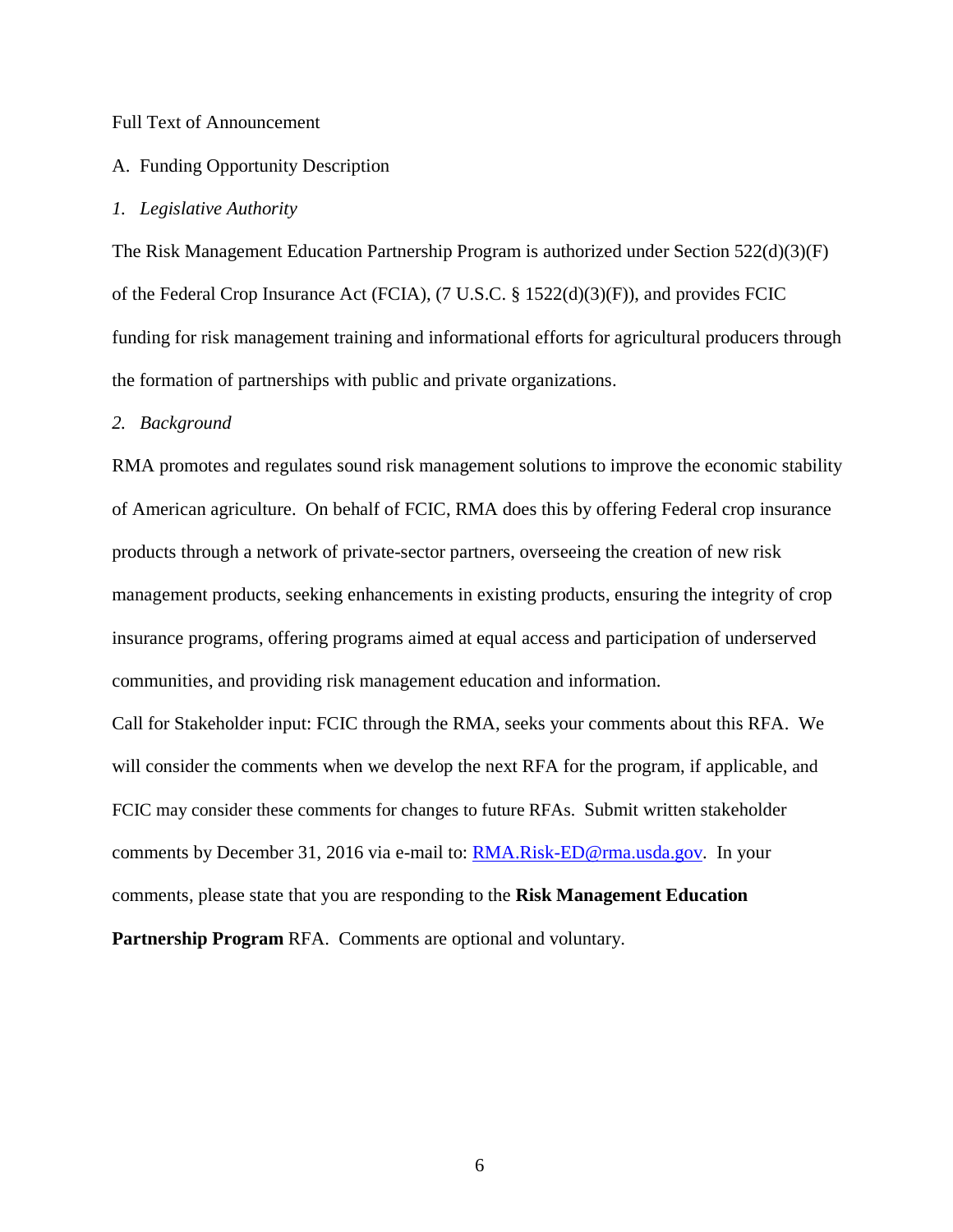# *3. Project Goal*

The goal of this program is to ensure that "... producers will be better able to use financial management, farm financial benchmarking, crop insurance, marketing contracts, and other existing and emerging risk management tools." One of RMA's strategic goals is to ensure that producers are well informed of the risk management solutions available to them. This educational goal is supported by Section 522(d)(3)(F) of the Federal Crop Insurance Act (FCIA) (7 U.S.C. § 1522(d)(3)(F)), which authorizes FCIC funding for risk management training and informational efforts for agricultural producers through the formation of partnerships with public and private organizations. Partnerships are awarded with the goal that FCIC will fund crop insurance and risk management projects that are likely to become self-sustaining and not indefinitely dependent on FCIC funds. With respect to such partnerships, priority is to be given to reaching producers of Priority Commodities, as defined below. A project is considered as giving priority to Priority Commodities if 75 percent of the educational and training activities of the project are directed to producers of any one of the three classes of commodities listed in the definition of Priority Commodities or any combination of the three classes.

# *4. Definition of Priority Commodities*

For purposes of this program, Priority Commodities are defined as:

i. Agricultural commodities covered by (7 U.S.C. 7333). Commodities in this group are commercial crops that are not covered by catastrophic risk protection crop insurance, are used for food or fiber (except livestock), and specifically include, but are not limited to, floricultural, ornamental nursery, Christmas trees, turf grass sod, aquaculture (including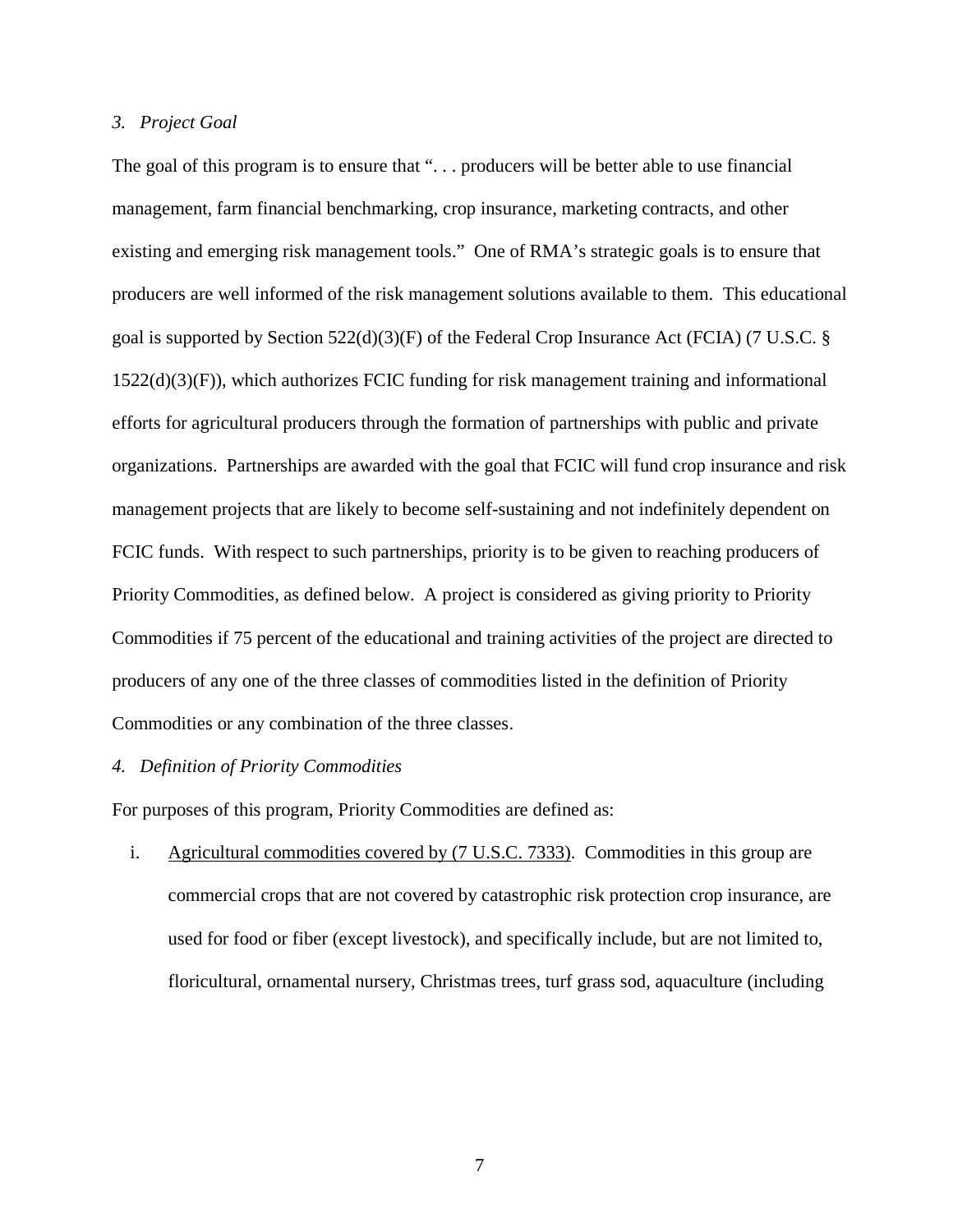ornamental fish), sea grass and sea oats, camelina, sweet sorghum, biomass sorghum, and industrial crops.

- ii. Specialty crops.Commodities in this group may or may not be covered under a Federal crop insurance plan and include, but are not limited to, fruits, vegetables, tree nuts, syrups, honey, roots, herbs, and highly specialized varieties of traditional crops.
- iii. Underserved commodities. This group includes: (a) commodities, including livestock and forage, that are covered by a Federal crop insurance plan but for which participation in an area is below the national average; and (b) commodities, including livestock and forage, with inadequate crop insurance coverage.

For the 2016 fiscal year, FCIC through RMA is seeking projects that address one or more of the five (5) areas of risk described as Production, Legal, Financial, Marketing or Human Risk to include:

- Crop Insurance Education on:
	- o Pasture, Rangeland and Forage (Rainfall Index) program;
	- o Specialty Crops;
	- o Organic production practices and Organic prices;
	- o Whole Farm Revenue Protection (WFRP);
	- o Supplemental Coverage Option (SCO);
	- o Stacked Income Protection Plan (STAX);
- Record Keeping practices and record requirements for
	- o Actual Production History (APH) yields;
	- o Whole Farm Revenue Protection (WFRP);
	- o Proving a loss;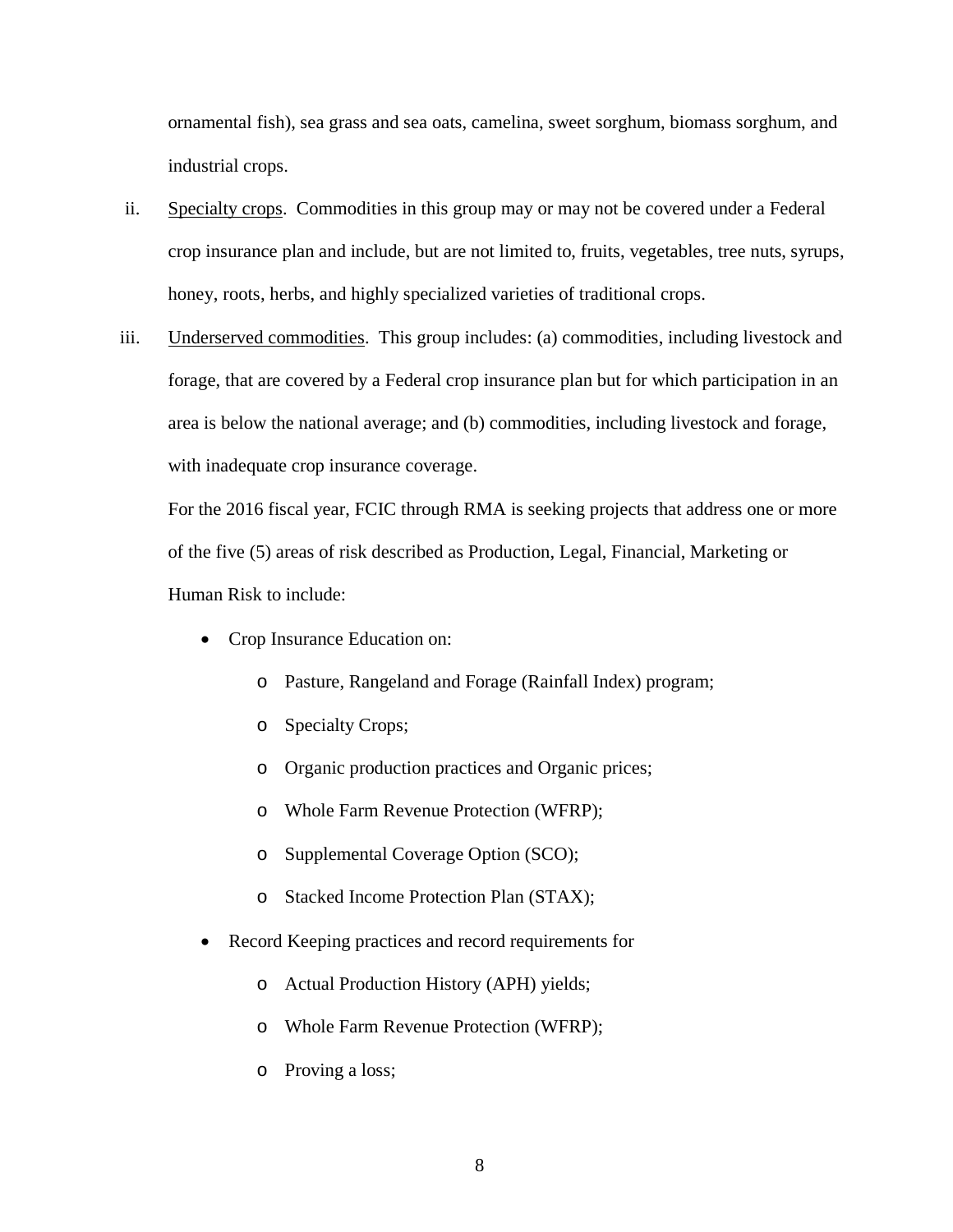- o Organic production;
- o Farm record keeping and planning (Farm Financial Benchmarking as described in section 7 U.S.C.  $\S$  1502(b)(7)) to
	- **Create farm baseline by commodity/farm enterprise;**
	- Compare farm financials to other farms by similar enterprise;
	- Meet crop insurance record requirements to improve management performance and business profitability, and adjust production methods; and
	- Optimize and improve records with relevant and current strategies for use in crop insurance; and
- Additional priority will also be given to applications which target producers living in Strike Force or Promise Zone communities as defined by USDA, provided that the producers in these categories also meet the minimum statutory criteria, and the applicant demonstrates a history of success in these designated areas.

# B. Award Information

# *1. Type of Application*

Only electronic applications will be accepted and they must be submitted through

<https://rvs.umn.edu/Home.aspx> **Hard copy applications will NOT be accepted.** Applications submitted to the Risk Management Education Partnerships Program are new applications: there are no renewals. All applications will be reviewed competitively using the selection process and evaluation criteria described in Section E – Application Review Process. Each award will be designated as a Cooperative Partnership Agreement, which will require substantial involvement by RMA (Section B, 7).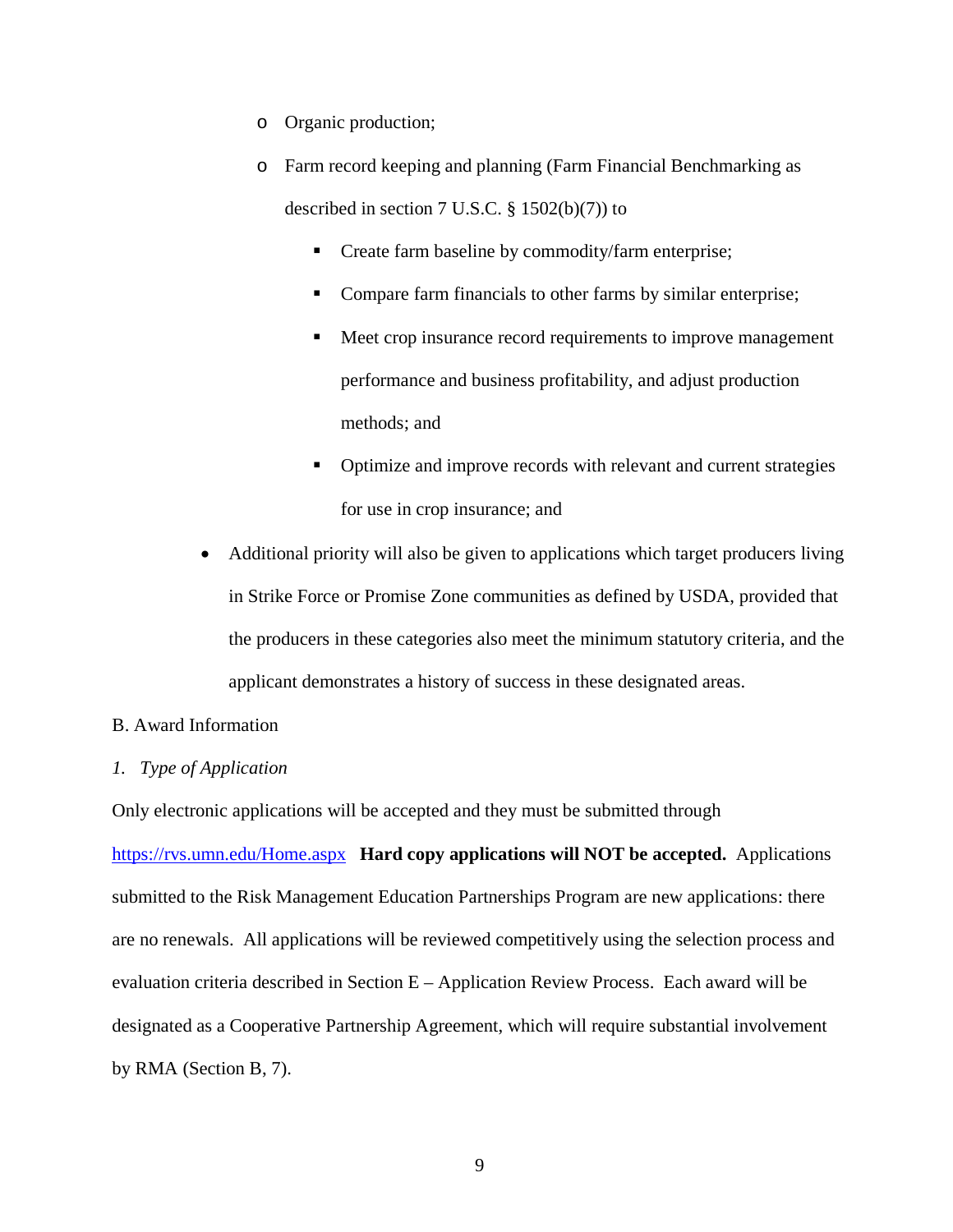#### *2. Funding Availability*

There is no commitment by USDA to fund any particular application.Approximately \$4.3 million is available in fiscal year 2016. The FCIC, through RMA will make awards from this announcement, subject to the availability of funds and the quality of applications received.

# *3. Minimum and Maximum Award*

Any application that requests Federal funding more than \$99,999 for a project will be rejected. It is difficult to accurately estimate the number and amount of awards that RMA will provide this year. However, in the past few years, RMA has awarded 43-94 cooperative agreements each year with an average funding of \$83,204. RMA also reserves the right to fund successful applications at an amount less than requested if it is judged that the application can be implemented at a lower funding level.

All awards will be made and agreements finalized no later than September 09, 2016 with the project start date of September 30, 2016.

*4. Project Period*

Projects will be funded for a period of up to one year from the project starting date.

*5. Location* 

RMA Regional Offices and the States available for competition for this award are listed below. Staff from the respective RMA Regional Offices and the Risk Management Education Division (RMED) DC Office will provide substantial involvement (as defined in G below) for projects conducted within the region.

> Billings, Montana Regional Office: (MT, ND, SD, and WY) Davis, California Regional Office: (AZ, CA, HI, NV, and UT) Jackson, Mississippi Regional Office: (AR, KY, LA, MS, and TN)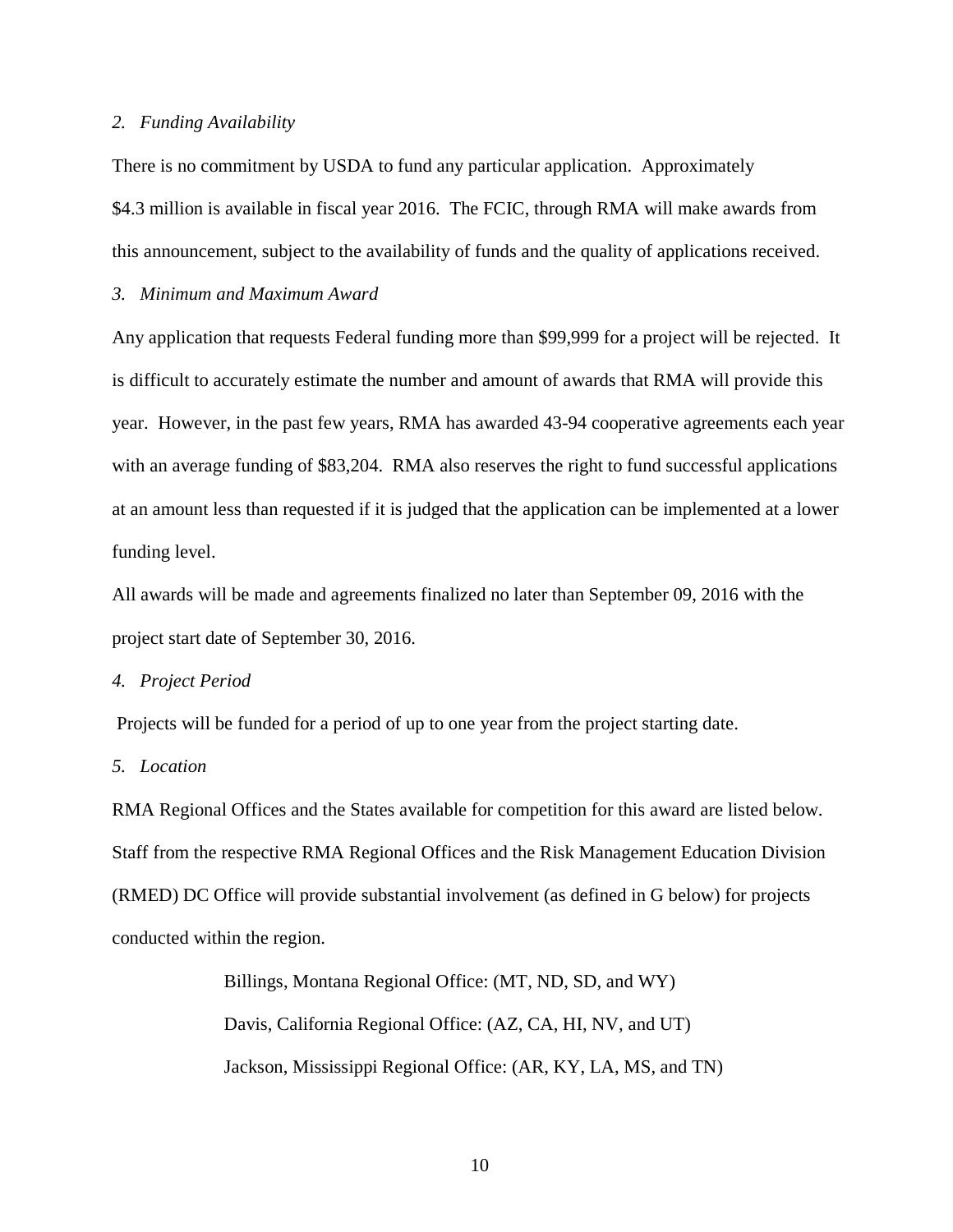Oklahoma City, Oklahoma Regional Office: (NM, OK, and TX) Raleigh, North Carolina Regional Office: (CT, DE, ME, MD, MA, NH, NJ, NY, NC, PA, RI, VT, VA, and WV) Spokane, Washington Regional Office: (AK, ID, OR, and WA) Springfield, Illinois Regional Office: (IL, IN, MI, and OH) St. Paul, Minnesota Regional Office: (IA, MN, and WI) Topeka, Kansas Regional Office: (CO, KS, MO, and NE) Valdosta, Georgia Regional Office: (AL, FL, GA, PR, and SC)

Each application must clearly designate the RMA region where educational activities will be conducted in the application narrative in block 12 of the SF-424 form. Applications may designate more than one state but cannot designate more than one RMA region. Applications with proposed activities in more than one state all serviced by the same RMA region are acceptable. Single applications proposing to conduct educational activities in states served by more than one RMA region will be rejected. Applications serving Tribal Nations will be accepted and managed from the RMA Regional Office serving the designated Tribal Office.

#### *6. Audience Emphasis*

Audience emphasis is on U.S. producers and ranchers, and should specifically reach out to producer types not normally reached, such as limited resource and socially disadvantaged producers, to ensure they are given the opportunity to participate in educational activities. Audience groups may include: traditional farmers and ranchers; new and beginning farmers; farmers or ranchers that are preparing to retire and are using transition strategies to help new farmers or ranchers get started; legal immigrant farmers or ranchers, minority producers; veterans; women; farmers and ranchers marketing their products as part of a local or regional food system;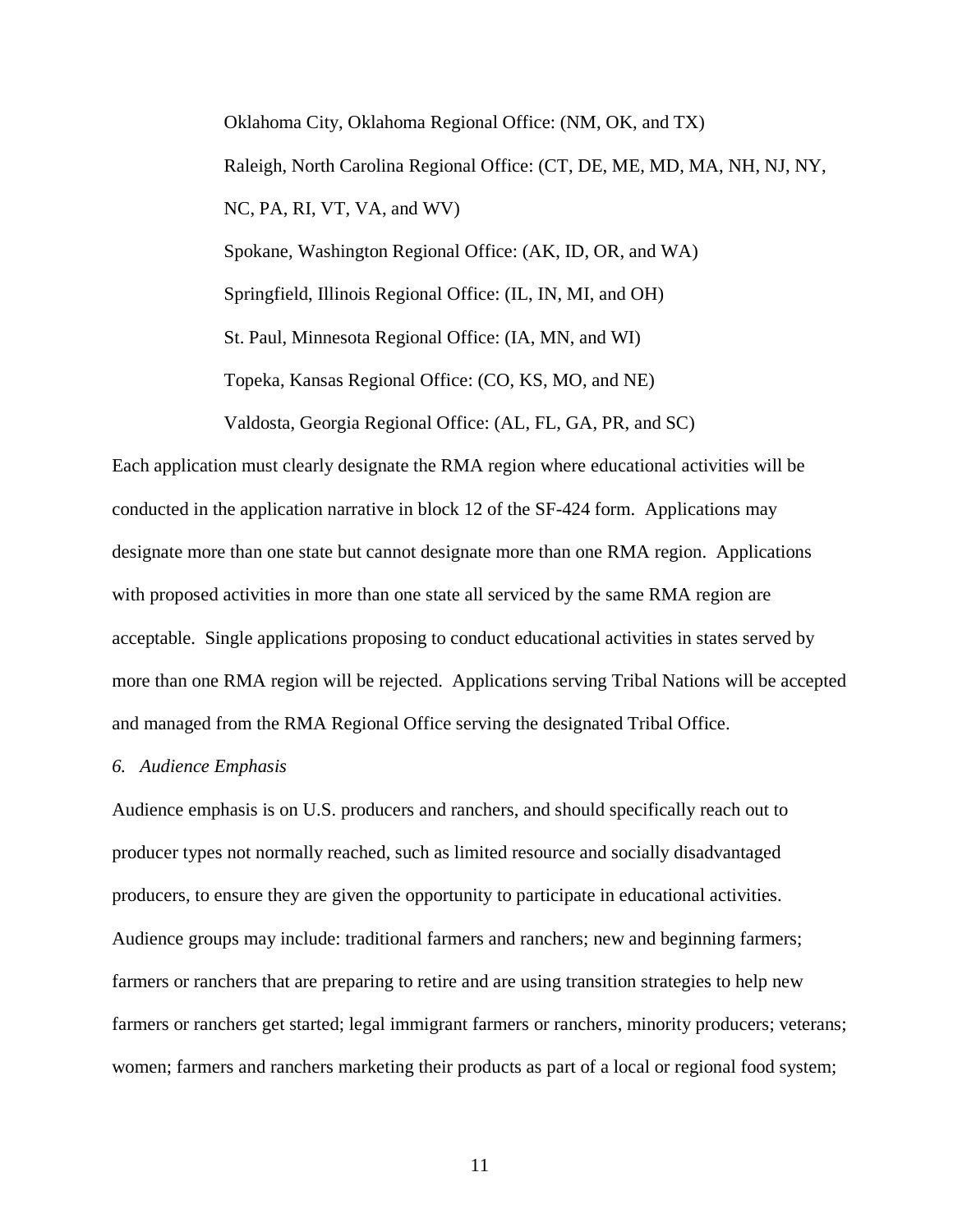livestock producers, organic producers, new or established farmers or ranchers that are converting production and marketing systems to pursue new markets; small farms or ranches, sustainable producers, value-added producers, and producers living in areas designated as Strike Force or Promise Zone communities as defined by USDA, provided that the producers in these categories that are emphasized also meet the minimum statutory criteria.

# *7. RMA Substantial Involvement*

RMA will be substantially involved during the performance of the funded project through RMA's ten (10) Regional Offices and RMED DC Office. Potential types of substantial involvement may include, but are not limited to, the following activities.

- i. Collaborate with the recipient in assembling, reviewing, and approving crop insurance and risk management materials for producers in the designated RMA region.
- ii. Collaborate with the recipient in reviewing and approving a promotional program for raising awareness for crop insurance and risk management and for informing producers of training and informational opportunities in the RMA region.
- iii. Collaborate with the recipient on the delivery of education to producers and agribusiness leaders in the RMA region. This will include: (a) reviewing and approving in advance all producer and agribusiness leader educational activities; (b) advising the project leader on technical issues related to crop insurance education and information; and (c) assisting the project leader in informing crop insurance professionals about educational activity plans and scheduled meetings.
- iv. Conduct an evaluation of the performance of the recipient in meeting the tasks of the project.

Applications that do not address substantial involvement by RMA will be rejected.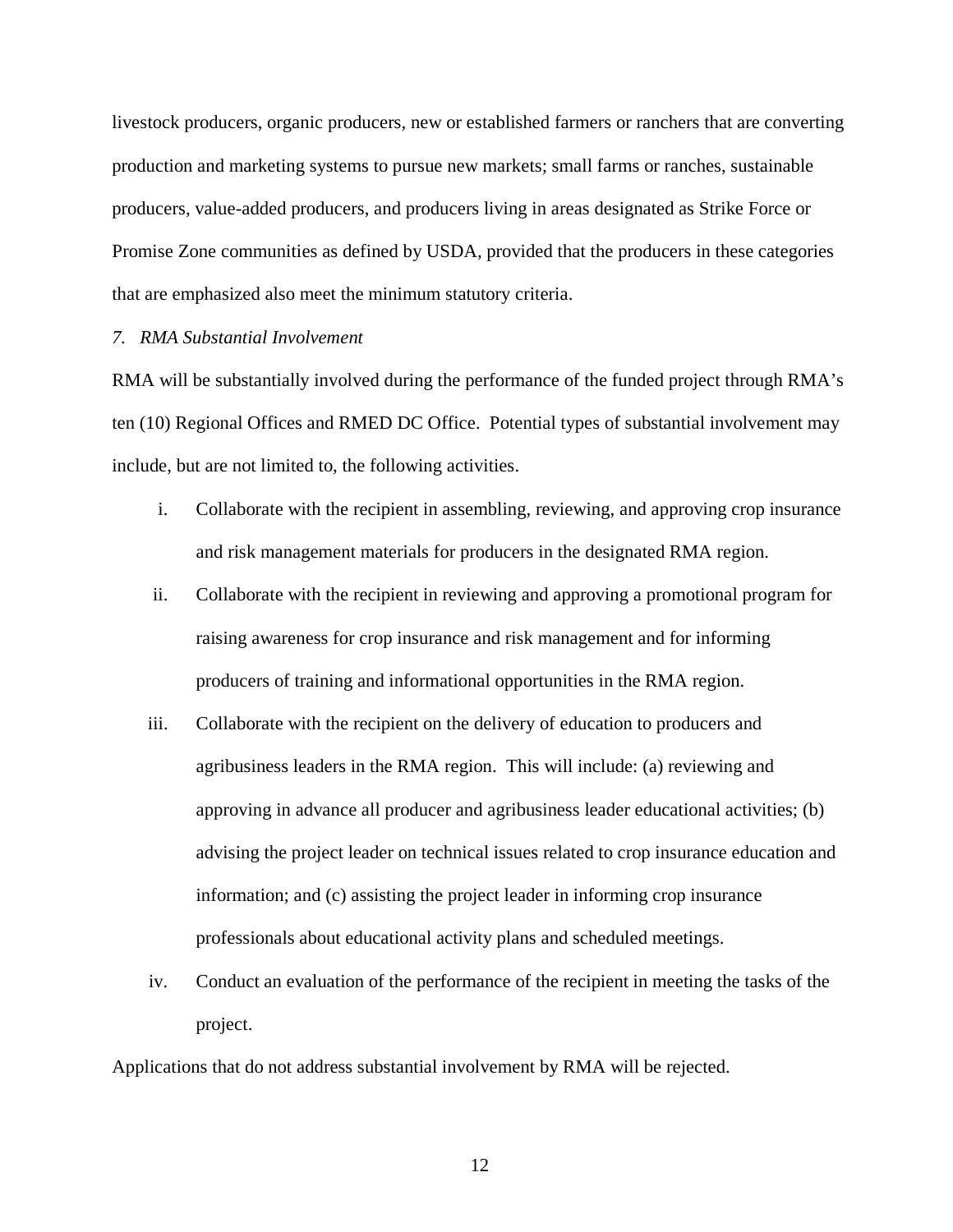#### *8. Description of Agreement Award - Recipient Tasks*

In conducting activities to achieve the purpose and goal of this program in a designated RMA region, the recipient will be responsible for performing the following tasks:

- i. Develop and conduct a promotional program in English or a non-English language to producers as appropriate to the audience. This program will include activities using media, newsletters, publications, or other appropriate informational dissemination techniques that are designed to: (a) raise awareness for crop insurance and risk management; (b) inform producers of the availability of crop insurance and risk management tools; and (c) inform producers and agribusiness leaders in the designated RMA region of training and informational opportunities.
- ii. Deliver crop insurance and risk management training in English or non-English language as appropriate to the audience as well as informational opportunities to agricultural producers and agribusiness professionals in the designated RMA region. This will include organizing and delivering educational activities using the instructional materials assembled by the recipient to meet the local needs of agricultural producers. Activities should be directed primarily to agricultural producers, but may include those agribusiness professionals that have frequent opportunities to advise producers on risk management tools and decisions.
- iii. Document all educational activities conducted under the cooperative partnership agreement and the results of such activities, including criteria and indicators used to evaluate the success of the program. The recipient will also be required to provide information to RMA as requested for evaluation purposes.
- *9. Other Tasks*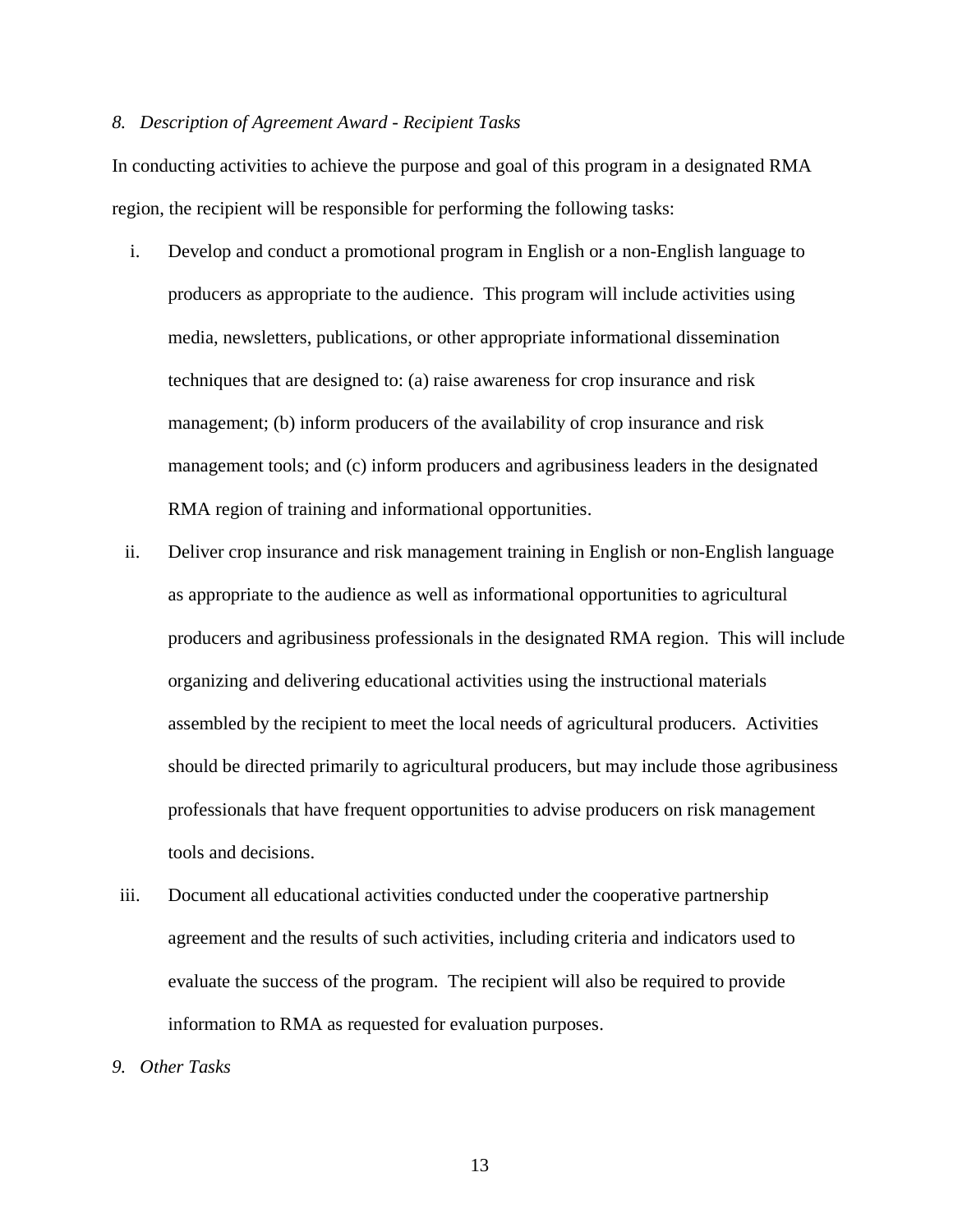In addition to the specific, required tasks listed above, the applicant may propose additional tasks that would contribute directly to the purpose of this program such as but not limited to individual or group Good Agricultural Practices (GAP) certification, other food-safety related education and training activities, or activities targeting producers engaged in local or regional food systems, such as those selling at farmers markets. For any proposed additional task, the applicant must identify the objective of the task, specific timelines for performing the tasks, and the specific responsibilities of the applicant and any entities working with the applicant in the development or delivery of the project.

# C. Eligibility Information

# 1. *Eligible Applicants*

Eligible applicants include not-for profit organizations, State Departments of Agriculture, State Cooperative Extension Services; Federal, State, or tribal agencies; groups representing producers, community based organizations or a coalition of community-based organization that has demonstrated experience in providing agricultural or other agricultural-related services to producers; nongovernmental organizations; junior and four-year colleges or universities or foundations maintained by a college or university (including Minority Serving Institutions); faithbased organizations and other appropriate partners with the capacity to lead a local program of crop insurance and risk management education for producers in an RMA region. RMA may request documents from applicants to verify eligibility requirements, proof of existence, or authority.

- i. Individuals are not eligible applicants.
- ii. Although an applicant may be eligible to compete for an award based on its status as an eligible entity, other factors may exclude an applicant from receiving Federal assistance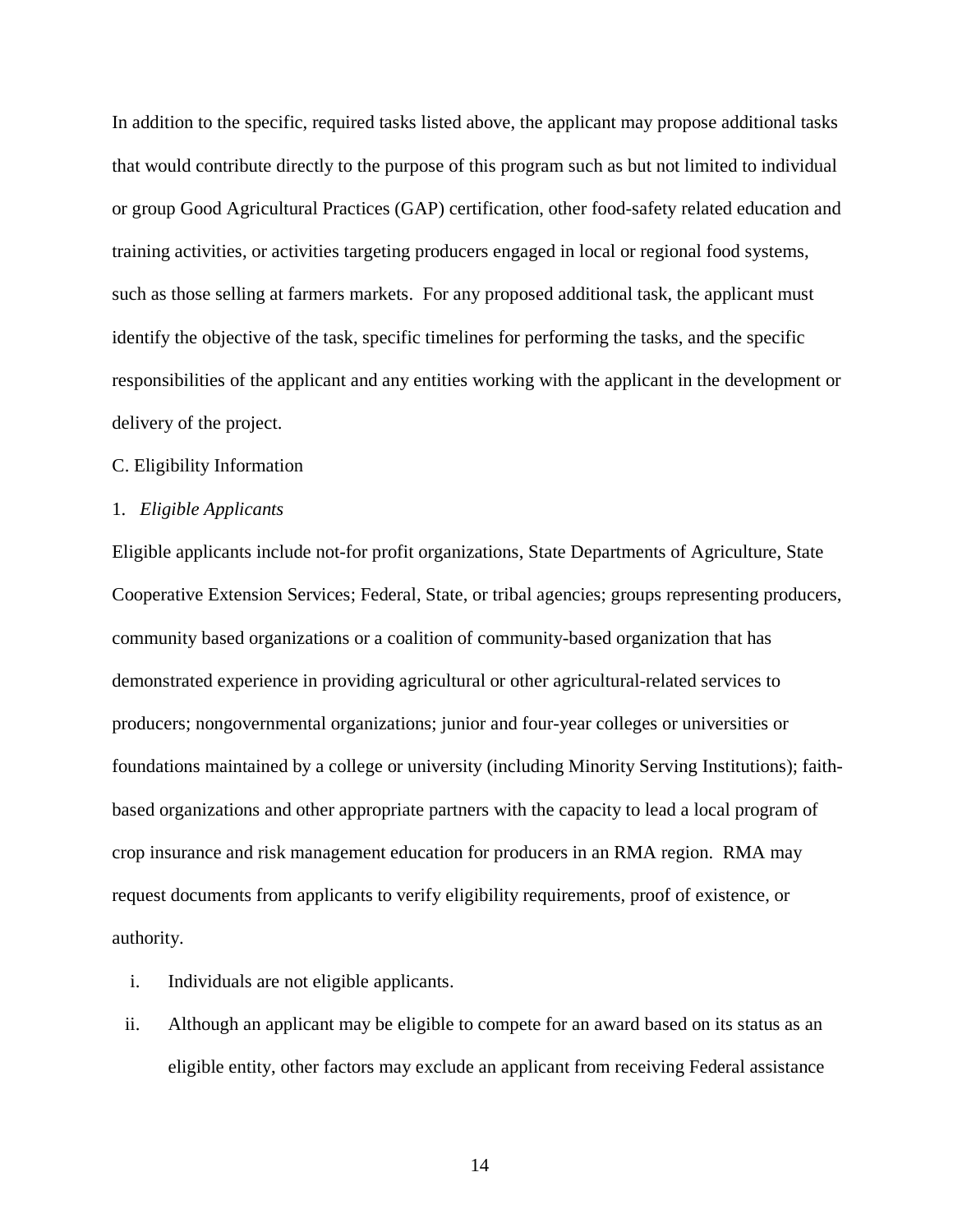under this program governed by Federal law and regulations (e.g. debarment and suspension; a determination of non-performance on a prior contract, cooperative partnership agreement; or a determination of a violation of applicable ethical standards.) Reviewed applications in which the applicant or any of the partners are ineligible or excluded persons will be rejected in their entirety. RMA may request documents from applicants to verify eligibility requirements, proof of existence, or authority.

- iii. Private organizations that are involved in the sale of Federal crop insurance, or that have financial ties to such organizations, are eligible to apply for funding under this Announcement. However, such entities and their partners, affiliates, and collaborators for this Announcement will not receive funding to conduct activities that are already required under a Standard Reinsurance Agreement or any other agreement in effect between FCIC/RMA and the entity, or between FCIC/RMA and any of the partners, affiliates, or collaborators for awards under this Announcement. In addition, such entities and their partners, affiliates, and collaborators for this Announcement will not be allowed to receive funding to conduct activities that could be perceived by producers as promoting the services or products of one company over the services or products of another company that provides the same or similar services or products. If applying for funding, such organizations must be aware of potential conflicts of interest and must describe in their application the specific actions they will take to avoid actual and perceived conflicts of interest.
- iv. Applicants must note funding restrictions found in Section D, 3.
- *2. Cost Sharing or Matching Funding*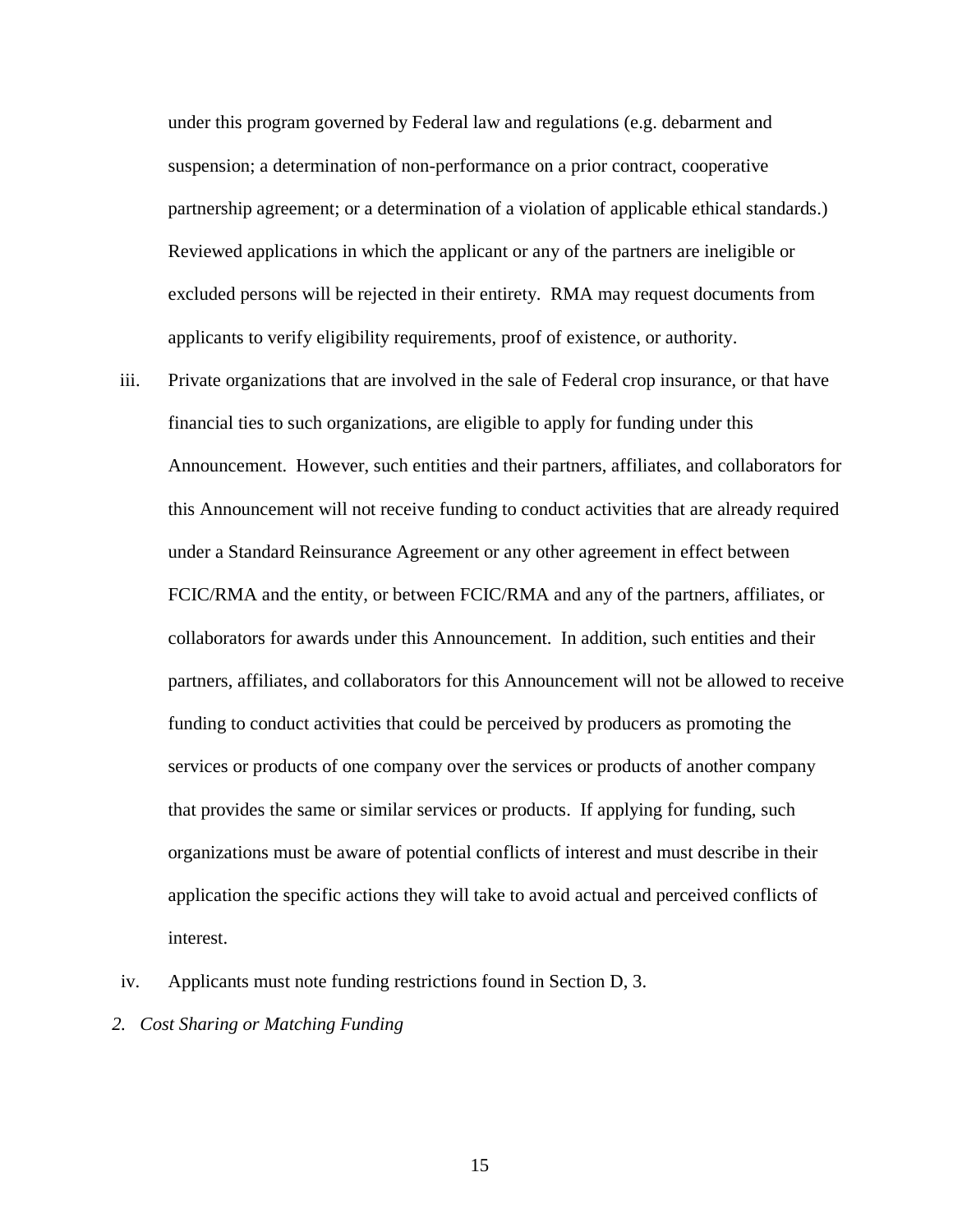This program has neither a cost sharing nor a matching requirement, therefore does not result in any points assigned to an application.

# D. Application and Submission Information

# *1. Electronic Application Package*

For accessibility purposes, applicants may obtain an electronic copy at

<http://www.rma.usda.gov/aboutrma/agreements/> or request the application package by fax at 202- 690-3605. Only electronic applications will be accepted and they must be submitted to <https://rvs.umn.edu/Home.aspx> in response to this Announcement. Applicants must register for an account on the Results Verification System (RVS) website, where users will be required to enter a user name, password, e-mail address, first and last name, address and phone number. For website and technical issues, call 1-612-624-7585 from 8:00 A.M. to 4:30 P.M. Central Time, Monday through Friday except for Federal holidays. Prior to preparing an application, it is recommended that the Project Director (PD) first contact an Authorized Representative (AR) or the Authorized Organizational Representative (AOR) to determine if the organization is prepared to submit electronic applications through [https://rvs.umn.edu/Home.aspx.](https://rvs.umn.edu/Home.aspx) Prior to submitting applications, each applicant must have a Unique Entity Identifier (UEI), a Data Universal Numbering System (DUNS) number and must be registered in System for Awards Management [\(www.SAM.gov\)](http://www.sam.gov/). No applicant can receive an award until the applicant has complied with all UEI and SAM requirements. If an applicant has not fully complied with all UEI and SAM requirements by the time an award may be made, RMA may determine the applicant is not qualified to receive a Federal award and use that determination as a basis for making an award to another applicant. Each application must continue to maintain an active SAM registration with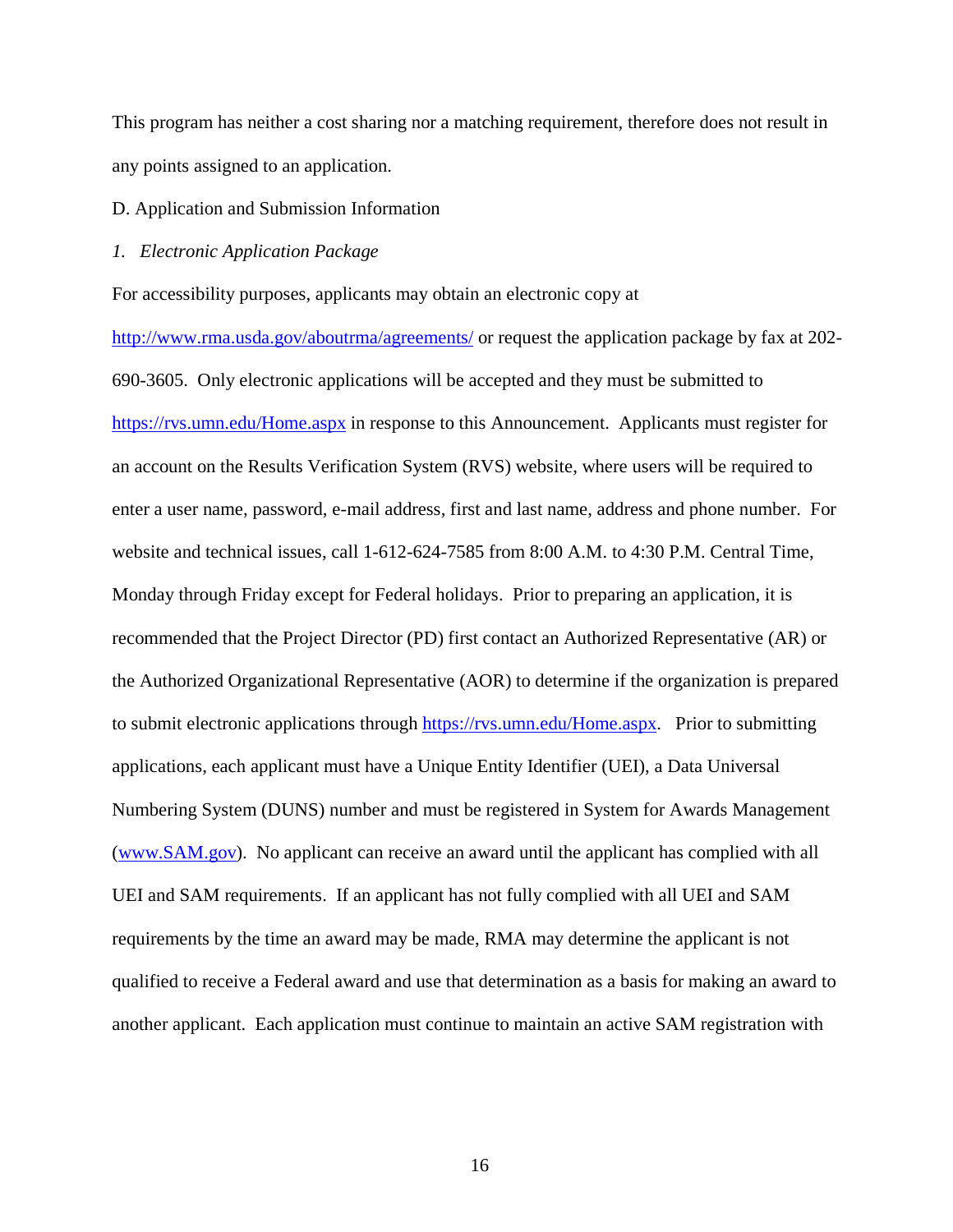current information at all times in which the applicant has its application under consideration, and if an award is made, during the entire time of the Federal award.

# *2. Content and Form of Application Submission*

The applicant is strongly encouraged to use the tutorial located at [https://rvs.umn.edu/Home.aspx.](https://rvs.umn.edu/Home.aspx) After completing the tutorial, the final application must be submitted to the same site: [https://rvs.umn.edu/Home.aspx.](https://rvs.umn.edu/Home.aspx) All applications must be received in RVS by the deadline, July 5, 2016 at 11:59 p.m. EDT, 60 calendar days from date of publication in Grants.gov. If a due date falls on a Saturday, Sunday, or Federal holiday, the deadline will be the next business day. Once submitted, applications will be date and time stamped by the RVS as evidence of submission. **Hard copy of the application will not be accepted.** The system will prompt the applicant for the following items:

- i. **Project Information**. Information must include the Project Name, RMA Regional Office, State/Area, Project Director's Name and Contact Information; the second, or alternative Project Director's Name and Contact Information, and a Financial Representative or Grants Office Official and Contact Information. A second Point of Contact Name and Contact Information may be added at the discretion of the applicant.
- ii. **Executive Summary of the Project (Maximum of 200 words)**. This is a summary of the project and includes the project's goal and objectives, location of work, audience to be reached, and expected impacts and results of the work completed.
- iii. **Proposed Results.** Applicants must clearly identify the specific actions producers will take as a result of the education activities. In a table format, you must explain what producers will learn, achieve, or apply as a result of participating in the project.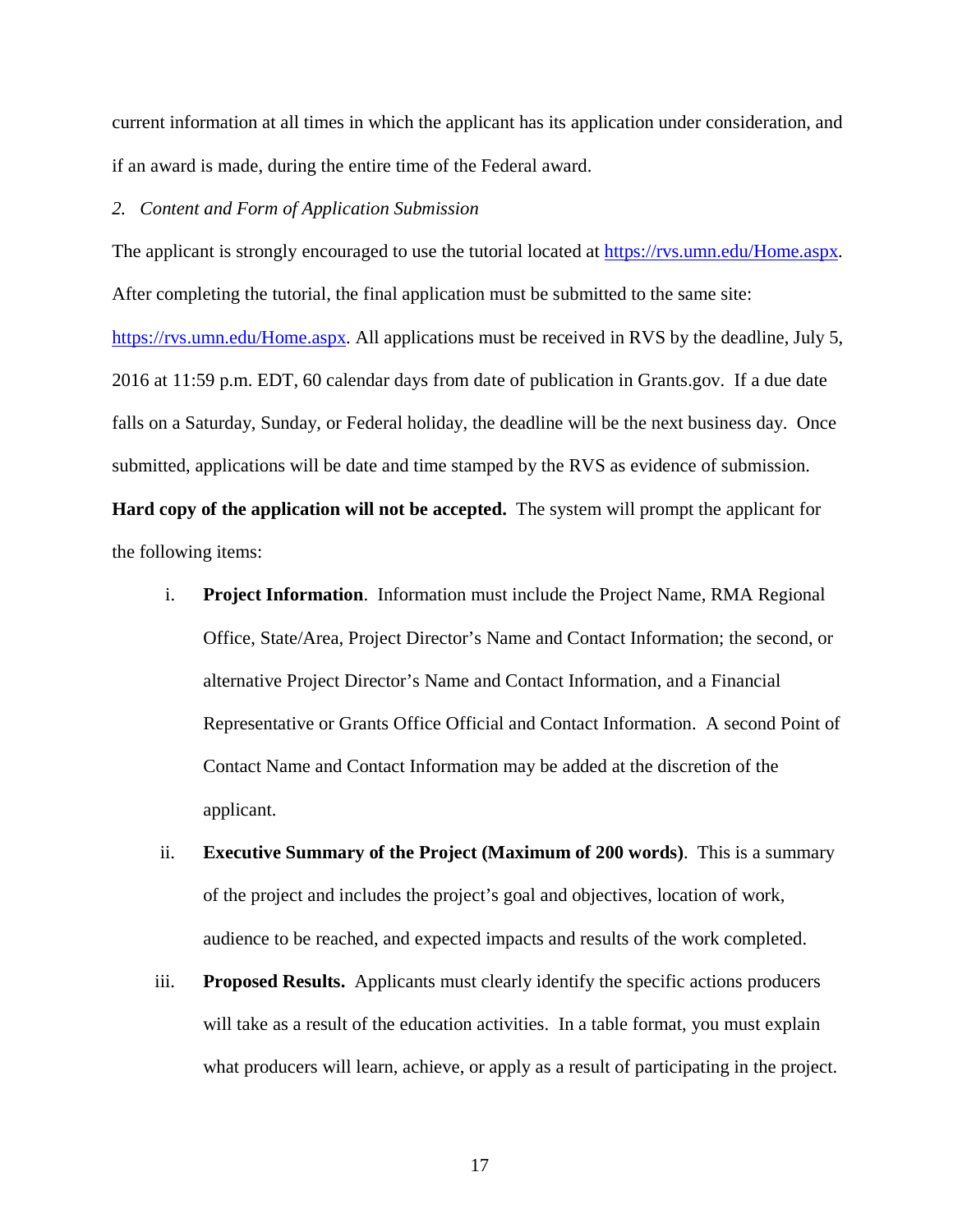The Applicant must select a Producer action which describes what program participants will do relative to the specific proposed result. You may have several producer actions for a component of your program. Applicants must also include the method and/or tool that will be used to verify or measure results.

- iv. **Audience Emphasis.** Applicant must select at least one or more audiences that the project will intentionally reach.
- v. **Statement of Work (SOW).** The SOW is in a table format and must clearly identify each task associated with the work, the objective of each task specific time lines for performing the each task, and the responsible party for completing the activities listed under each task including the specific responsibilities of applicant, the applicant's partner(s), and RMA's substantial involvement. Tasks that directly involve producer participants, such as workshops, must estimate the number of participants to be reached. The SOW should demonstrate the logical progression of task's that will lead your target audience to achieve the project's proposed results. The SOW must be very clear on who does what, where, and when, as well as, the objective for each task.
- vi. **Proposal Narrative (Maximum of 1000 words).** The proposal narrative is a description of work to be done, why the work is important, who will benefit from the work and any additional explanation of the expected results entered under Proposed Results that you want to communicate. The narrative should (a) discuss specific crop insurance education and risk management training to be developed for use with producers; (b) identify the location and number of meetings that will be held; (c) reasonably estimate the total number of producers for each session or meeting identified in the SOW that will be reached through (i) direct face-to face educational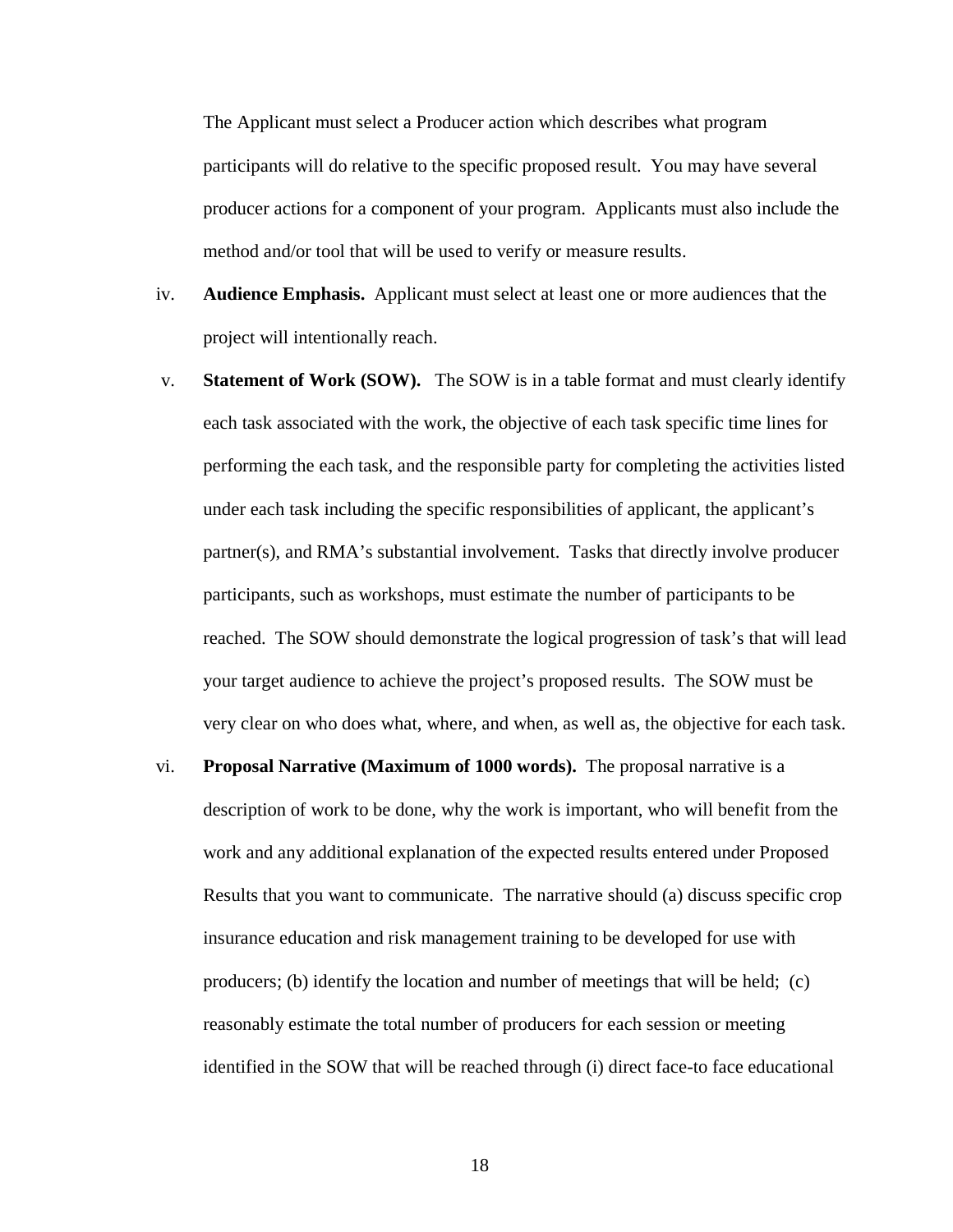activities with an explanation of how the number was determined and (ii) through other means such as direct mailings, website, etc. with an explanation of how the number was determined; (d) provide an estimate of the number of training hours that will be conducted with an explanation of how the number was determined; (e) provide an estimated cost per producer with an explanation of how the cost was determined; (f) discuss the methodology and resulting measures used to evaluate the results of the education and training delivered to producers, (g) provide an explanation of who the target audience is and why they were chosen; and (h) identify clear and reasonable producer outcomes that demonstrate a changes of behavior directly linked to the proposed educational activities.

- vii. **Innovative Approach.** Applicants are encouraged to introduce new ideas or methods of reaching their targeted audience and/or provide innovative risk management education training, materials, or tools. Applicants should build upon, or collaborate with, previously funded projects, as applicable.
- viii. **Team and Partners.** There are three subsections under Team and Partners. (1) Key Personnel: This section must list designated key personnel employed directly by the applicant, any partner(s) of the applicant, or consultant(s) of the applicant or applicant's partner who will have significant involvement on this project. Each person identified must be described by title, role, and responsibilities including what skills, knowledge, and experience that they will provide that is not already present in the applicant's organization, as well as why that skill, knowledge, or experience is important and what will be the cost and benefit of their involvement. Resumes of key personnel are strongly encouraged, and may be uploaded as additional documentation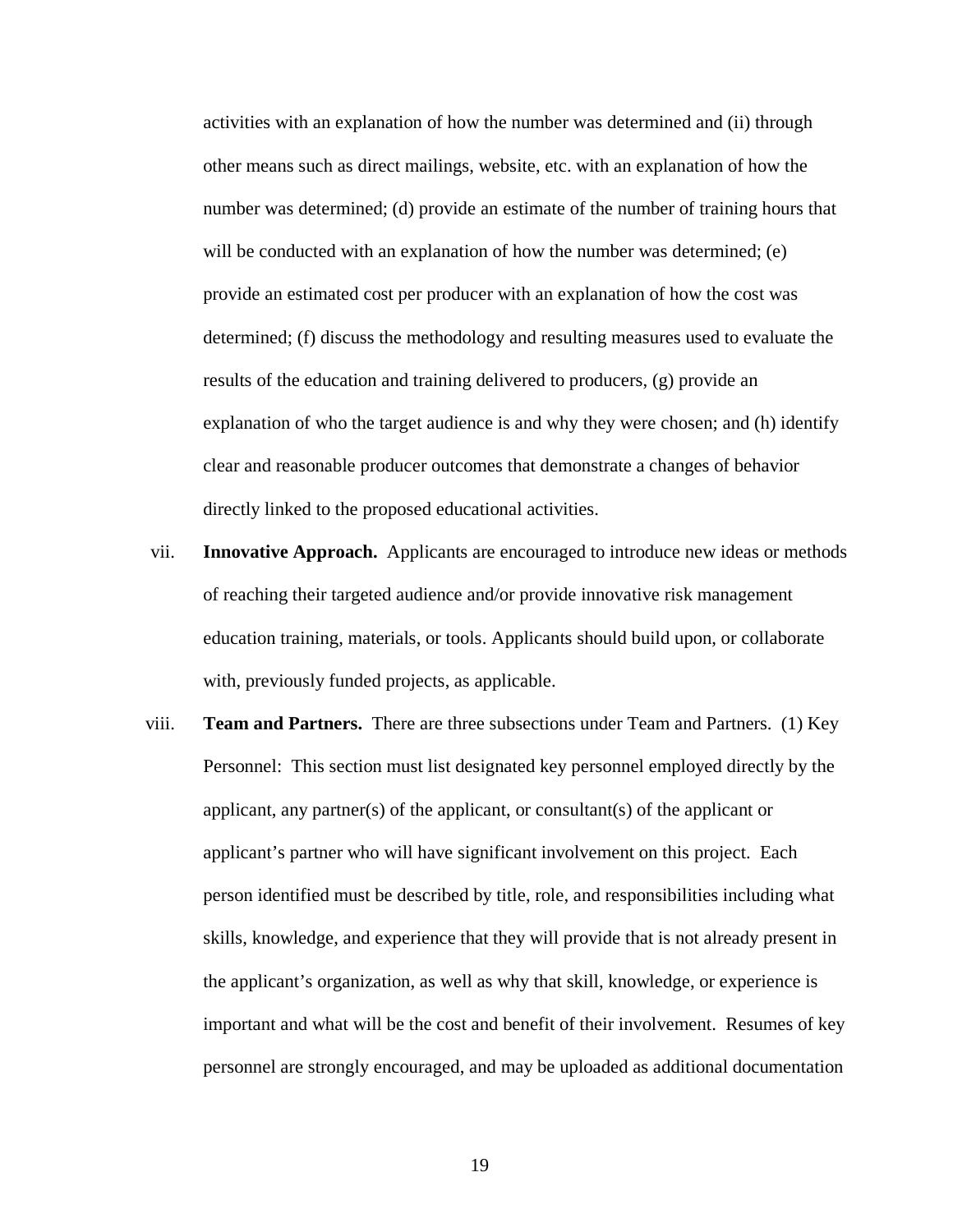in RVS. Specific tasks in the SOW designated to them must agree with this section of the application or the application will be rejected. (2) Organizational Capacity: The organizational capacity of the applicant must demonstrate RMA that designated key personnel, contracted employees, partners or consultants working on the project have the skills, knowledge, and experience to do the work described in the SOW and have the necessary resources to add other team members as necessary to complete the work. (3) Partnering Plan: To submit a successful Partnering Plan, all partners of the applicant working on the project must submit a Letter of Commitment which clearly states that the named partner will work with the applicant on the project, if awarded, as well as the role and responsibilities assigned.

- ix. **Budget Narrative.** The budget must show the total cost for the project and describe how category costs listed on the SF 424-A are derived. The budget narrative must also include the cost per producer. The budget narrative must provide enough detail for reviewers to easily understand how costs were determined, and how they relate to the tasks listed in the SOW. There must be a relationship between work planned and performed to the costs incurred.
- x. **Priority Commodities.** This section must list the Priorities Commodities addressed as defined in Section I, D.
- xi. **RMA Substantial Involvement.** This section must describe RMA assistance as defined under RMA Substantial Involvement in Section II, G.
- xii. **Required Documents** (to be downloaded from the system, completed and uploaded prior to submission of the application).
	- A completed OMB Standard Form 424, "Application for Federal Assistance."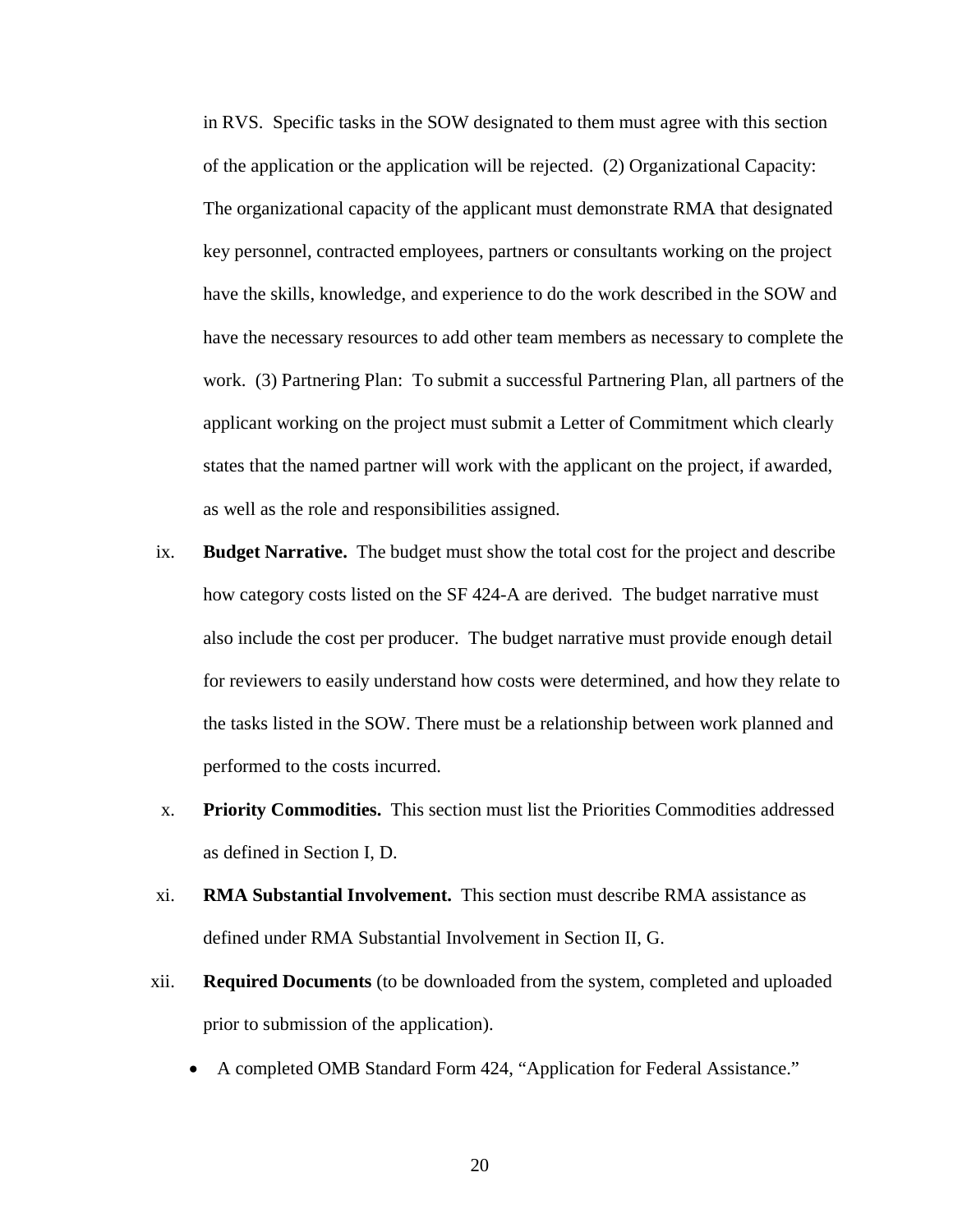- A completed OMB Standard Form 424-A, "Budget Information for Non-Construction Programs." Federal funding requested (the total of direct and indirect costs) must not exceed \$99,999.
- A completed OMB Standard Form 424-B, "Assurances for Non-Constructive Programs."
- A completed and signed OMB Standard Form LLL, Disclosure of Lobbying Activities.
- A completed and signed AD-1049, Certification Regarding Drug-Free Workplace.
- Current and Pending Report. This form contains a document called the Current and Pending Report. On the Current and Pending Report you must state for this fiscal year if this application is a duplicate application or overlaps substantially with another application already submitted to or funded by another USDA Agency, including RMA, or other private organization. The percentage of each person's time associated with the work to be done under this project must be identified in the application. The total percentage of time for both "Current" and "Pending" projects must not exceed 100% of each person's time. Applicants must list all current public or private employment arrangements or financial support associated with the project or any of the personnel that are part of the project, regardless of whether such arrangements or funding constitute part of the project under this Announcement (supporting agency, amount of award, effective date, expiration date, expiration date of award, etc.). If the applicant has no projects to list, "N/A" should be shown on the form. An application submitted under this RFA that duplicates or overlaps substantially with any application already reviewed and funded (or to be funded) by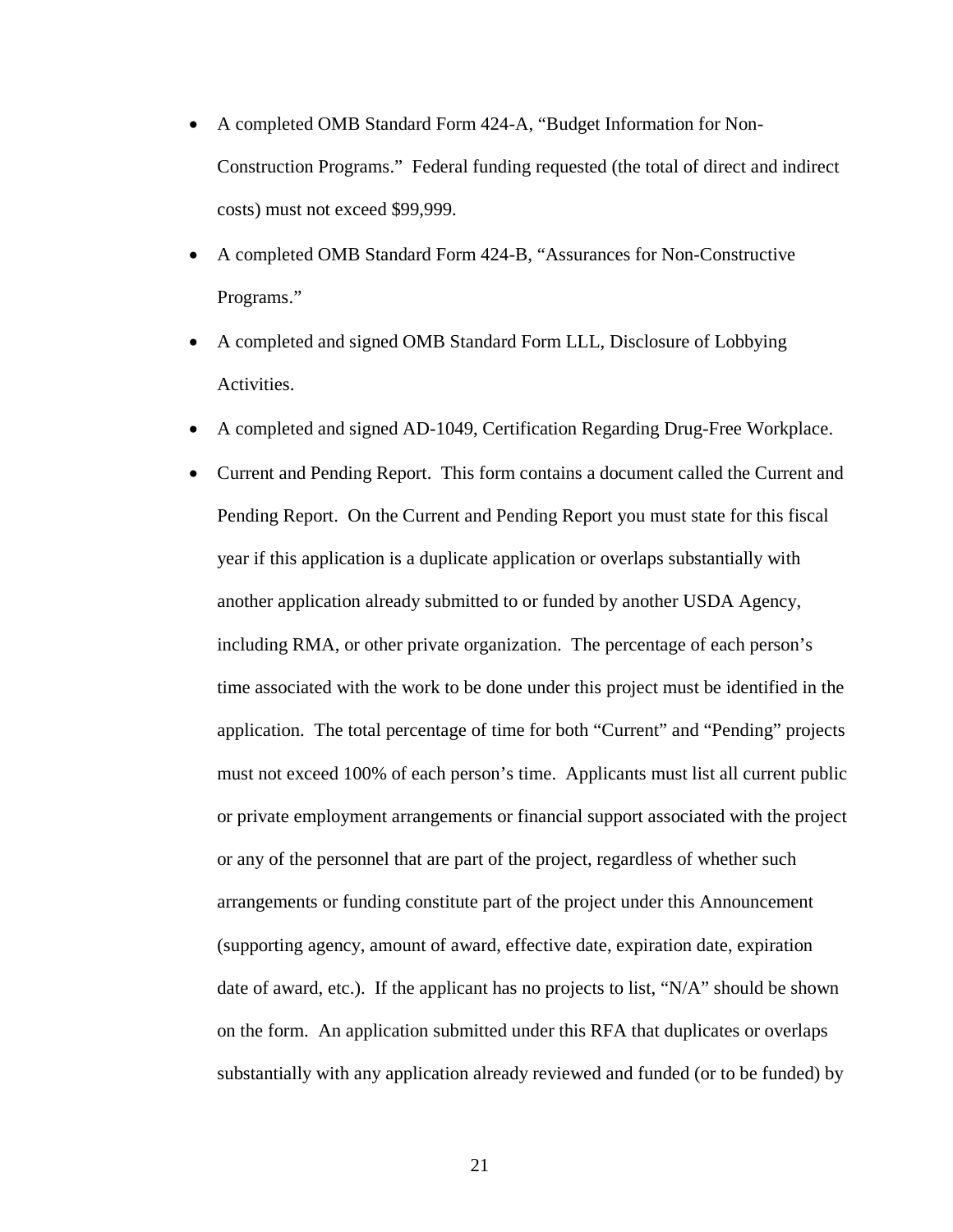any other organization or agency, including but not limited to other RMA, USDA, and Federal government programs, will not be funded under this program. RMA reserves the right to reject your application based on the review of this information.

• Letters of Commitment. A Letter of Commitment is required from each partner or consultant partner of the applicant who will do the specific task as identified in the SOW. The Letters must (1) be dated within 45 days of the submission and (2) list the specific tasks to be done.

# **Applications that do not include the items listed above will be considered incomplete, will not receive further consideration, and will be rejected.**

# *3. Funding Restrictions*

RMA cooperative partnership agreement funds may not be used to:

- i. Plan, repair, rehabilitate, acquire, or construct a building or facility including a processing facility;
- ii. Purchase, rent, or install fixed equipment;
- iii. Repair or maintain privately owned vehicles;
- iv. Pay for the preparation of the cooperative agreement application;
- v. Fund political activities;
- vi. Purchase alcohol, give-away promotional items, or entertainment;
- vii. Lend money to support farming or agricultural business operation or expansion;
- viii. Pay entrance fees, conference registration fees, or other expenses to conferences or similar activities for any person **not** on the agenda or **not** working at an event booth promoting RMA programs or the RMA funded project. These expenses will not be paid for the recipient's Board of Directors, family members or similar entities;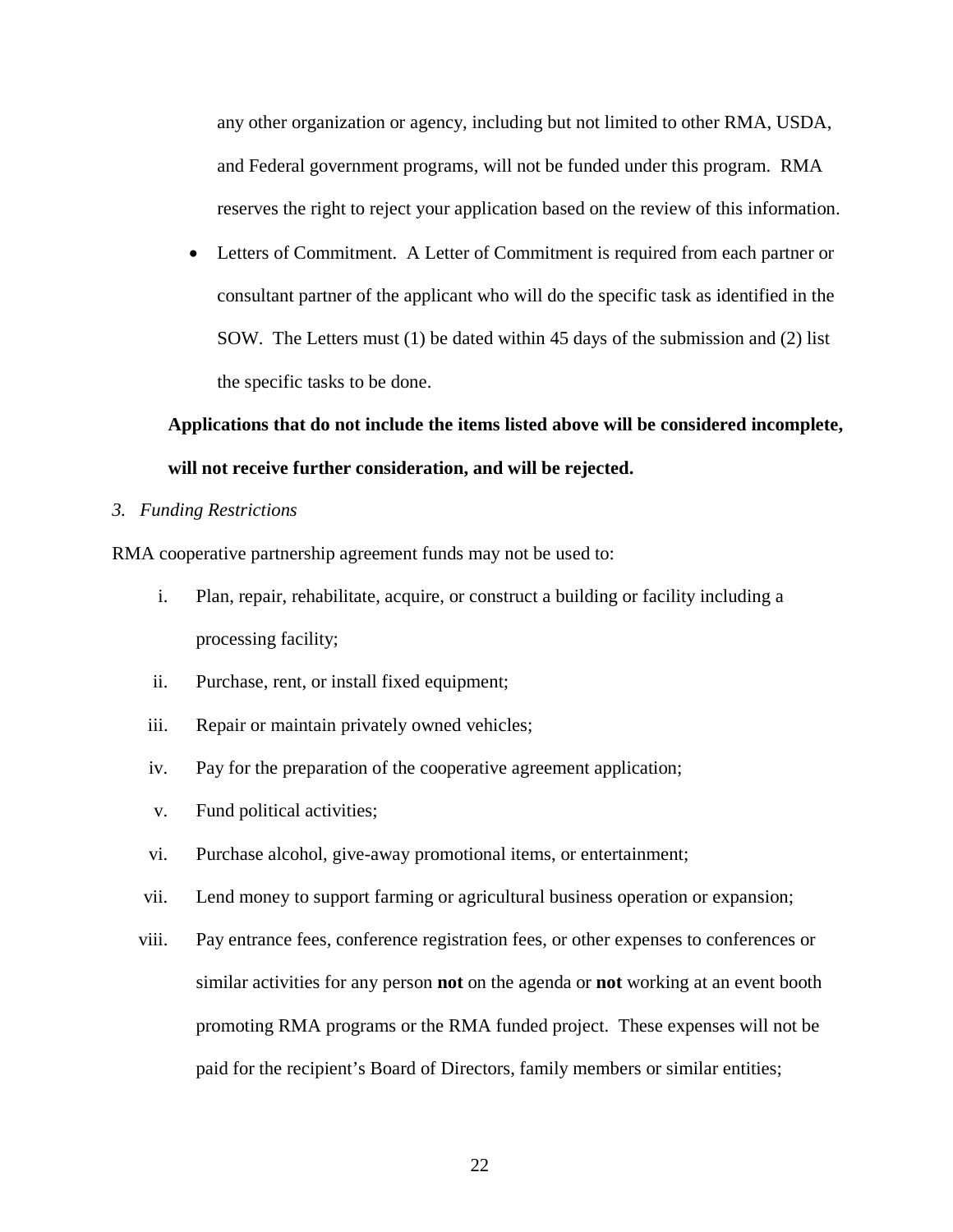- ix. Pay costs associated 501(c) applications; and
- x. Fund any activities prohibited in 2 CFR Parts 200 and 400, as applicable.

# *4. Indirect Cost Rates*

- i. Indirect costs allowed for projects submitted under this Announcement will be limited to ten (10) percent of the total direct cost of the cooperative partnership agreement. Therefore, when preparing budgets, applicants should limit their requests for recovery of indirect costs to the lesser of their institution's official negotiated indirect cost rate or 10 percent of the total direct costs.
- ii. RMA reserves the right to negotiate final budgets with successful applicants.
- *5. Other Submission Requirements*

Applicants are entirely responsible for ensuring that RMA receives a complete application package by July 5, 2016 at 11:59 p.m. EDT at the following website:

[http://rvs.umn.edu/Home.aspx.](http://rvs.umn.edu/Home.aspx) **RMA strongly encourages applicants to submit applications well in advance of the deadline.** Application packages submitted after the deadline will be rejected with no exceptions granted. Rejected applications will be retained during the RFA process, but will not be made an award.

- E. Application Review Information
- *1. Criteria*

Applications submitted under the Risk Management Education Partnerships Program will be evaluated within each RMA region according to the following criteria:

# **Project Results – Maximum 55 points available**

Each application must demonstrate that the project benefits and results to producers warrant the funding requested. Applications will be considered according to the extent they can: (a) identify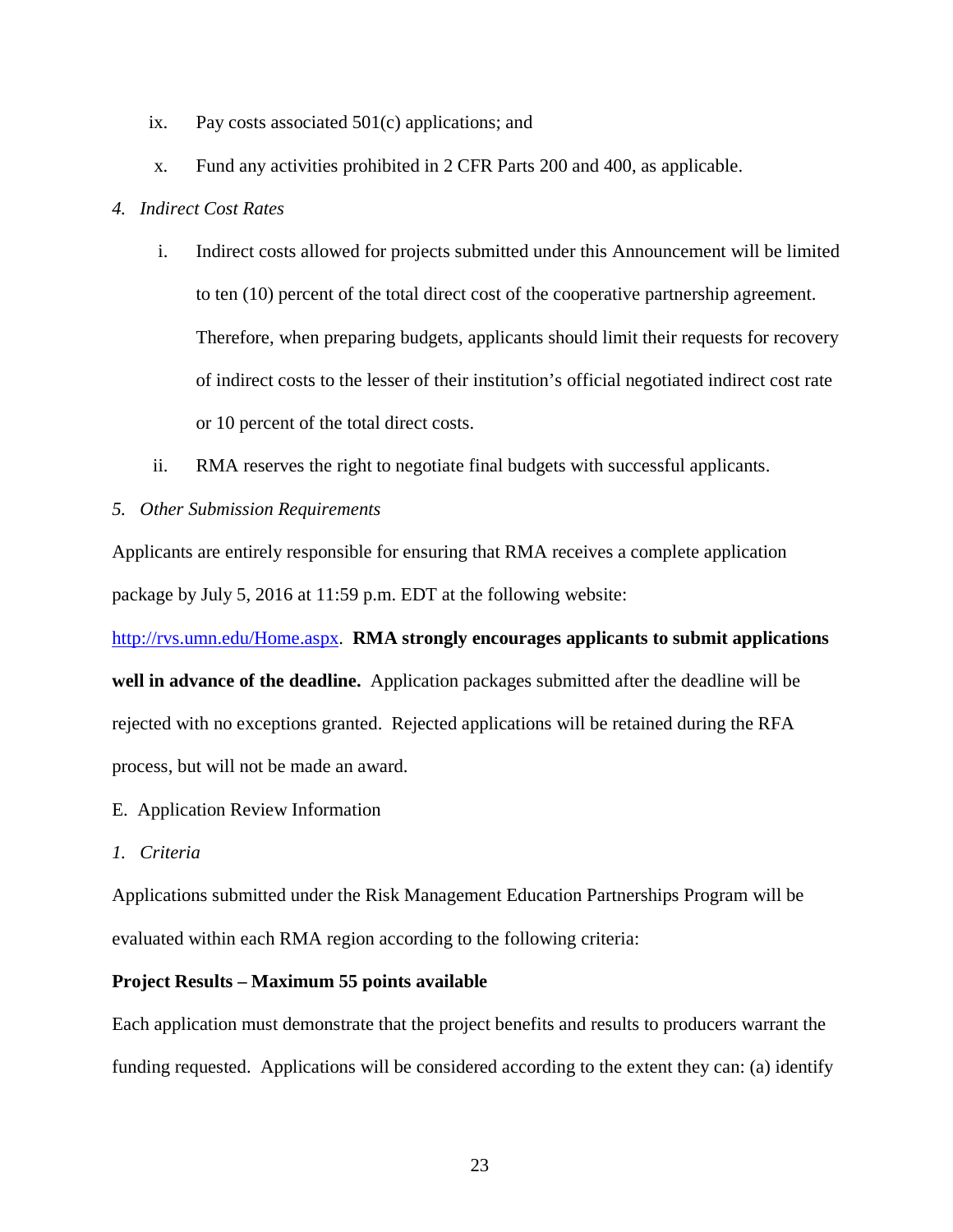the specific actions producers will likely be able to take as a result of the educational activities described by the applicant in the Proposed Results; (b) identify the specific measures for evaluating results including, but not limited to, a change in producer behavior that results in (i) understanding crop insurance program and other risk management tools presented, (ii) evaluating what risk management options works best for his/her operation, and (iii) developing and implementing a specific course of action ( e.g., participation in crop insurance programs or creating a risk management plan or other risk management actions) listed by the applicant in the Proposal Narrative; and (c) compare work described in the Proposal Narrative and the SOW (e.g., work to be done) against the Budget Narrative (e.g. cost of work to be done) to the Proposed Results (e.g., benefits to the producers). Higher consideration will be given to applications that demonstrate a clear description of the crop insurance education and risk management training to be delivered; alignment with priorities listed in Section A, 3 and 4; an explanation of the intended audiences and why these groups were chosen; identifies clear and reasonable producer outcomes that demonstrate a change of behavior directly linked to the proposed educational activities; welldesigned methods for measuring the project's results; and the best use of funds for the number of producers reached at the cost per producer.

# **Statement of Work (SOW) – Maximum 5 points available**

Each application must include a clear and specific SOW for the project as part of the Proposal Narrative. For each of the tasks contained in the Description of Agreement Award (see Section II, Award Information), the application must identify and describe specific tasks, responsible entities including partners, expected completion dates and deliverables that will further the purpose of this program. RMA substantial involvement must be included. Higher consideration will be given to Applications with SOWs that are well-designed and demonstrate project effectiveness.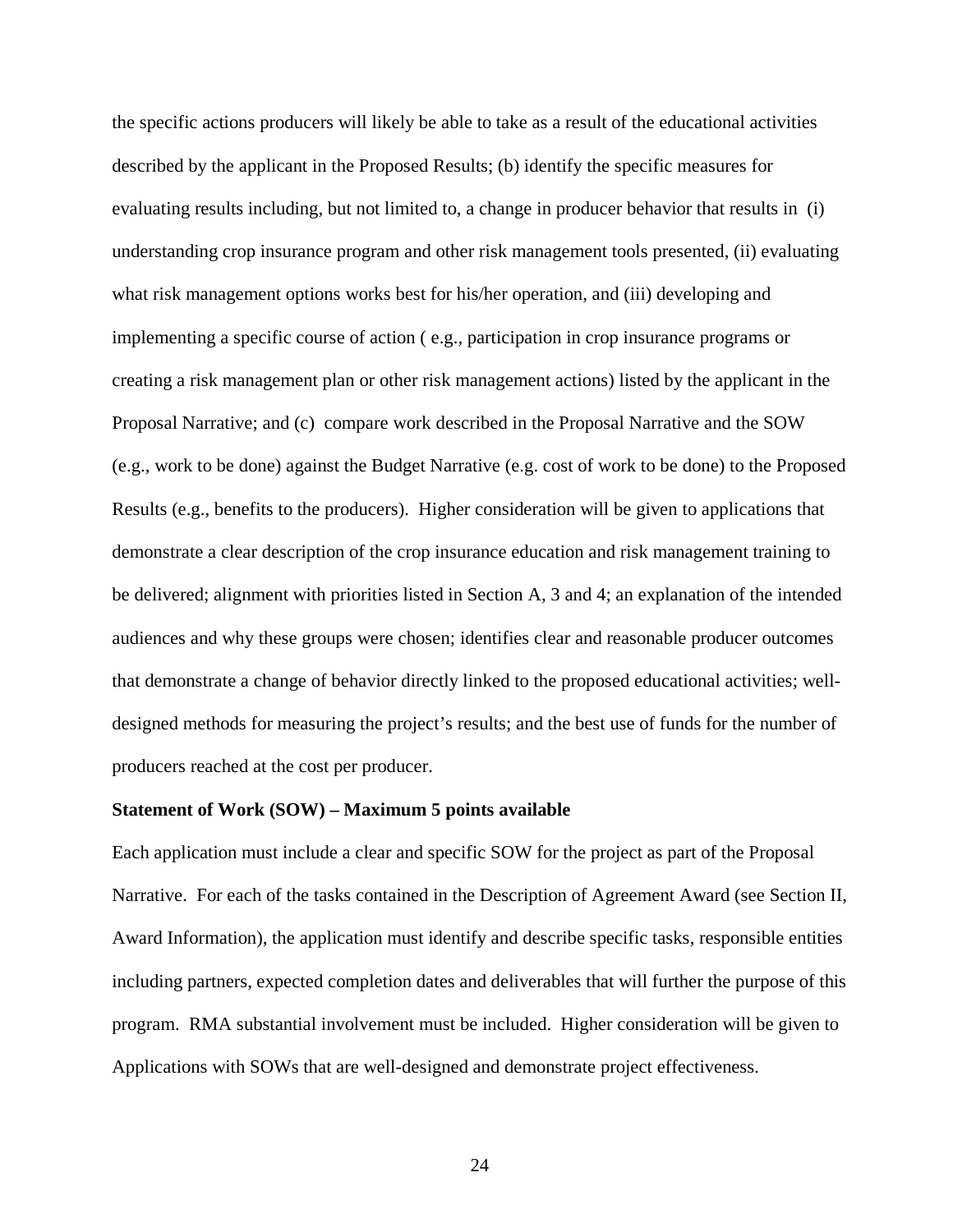# **Partnering – Maximum 5 points available**

Each application must list all partners working on the project, their titles, and how they will contribute to the deliverables and activities listed in the application. The application must describe how each partner will aid in carrying out the project goal and purpose stated in this announcement and must include Letters of Commitment dated no more than 45 days prior to submission of the relevant application stating that the partner has agreed to do this work. Each application must demonstrate that the Project Director has the capability to accomplish the project goal and purpose stated in this announcement by (a) having a previous or existing working relationship with the agricultural community in the designated State of the application, including being able to recruit approximately the number of producers to be reached in the application and/or (b) having established the capacity to partner with and gain the support of producer organizations, agribusiness professionals, and agribusiness leaders locally to aid in carrying out a program of education and information, including being able to recruit approximately the number of producers to be reached in this application. Applications will receive higher consideration to the extent that the application demonstrates: (a) that partnership commitments are in place for the express purpose of delivering the program in this announcement; (b) that partners are contributing to the project and involved in recruiting producers to attend the training; (c) that a substantial effort has been made to partner with organizations that can meet the needs of producers in the designated State; and (d) statements from each partner regarding the number of producers that partner is committed to recruit for the project that would support the estimates specified under the Project Impacts criterion. No points will be given if a partner is listed but there is no corresponding Letter of Commitment from the partner who is listed in the application.

#### **Key Personnel and Organizational Capacity – Maximum 15 points available**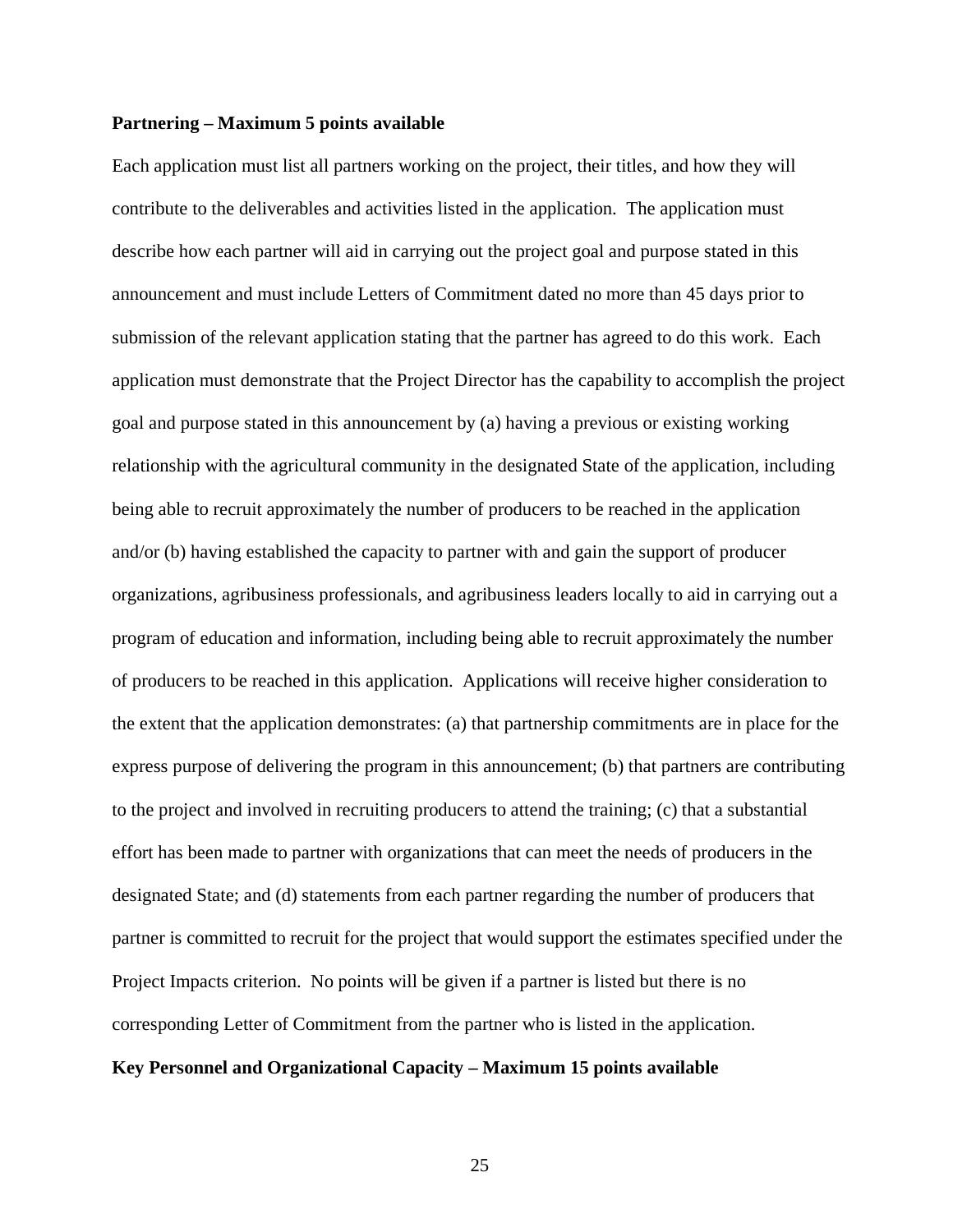Each application must demonstrate an ability to implement sound and effective project management practices. Higher consideration in this category will be awarded to applications that demonstrate organizational skills, leadership, and experience in delivering services or programs that assist agricultural producers in the designated State. Applications must designate an alternate individual to assume responsibility as Project Director in the event the original Project Director is unable to finish the project. Applications that will employ, or have access to, personnel who have experience in directing local educational programs that benefit agricultural producers in the respective State will receive higher consideration in this category.

### **Budget Appropriateness and Efficiency – Maximum 5 points available**

Applications must provide a (1) total cost of the project; and (2) a detailed budget narrative that clearly explains and justifies costs associated with the project's tasks listed in the SOW. Applications must provide detailed costs by tasks listed in the SOW. Applications will receive higher consideration in this category to the extent that they can demonstrate a fair and reasonable use of funds appropriate for the project.

#### **Innovative Approach – Maximum 15 points available**

Applications should state the extent to which the project employs innovative approaches to reach producers and/or provide them with innovative training, materials, or tools that are clearly tied into RMA's project results and priorities. Previously funded applicants must also provide how well your proposed project builds upon or collaborates with any Risk Management Education project you were a part of, or alternatively, how this is a totally unique and innovative project from those previously funded.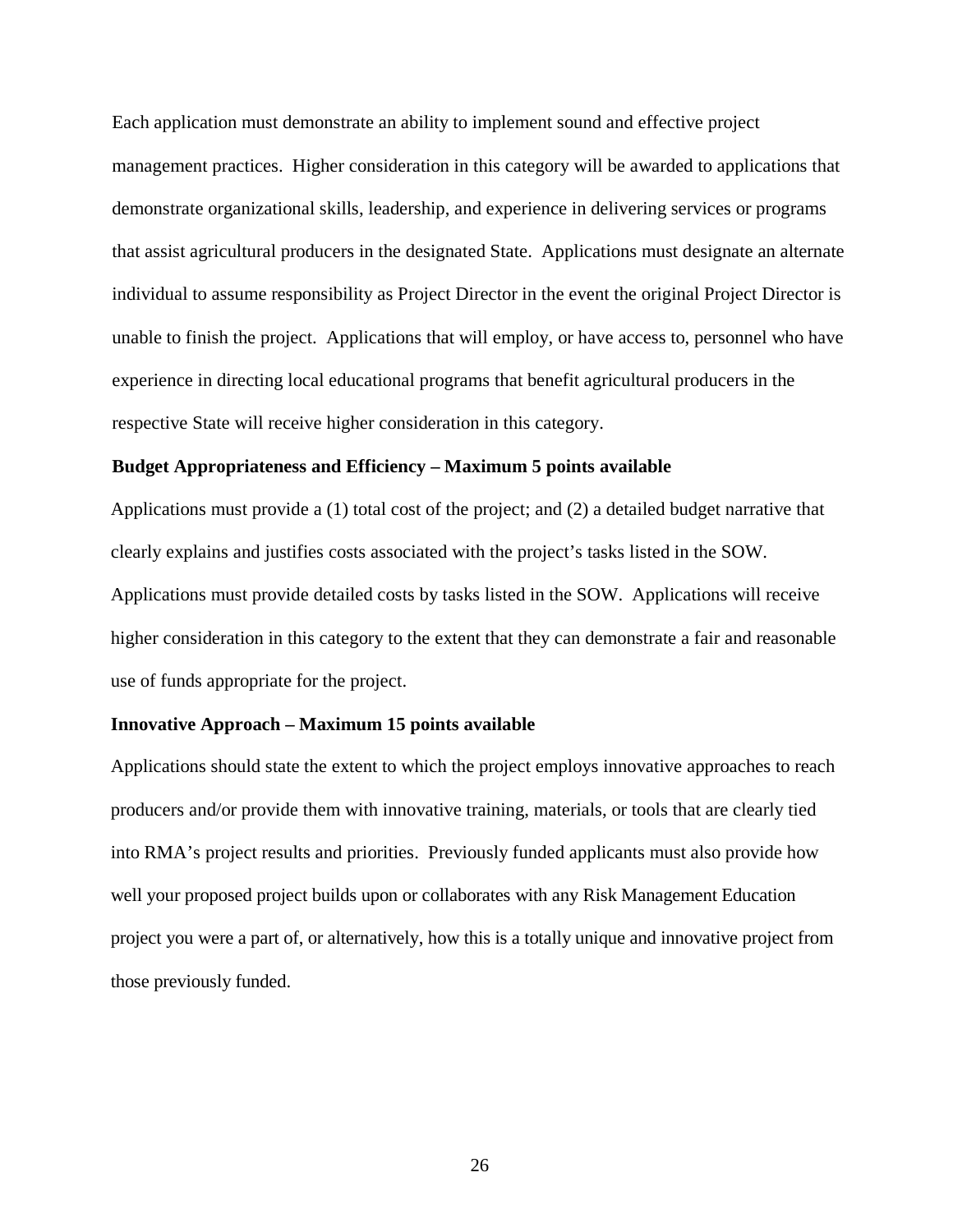#### *2. Review and Selection Process*

RMA does not permit applicants to nominate reviewers or propose exclusion of reviewers in the program review and selection process. Applications will be evaluated using a two-part process. First, each application will be screened to ensure that it meets the requirements in this Announcement. Applications that do not meet the requirements of this Announcement or that are incomplete will not receive further consideration during the next process. Applications that meet Announcement requirements will be sorted into the RMA region in which the applicant proposes to conduct the project and will be presented to a review panel for consideration. Applicants past performance will also be considered during the review process.

Second, the review panel will review and meet to consider and discuss the merits of each application. Reviewers will be drawn from USDA, other Federal agencies, and public and private organizations. After considering the merits of all applications within an RMA region, panel members will come to a consensus on which applications best meet the criteria listed above. The review panel will report the results of the evaluation to the Administrator of RMA, Manager of FCIC. The panel's report will include the recommended applicants to receive cooperative partnership agreements for each RMA region.

**Funding will not be provided for an application that is "highly similar" to a higher-scoring application in the same RMA region.** "Highly similar" is defined as one that proposes to reach producers, farmers and ranchers who are likely to be reached by another applicant that scored higher by the panel and provides the same general educational material. An organization, or group of organizations in partnership, may apply for funding under other FCIC or RMA programs, in addition to the program described in this Announcement. However, if the Administrator of RMA, Manager of FCIC, determines that an application recommended for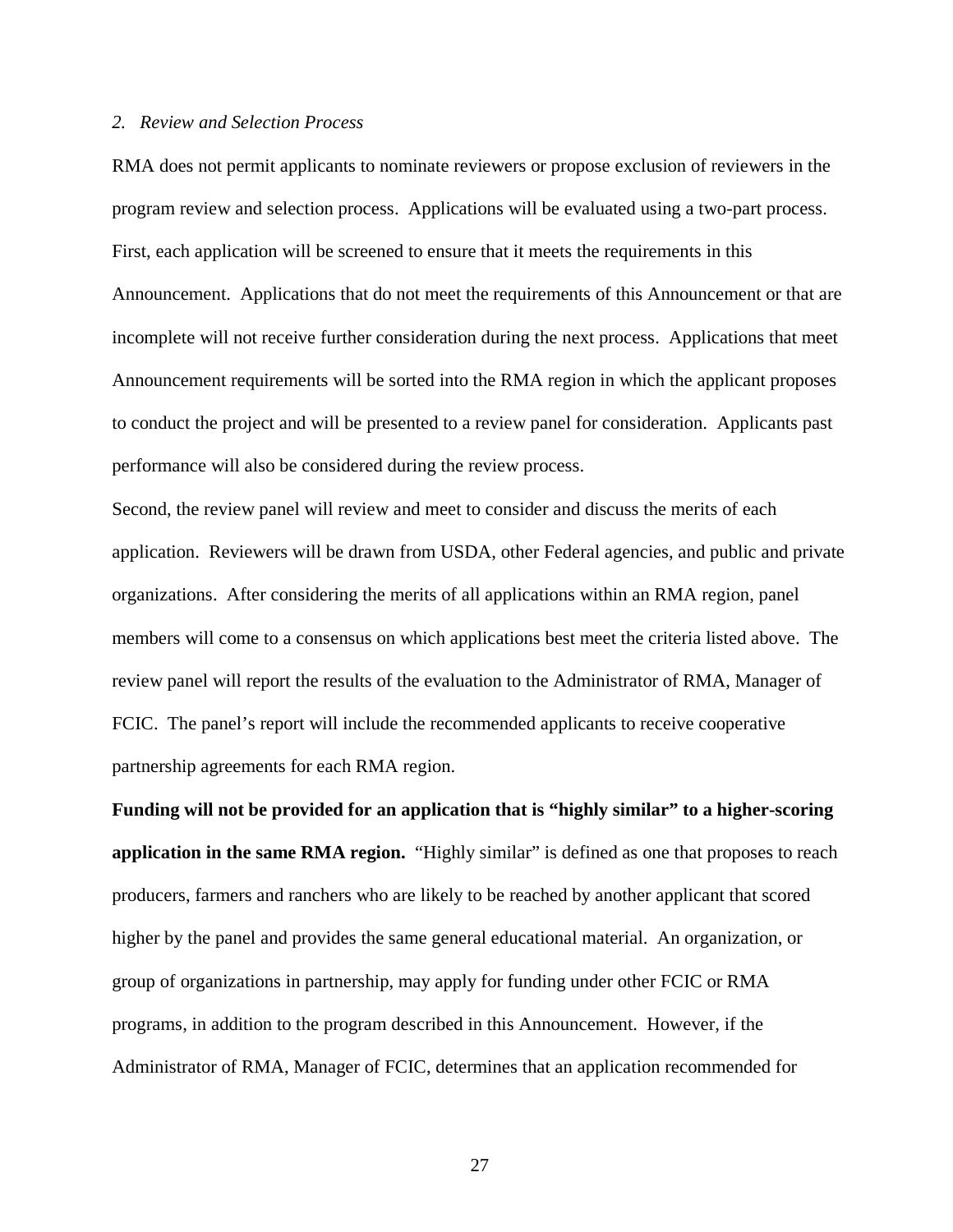funding is sufficiently similar to a project that has been funded or has been recommended to be funded under this or another RMA or FCIC program, then the Administrator may elect not to fund that application in whole or in part, depending upon the extent of the similarity or duplicity of applications. The Administrator of RMA will consider panel recommendations and may consider additional factors, such as geographic distribution or specific USDA priorities, as well as the Administrator's confidence in a prospective recipient's ability to perform award requirements satisfactorily including, but not limited to, past performance. USDA may not fund an application based upon, among other requirements, one or more of the above-mentioned factors. The Administrator of RMA will make the final determination on those applications that will be awarded funding.

# F. Award Administration Information

# *1. Information Contained in a Federal Award*

- i. General Federal Award Information. The Federal awarding agency must include the following general Federal award information in each Federal award:
	- a. Recipient name (which must match the name associated with its unique entity identifier as defined at 2 CFR 25.315);
	- b. Recipient's unique entity identifier;
	- c. Unique Federal Award Identification Number (FAIN);
	- d. Federal Award Date (see §200.39 Federal award date);
	- e. Period of Performance Start and End Date;
	- f. Amount of Federal Funds Obligated by this action;
	- g. Total Amount of Federal Funds Obligated;
	- h. Total Amount of the Federal Award;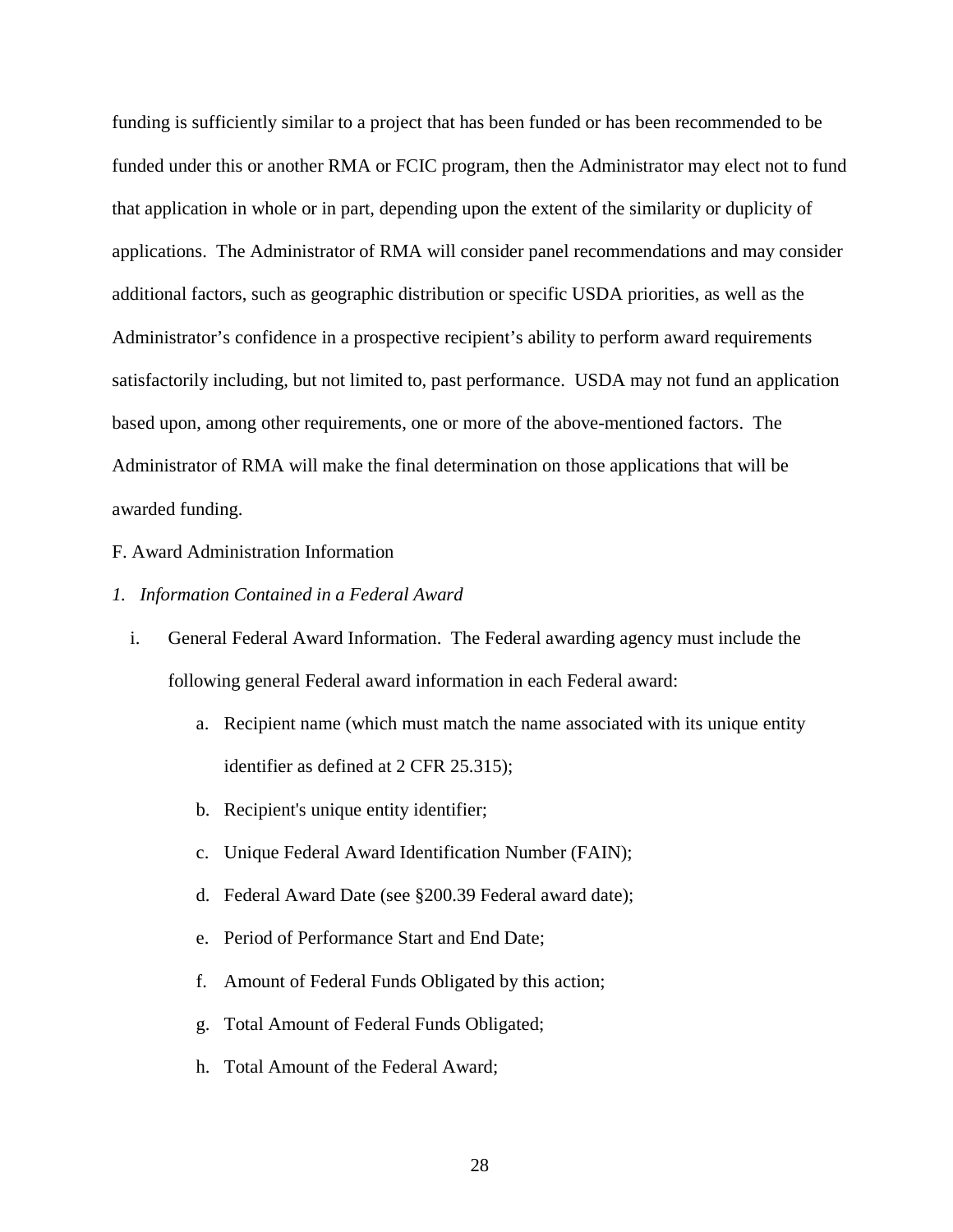- i. Budget Approved by the Federal Awarding Agency;
- j. Total Approved Cost Sharing or Matching, where applicable;
- k. Federal award project description, (to comply with statutory requirements (e.g., FFATA));
- l. Name of Federal awarding agency and contact information for awarding official,
- m. CFDA Number and Name;
- n. Identification of whether the award is R&D; and
- o. Indirect cost rate for the Federal award (including if the de minimis rate is charged per §200.414 Indirect (F&A) costs).
- ii. General Terms and Conditions (1) Federal awarding agencies must incorporate the following general terms and conditions either in the Federal award or by reference, as applicable:
	- a. Administrative requirements implemented by the Federal awarding agency as specified in this part.
	- b. National policy requirements. These include statutory, executive order, other Presidential directive, or regulatory requirements that apply by specific reference and are not program-specific. See §200.300 Statutory and national policy requirements.
	- c. Recipient integrity and performance matters. If the total Federal share of the Federal award may include more than \$500,000 over the period of performance, the Federal awarding agency must include the term and condition available in Appendix XII—Award Term and Condition for Recipient Integrity and Performance Matters. See also §200.113 Mandatory disclosures.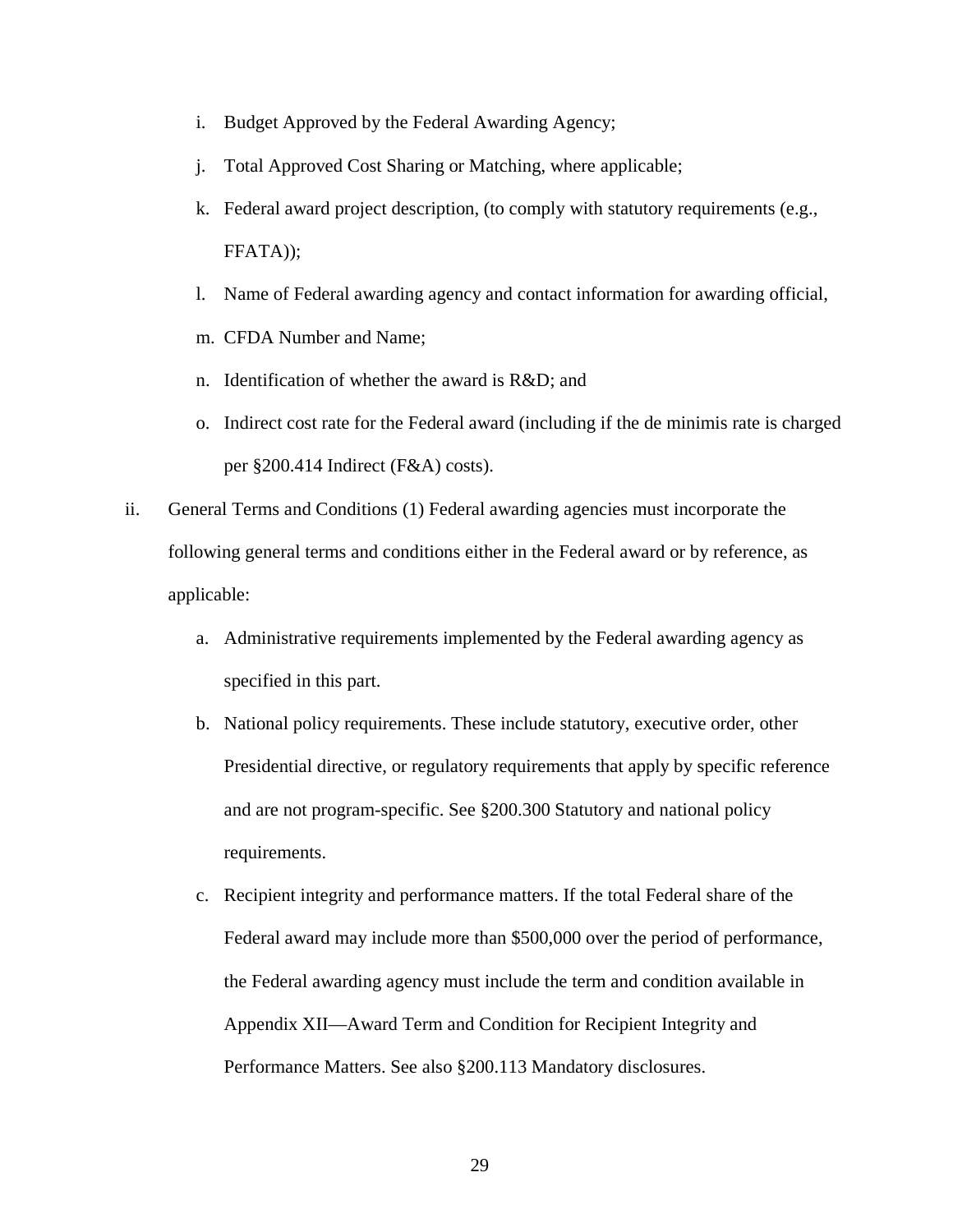- d. The Federal award must include wording to incorporate, by reference, the applicable set of general terms and conditions. The reference must be to the website at which the Federal awarding agency maintains the general terms and conditions.
- e. If a non-Federal entity requests a copy of the full text of the general terms and conditions, the Federal awarding agency must provide it.
- f. Wherever the general terms and conditions are publicly available, the Federal awarding agency must maintain an archive of previous versions of the general terms and conditions, with effective dates, for use by the non-Federal entity, auditors, or others.
- g. Federal Awarding Agency, Program, or Federal Award Specific Terms and Conditions. The Federal awarding agency may include with each Federal award any terms and conditions necessary to communicate requirements that are in addition to the requirements outlined in the Federal awarding agency's general terms and conditions. Whenever practicable, these specific terms and conditions also should be shared on a public website and in notices of funding opportunities (as outlined in §200.203 Notices of funding opportunities) in addition to being included in a Federal award. See also §200.206 Standard application requirements.
- iii. Federal Award Performance Goals. The Federal awarding agency must include in the Federal award an indication of the timing and scope of expected performance by the non-Federal entity as related to the outcomes intended to be achieved by the program. In some instances (e.g., discretionary research awards), this may be limited to the requirement to submit technical performance reports (to be evaluated in accordance with Federal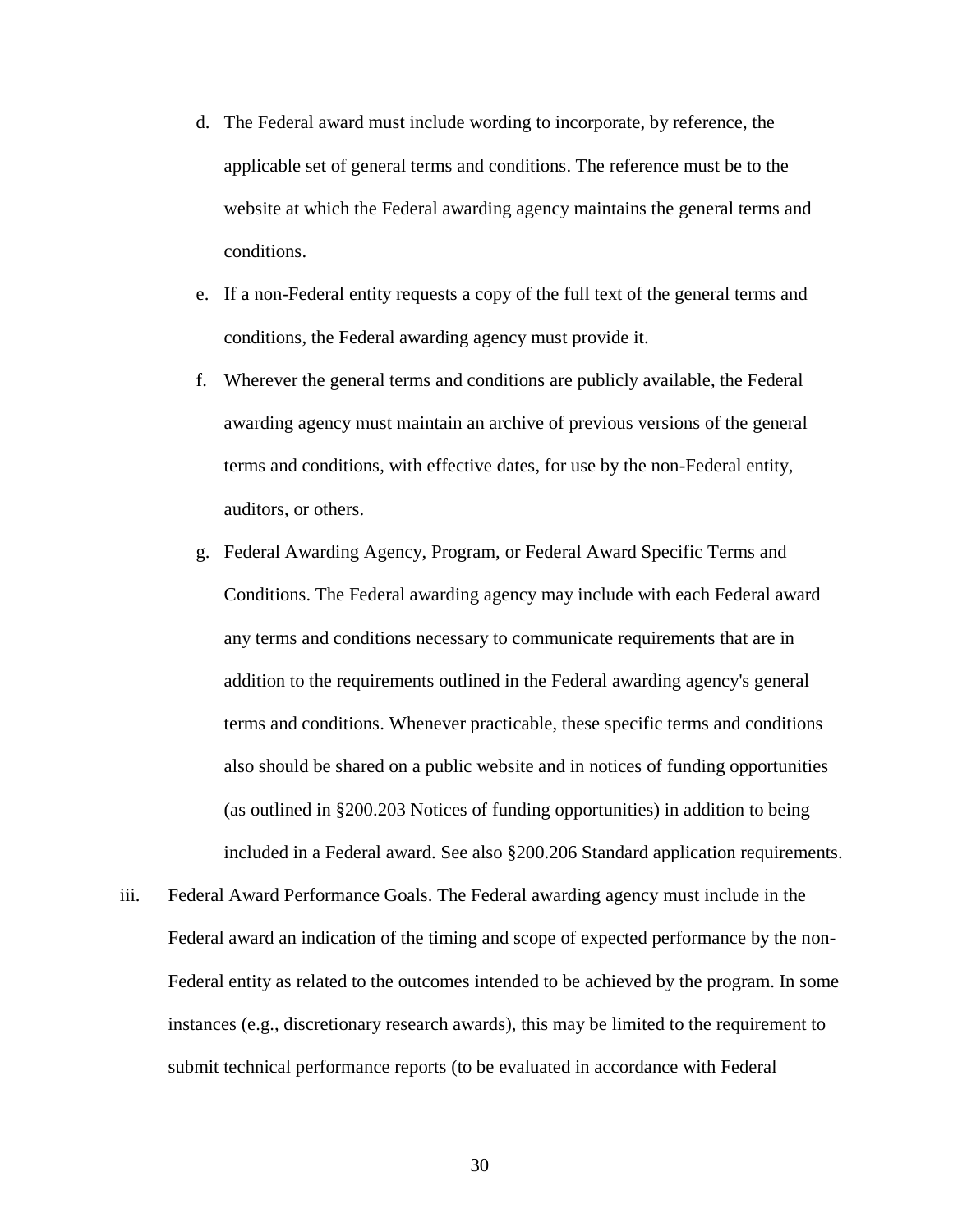awarding agency policy). Where appropriate, the Federal award may include specific performance goals, indicators, milestones, or expected outcomes (such as outputs, or services performed or public impacts of any of these) with an expected timeline for accomplishment. Reporting requirements must be clearly articulated such that, where appropriate, performance during the execution of the Federal award has a standard against which non-Federal entity performance can be measured. The Federal awarding agency may include program-specific requirements, as applicable. These requirements should be aligned with agency strategic goals, strategic objectives or performance goals that are relevant to the program. See also OMB Circular A-11, Preparation, Submission and Execution of the Budget Part 6 for definitions of strategic objectives and performance goals.

- iv. Any other information required by the Federal awarding agency.
- v. SAM and UEI requirements as found in Attachment A;
- vi. Subaward and executive compensation requirements as found in Attachment B;
- vii. Trafficking in persons requirements from 2 C.F.R. 175.15(b);
- viii. Drug-free workplace requirement from 2 C.F.R part 421, which adopts the Governmentwide implementation at 2 C.F.R. part 182 of the Drug-Free Workplace Act 1988, Sections 5152-5158;
- ix. Applicable administrative requirements, national policy requirements, and any other general award terms and conditions, including though not limited to RMA-specific terms and conditions at [http://www.rma.usda.gov/aboutrma/agreements/;](http://www.rma.usda.gov/aboutrma/agreements/) and
- x. Other information or provisions required by RMA to carry out its respective awarding activities or to accomplish the purpose of a particular award.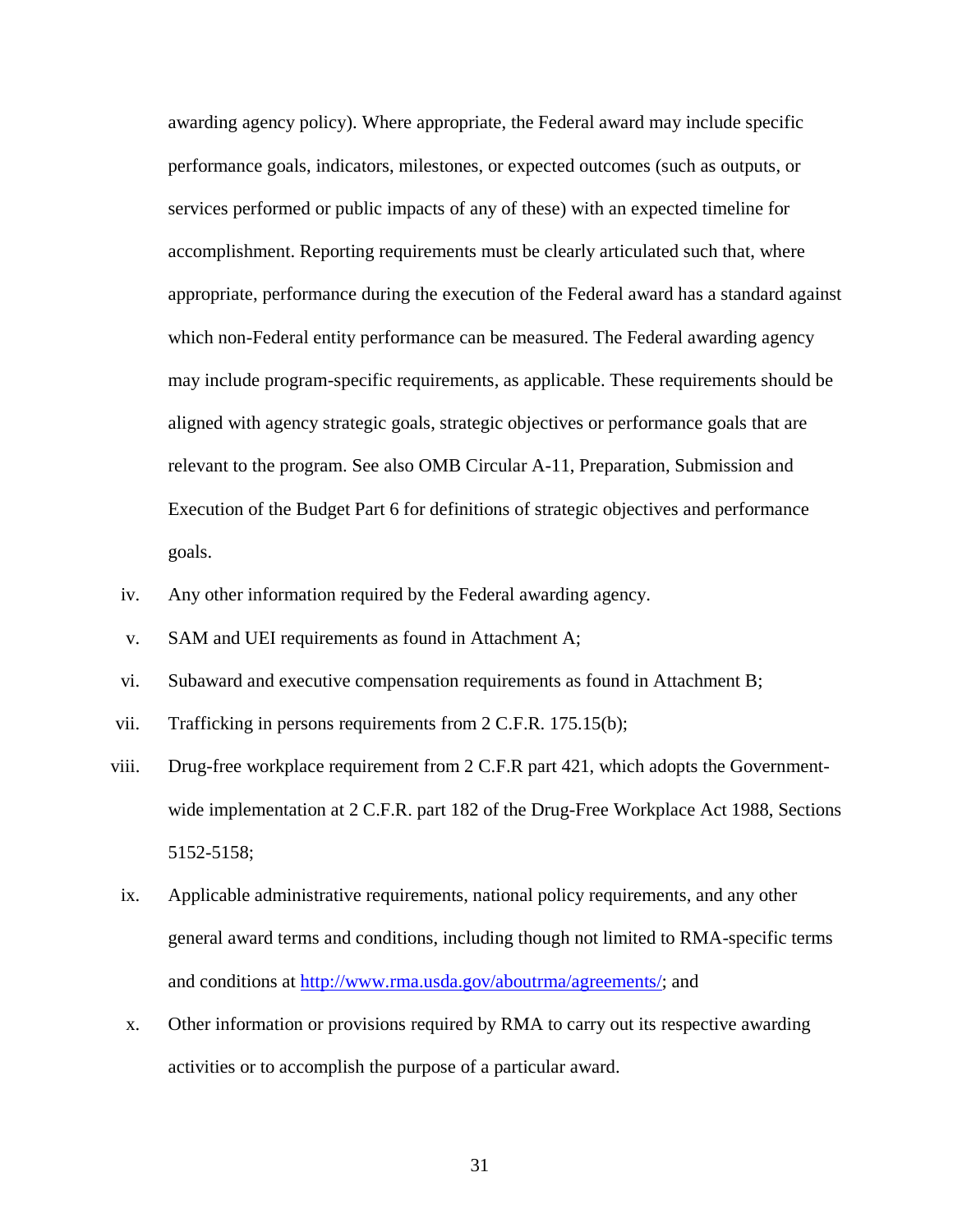Following approval by the Administrator of RMA, Manager of FCIC, recipients will be notified by email of the applications selected for funding. Within the limit of funds available for such a purpose, the Administrator will enter into a cooperative agreements with the recipients. After a Notice of Award has been issued, and a signed copy by all Parties (including RMA) has been received in the Risk Management Education Division the authority to begin work and draw down funds for the purpose of conducting the activities listed in the agreement may commence. All funds provided to the recipient by RMA must be expended solely for the purpose for which the funds are obligated in accordance with the approved agreement and any applicable Federal law. No commitment of Federal assistance beyond the project period is made or implied for any award resulting from this notice.

Notification to applicants for whom funding is denied will be sent to applicants after final funding decisions have been made. Unsuccessful applicants will be provided a debriefing upon request to the Deputy Director, Risk Management Education Division.

# *2. Administrative and National Policy Requirements*

## *i. Requirement to Use USDA Logo*

Recipients of cooperative agreements will be required to use a USDA Logo provided by RMA for all instructional and promotional materials if appropriate.

# *ii. Requirement to Provide Project Materials and Information to an RMA-selected Representative*

Recipients will be required to provide RMA educational materials, tools, webpages or similar items no later than 20 business days before use in the public domain for the purpose of RMA review and approval. Educational materials cannot be used without RMA approval. Recipients will also be required to assist RMA in evaluating the effectiveness of its educational programs by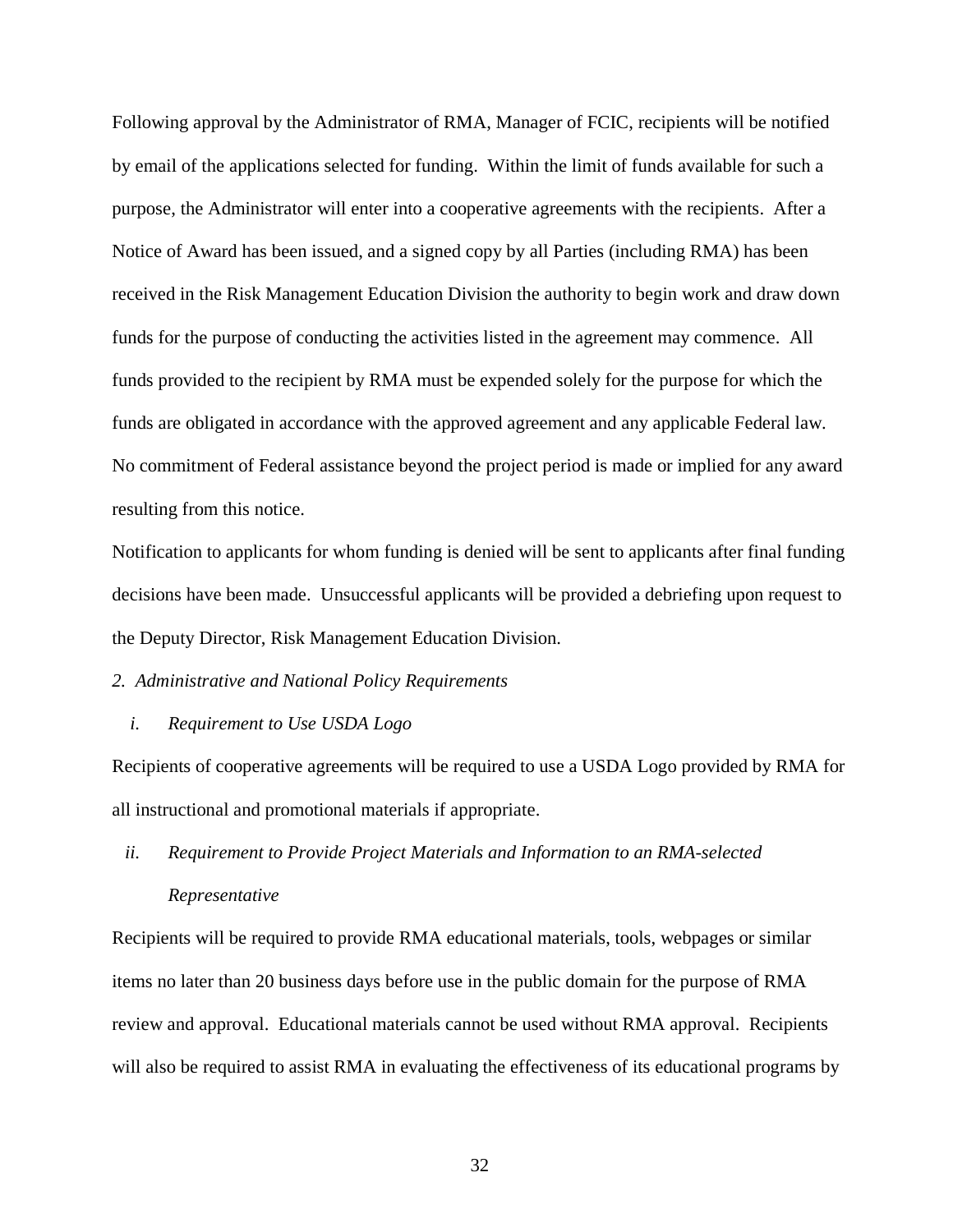notifying RMA of upcoming trainings, meetings, and by providing documentation of educational activities, materials, and related information to any representative(s) selected by RMA for program evaluation purposes.

# *iii. Access to Panel Review Information*

Upon written request from the applicant, a debriefing letter, not including the identity of reviewers, will be e-mailed to the applicant after the review and awards process has been completed. Applicants may send their request to [RMA.Risk-Ed@rma.usda.gov.](mailto:RMA.Risk-Ed@rma.usda.gov)

#### *iv. Confidential Aspects of Applications and Awards*

The names of applicants, the names of individuals identified in the applications, the content of applications, and the panel evaluations of applications will all be kept confidential, except to those involved in the review process, to the extent permitted by law. In addition, the identities of review panel members will remain confidential throughout the entire review process and will not be released to applicants. At the end of the fiscal year, names of panel members will be made available. However, panelists will not be identified with the review of any particular application. When an application results in a cooperative partnership agreement, that agreement becomes a part of the official record of RMA transactions, available to the public upon specific request. Information that the Secretary of Agriculture determines to be of a confidential, privileged, or proprietary nature will be held in confidence to the extent permitted by law. Therefore, any information that the applicant wishes to be considered confidential, privileged, or proprietary should be clearly marked within an application, including the basis for such designation. The original copy of an application that does not result in an award will be retained by RMA for a period of one year. Other copies will be destroyed. Copies of applications not receiving awards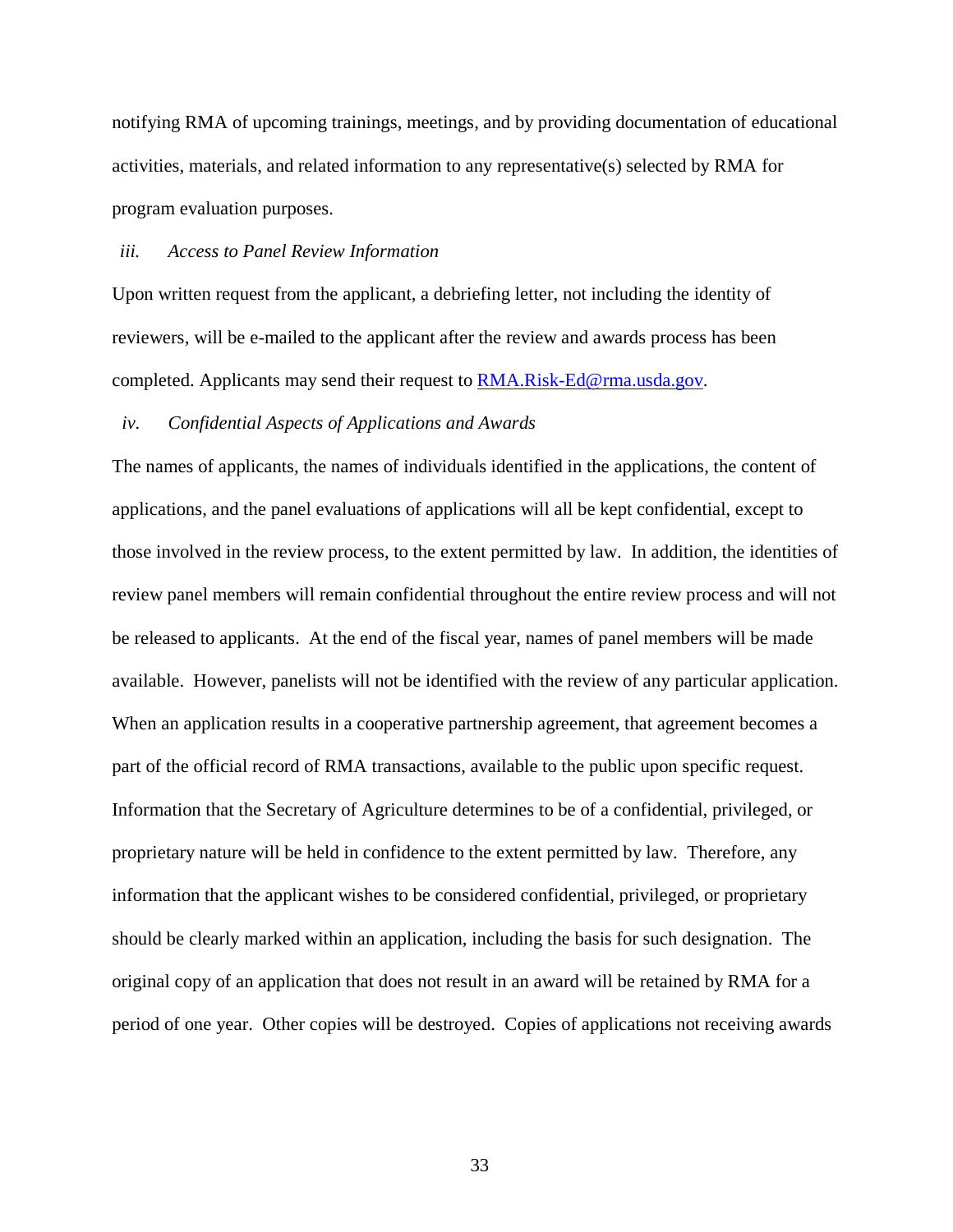will be released only with the express written consent of the applicant or to the extent required by law. An application may be withdrawn at any time prior to award.

# *v. Risk Assessment*

Awards will receive a risk assessment and are subject to enhanced monitoring based on program risk factors to ensure that federal funds are being used in accordance with the specified requirements in the agreement and managed appropriately as required. This risk assessment will be an indicator of programmatic or financial vulnerability in the management of federal funds. All awards will be subject to, among other requirements, applicable requirements of 2 C.F.R. §200.205.

## *vi. Audit Requirements*

All cooperative agreements will be subject to, among other requirements, applicable audit requirements of 2 C.F.R. subtitle A, and 2 C.F.R. subtitle B, chapter IV. Agreement holders must send a copy of the management decision letter, if applicable, to RME Grants and Agreements Specialists by e-mail: [RMA.Risk-Ed@rma.usda.gov.](mailto:RMA.Risk-Ed@rma.usda.gov)

## *vii. Prohibitions and Requirements Regarding Lobbying*

All cooperative agreements will be subject to the requirements of 2 C.F.R. part 200 and 418, "Uniform Administrative Requirements, Cost Principles, and Audit Requirements for Federal Awards" and "New Restrictions on Lobbying," respectively. A signed copy of the certification and disclosure forms must be submitted with the application and are available at the address and telephone number listed in Section VII, Agency Contact.

Departmental regulations published at 2 C.F.R part 418 imposes prohibitions and requirements for disclosure and certification related to lobbying on recipients of Federal contracts, grants, cooperative partnership agreements and loans. It provides exemptions for Indian Tribes and tribal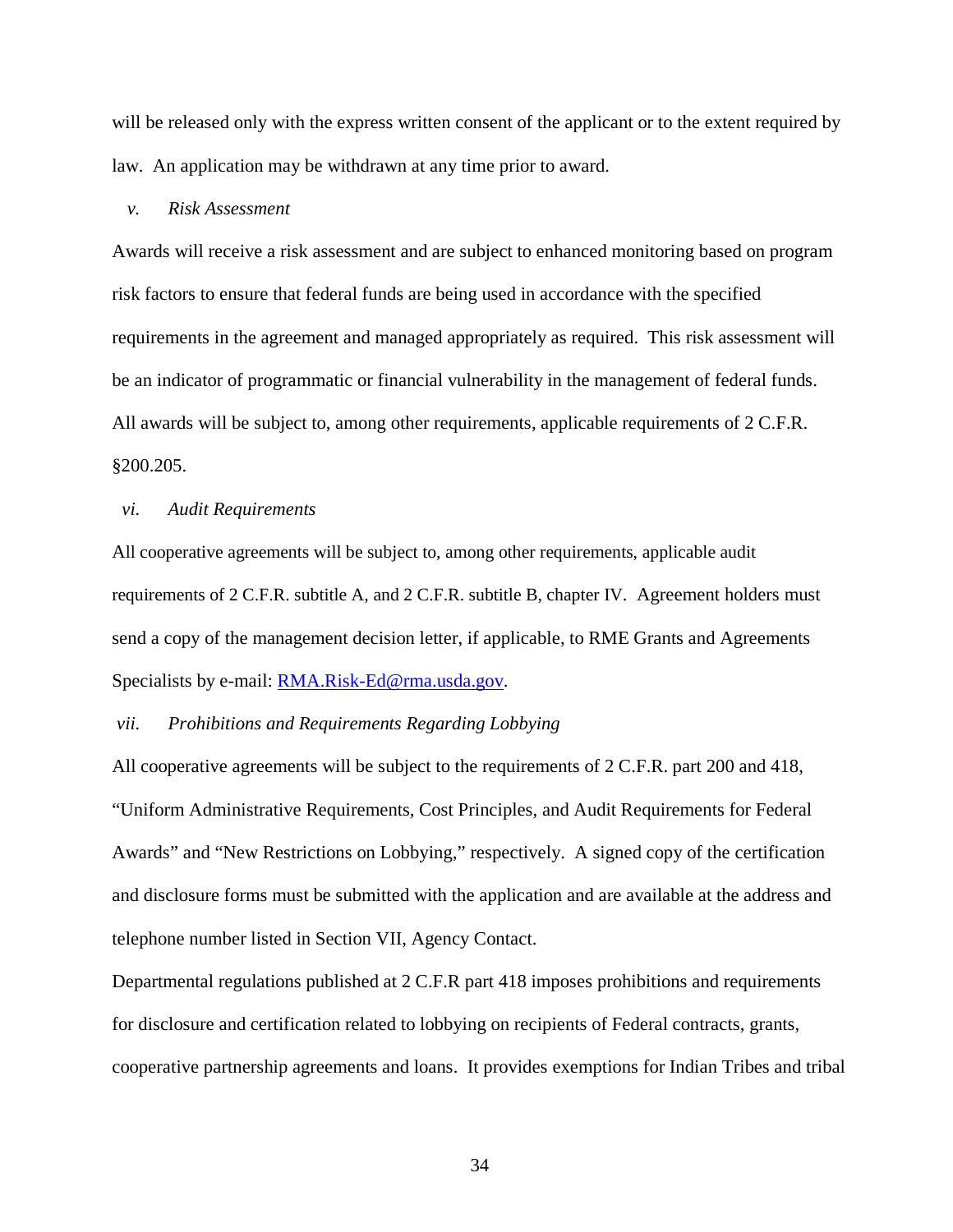organizations. Current and prospective recipients, and any subcontractors, are prohibited from using Federal funds, other than profits from a Federal contract, for lobbying Congress or any Federal agency in connection with the award of a contract, grant, cooperative partnership agreement or loan. In addition, for each award action in excess of \$100,000 (\$150,000 for loans) the law requires recipients and any subcontractors to complete a certification in accordance with Appendix A to Part 418 and a disclosure of lobbying activities in accordance with Appendix B to Part 418. The law establishes civil penalties for non-compliance.

# *viii. Representation Regarding the Prohibition on Using Funds under Grants and Cooperative Agreements with Entities that Require Certain Internal Confidentiality Agreements*

By submission of its proposal or application, the applicant represents that is does not require any of its employees, contractors, or subrecipients seeking to report fraud, waste, or abuse to sign or comply with internal confidentially agreements or statements prohibiting or otherwise restricting those employees, contractors, or subrecipients from lawfully reporting that waste, fraud, or abuse to a designated investigative or law enforcement representative of a Federal department or agency authorized to receive such information. Note that: (1) the basis for this representation is a prohibition in sections 743, 744 of the Consolidated Appropriations Act, 2016, Pub. L. 114-113, (Division E, Title VII, General Provisions Government-wide) and any successor provisions of law on making funds available through grants and cooperative agreements to entities with certain internal confidentiality agreements or statements; and (2) section 744 states that it does not contravene requirements applicable to Standard Form 312, form 4414, or any other form issued by a Federal department or agency governing the nondisclosure of classified information.

*ix. Applicable OMB Circulars*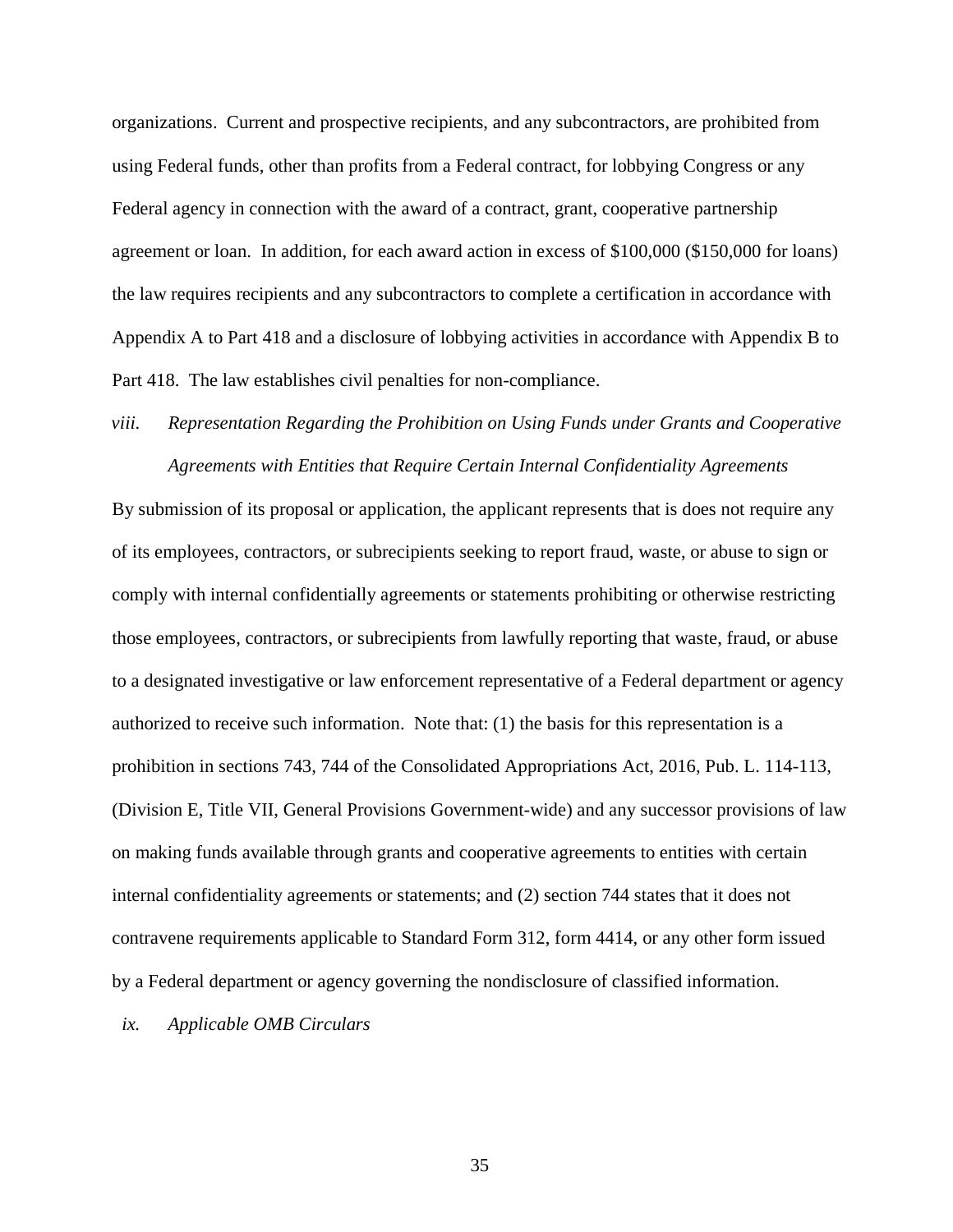All cooperative partnership agreements funded as a result of this notice will be subject to the requirements contained in all applicable OMB circulars at

[http://www.whitehouse.gov/omb/grants\\_circulars.](http://www.whitehouse.gov/omb/grants_circulars)

## *x. Requirement to Assure Compliance with Federal Civil Rights Laws*

Recipients and all partners/collaborators of all cooperative agreements funded as a result of this notice are required to know and abide by Federal civil rights laws, which include, but are not limited to, Title VI of the Civil Rights Act of 1964 (42 U.S.C. § 2000d et. seq.), and 7 C.F.R. part 15. RMA requires that recipients submit an Assurance Agreement (Civil Rights), assuring RMA of this compliance prior to the beginning of the project period. Although recipients are required to report on their civil rights compliance using demographic data among other methodologies, recipients are not required to collect demographic data directly from producers until such time as RMA has an approved form and process in place for that purpose.

# *xi. Requirement to Participate in a Post Award Teleconference*

RMA requires that project leaders participate in a post award teleconference, if conducted, to become fully aware of agreement requirements and for delineating the roles of RMA personnel and the procedures that will be followed in administering the agreement and will afford an opportunity for the orderly transition of agreement duties and obligations if different personnel are to assume post-award responsibility.

*xii. Requirement to Participate in a Post Award Civil Rights Training* 

RMA requires that project leaders participate in a post award Civil Rights and EEO training to become fully aware of Civil Rights and EEO law and requirements.

*xiii. Requirement to Submit Educational Materials to the Ag Risk and Farm Management Library*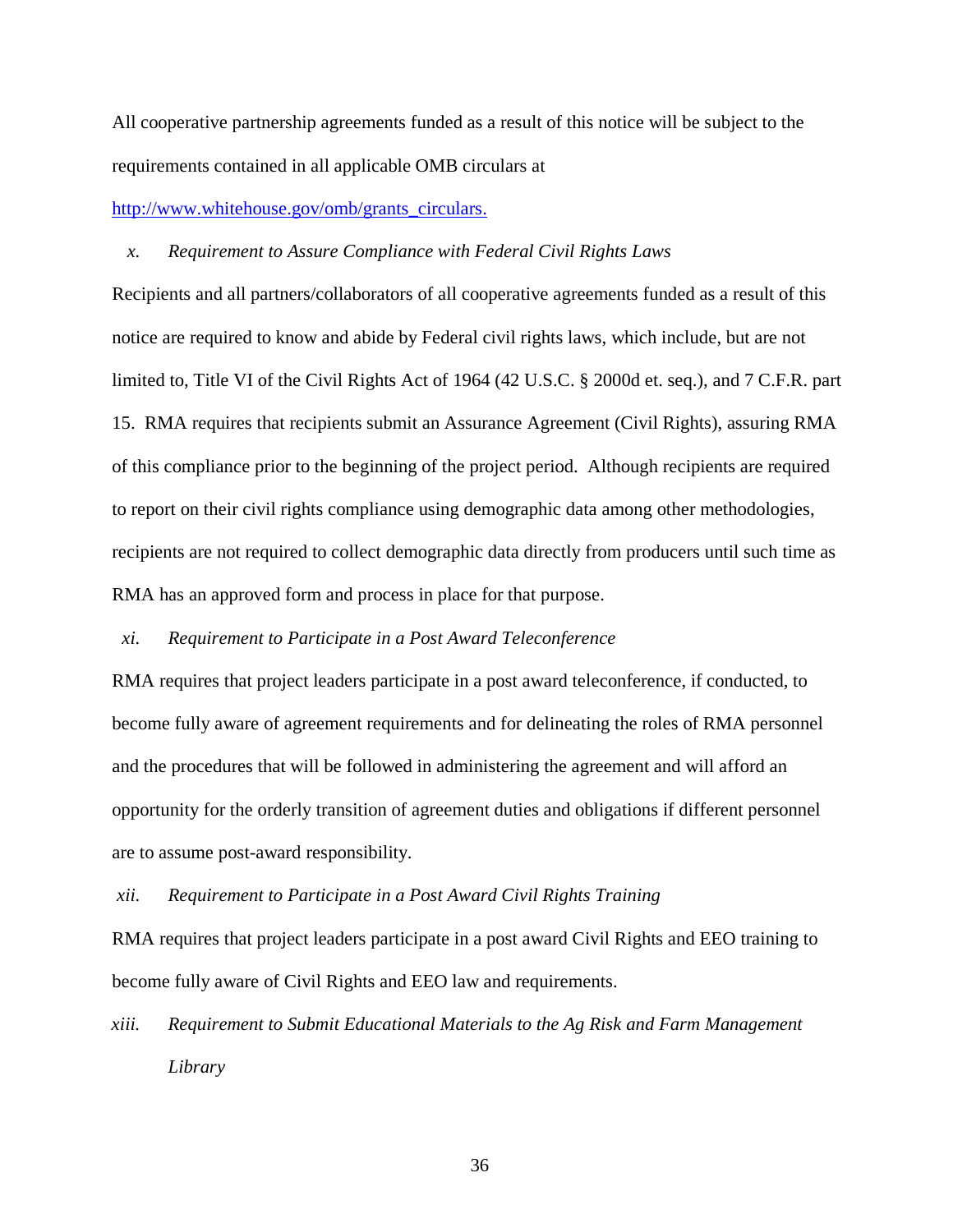RMA requires that project leaders upload digital copies of all risk management educational materials developed because of the project to the Ag Risk and Farm Management Library at [www.agrisk.umn.edu](http://www.agrisk.umn.edu/) for posting. RMA will be clearly identified as having provided funding for the materials.

## *2. Reporting Requirements*

Recipients will be required to submit quarterly financial reports (OMB Standard Form 425) throughout the project period, as well as a final program and financial report not later than 90 days after the end of the project period. The quarterly progress reports and final program reports MUST be submitted through RVS. The website address is [https://rvs.umn.edu/Home.aspx.](https://rvs.umn.edu/Home.aspx)

G. Agency Contact

FOR FURTHER INFORMATION CONTACT: Applicants and other interested parties are encouraged to contact USDA-RMA-RME Grants and Agreements Specialists by e-mail:

# [RMA.Risk-Ed@rma.usda.gov](mailto:RMA.Risk-Ed@rma.usda.gov)

Applicants may also obtain information regarding this announcement from the RMA website at: [http://www.rma.usda.gov/aboutrma/agreements.](http://www.rma.usda.gov/aboutrma/agreements)

# H. Additional Information

*1. The Restriction of the Expenditure of Funds to Enter into Financial Transactions*

The Agriculture, Rural Development, Food and Drug Administration, and Related Agencies Appropriations Act, 2012 (P.L. 112-55) contains the restriction of the expenditure of funds to enter into financial transactions Corporations that have been convicted of felonies within the past 24 months or that have federal tax delinquencies where the agency is aware of the felonies and/or tax delinquencies.

# Section 738 (Felony Provision)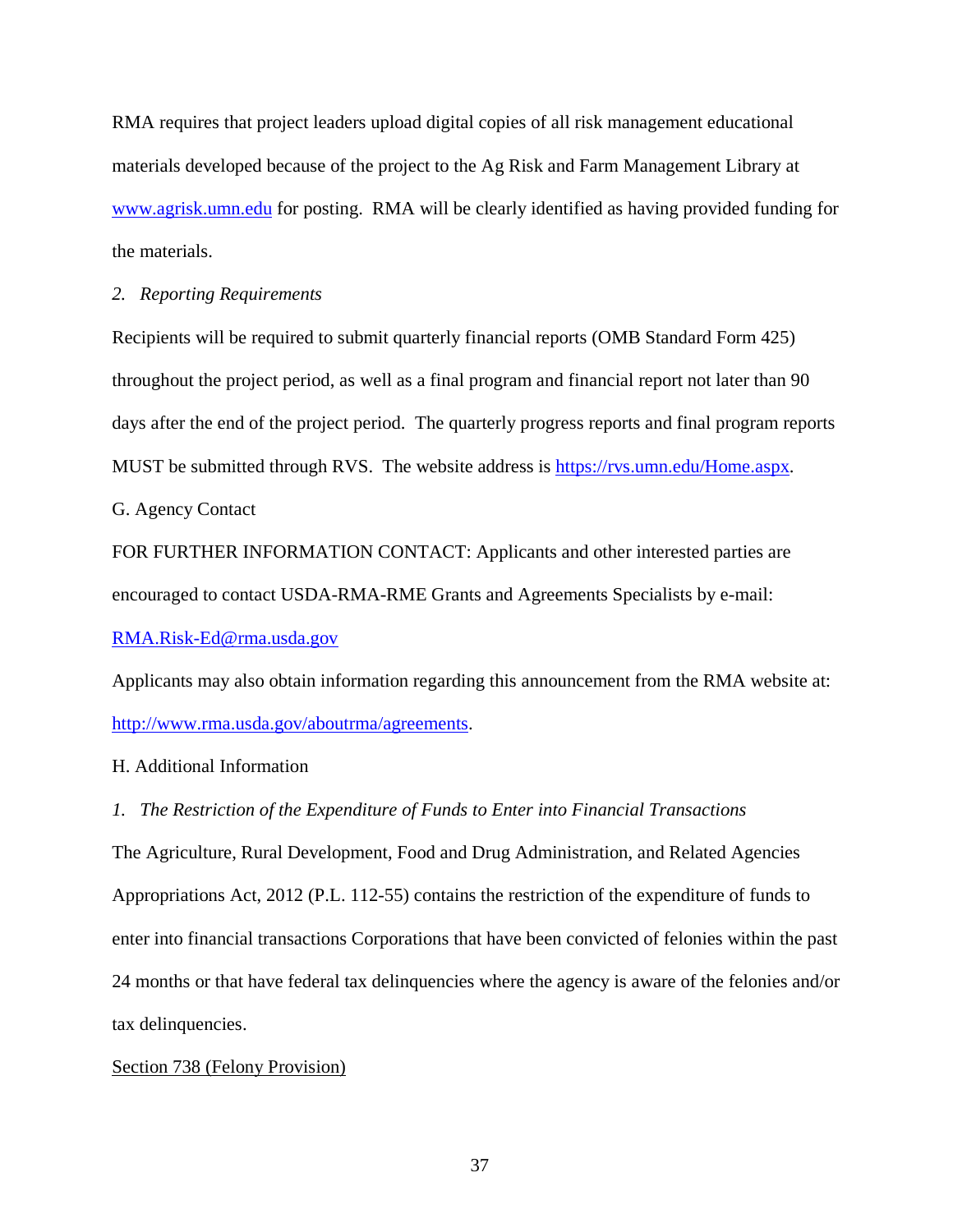None of the funds made available by this Act may be used to enter into a contract, memorandum of understanding, or cooperative agreement with, make a grant to, or provide a loan or loan guarantee to any corporation that was convicted (or had an officer or agency of such corporation acting on behalf of the corporation convicted) of a felony criminal violation under any Federal or State law within the preceding 24 months, where the awarding agency is aware of the conviction, unless the agency has considered suspension or debarment of the corporation, or such officer or agent, and made a determination that this further action is not necessary to protect the interest of the Government.

### Section 739 (Tax Delinquency Provision)

None of the funds made available by this Act may be used to enter into a contract, memorandum of understanding, or cooperative agreement with, make a grant to, or provide a loan or loan guarantee to, any corporation that [has] any unpaid Federal tax liability that has been assessed, for which all judicial and administrative remedies have been exhausted or have lapsed, and that is not being paid in a timely manner pursuant to an agreement with the authority responsible for collecting the tax liability, where the awarding agency is aware of the unpaid tax liability, unless the agency has considered suspension or debarment of the corporation and made a determination that this further action is not necessary to protect the interests of the Government.

# *2. Required Registration with the System for Award Management (SAM) for Submission of Proposals*

Under the Federal Funding Accountability and Transparency Act of 2006, the applicant must comply with the additional requirements set forth in Attachment A regarding the Dun and Bradstreet Universal Numbering System (DUNS) Requirements and the SAM Requirements found at 2 C.F.R. part 25. For the purposes of this RFA, the term "you" in Attachment A will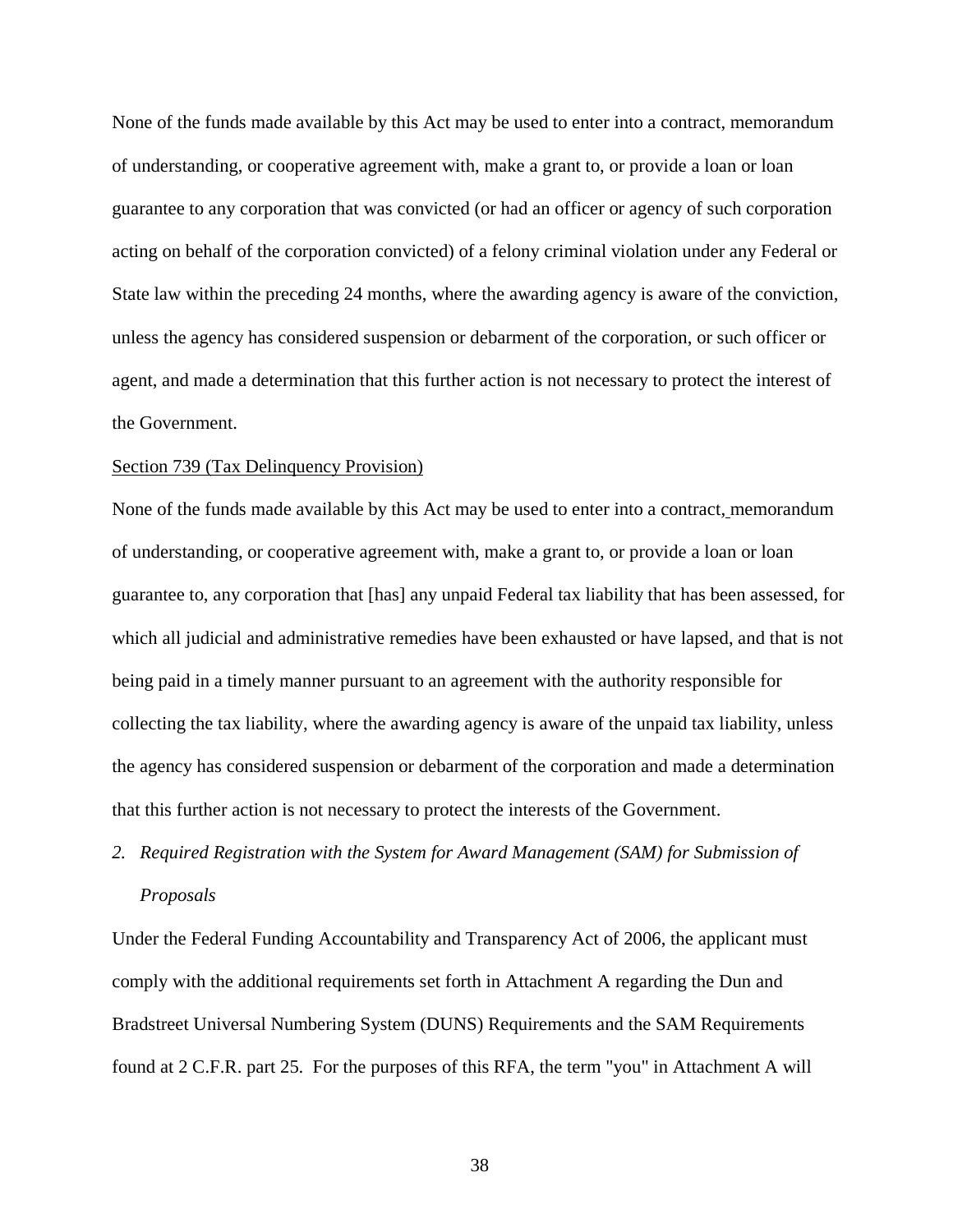mean "applicant". The applicant will comply with the additional requirements set forth in Attachment B regarding Sub-awards and Executive Compensation. For the purpose of this RFA, the term "you" in Attachment B will mean "applicant". SAM [\(www.SAM.gov\)](http://www.sam.gov/) is a database that serves as the primary Government repository for contractor information required for the conduct of business with the Government. This database will also be used as a central location for maintaining organizational information for organizations seeking and receiving grants from the Government. Such organizations must register in SAM prior to the submission of applications. A DUNS number is needed for SAM registration. For information about how to register in SAM, access [www.SAM.gov](http://www.sam.gov/)*.* Allow a minimum of 5 business days to complete the SAM registration.

# *3. Related Programs*

Funding availability for this program may be announced at approximately the same time as funding availability for similar but separate programs—and CFDA No. 10.458 (Crop Insurance Education in Targeted States). These programs have some similarities, but also key differences. The differences stem from important features of each program's authorizing legislation and different RMA objectives. Prospective applicants should carefully examine and compare the notices for each program.

# ATTACHMENT A

I. System for Award Management (SAM) Registration and Universal Identifier Requirements

# A. Requirement for SAM

Unless you are exempted from this requirement under 2 CFR 25.110, you as the recipient must maintain the currency of your information in SAM until you submit the final financial report required under this award or receive the final payment, whichever is later. This requires that you review and update the information at least annually after the initial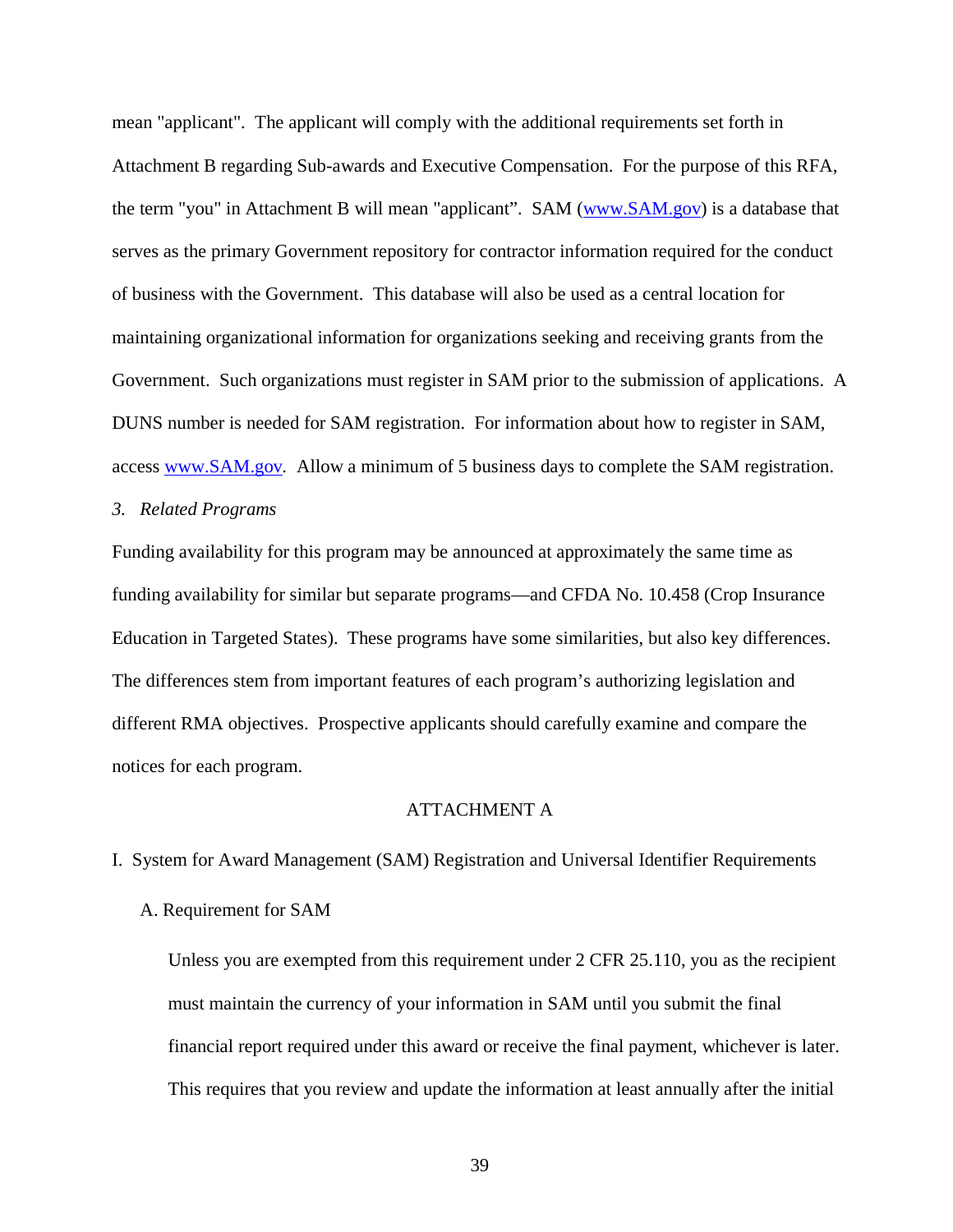registration, and more frequently if required by changes in your information or another award term.

1. Requirement for Unique Entity Identifier (UEI)

If you are authorized to make subawards under this award, you:

- 1. Must notify potential subrecipients that no entity (see definition in paragraph C of this award term) may receive a subaward from you unless the entity has provided its unique entity identifier to you.
- 2. May not make a subaward to an entity unless the entity has provided its unique entity identifier to you.
- 2. Definitions

For purposes of this award term:

- 1. SAM means the Federal repository into which an entity must provide information required for the conduct of business as a recipient. Additional information about registration procedures may be found at [www.SAM.gov.](http://www.sam.gov/)
- 2. Unique entity identifier means the identifier required for SAM registration to uniquely identify business entities.
- 3. Entity, as it is used in this award term, means all of the following, as defined at 2 CFR part 25, subpart C:
	- a. A Governmental organization, which is a State, local government, or Indian Tribe;
	- b. A foreign public entity;
	- c. A domestic or foreign nonprofit organization;
	- d. A domestic or foreign for-profit organization; and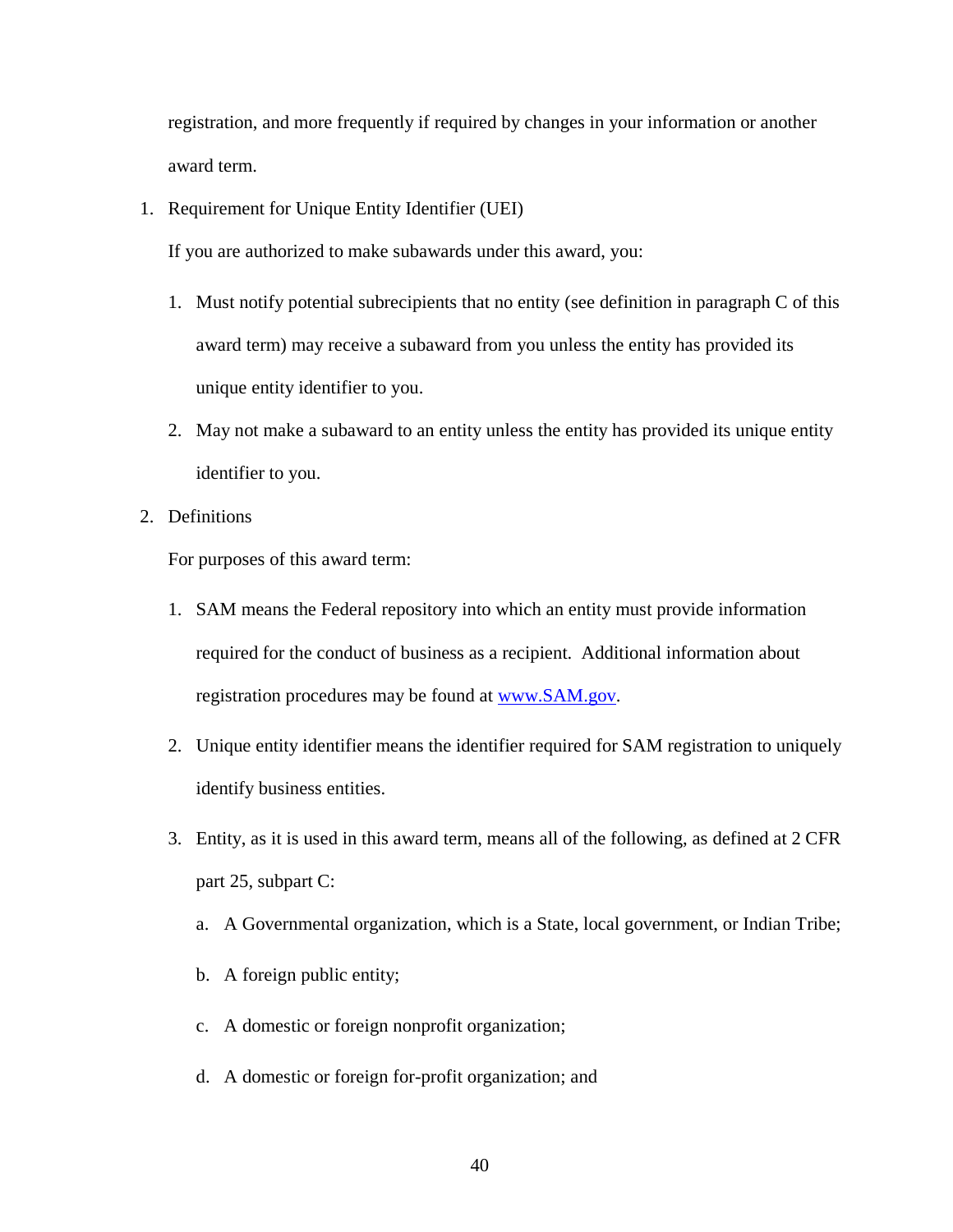- e. A Federal agency, but only as a subrecipient under an award or subaward to a non-Federal entity.
- 4. Subaward:
	- a. This term means a legal instrument to provide support for the performance of any portion of the substantive project or program for which you received this award and that you as the recipient award to an eligible subrecipient.
	- b. The term does not include your procurement of property and services needed to carry out the project or program (for further explanation, see 2 CFR 200.330).
	- c. A subaward may be provided through any legal agreement, including an agreement that you consider a contract.
- 5. Subrecipient means an entity that:
	- a. Receives a subaward from you under this award; and
	- b. Is accountable to you for the use of the Federal funds provided by the subaward.
- 6. Farm Financial Benchmarking means:
	- a. the process of comparing the performance of an agricultural enterprise against the performance of other similar enterprises, through the use of comparable and reliable data, in order to identify business management strengths, weaknesses, and steps necessary to improve management performance and business profitability; and
	- b. benchmarking of the type conducted by farm management and producer associations consistent with the activities described in or funded pursuant to section 5925f of this title 7 U.S.C. § 1502(b)(7).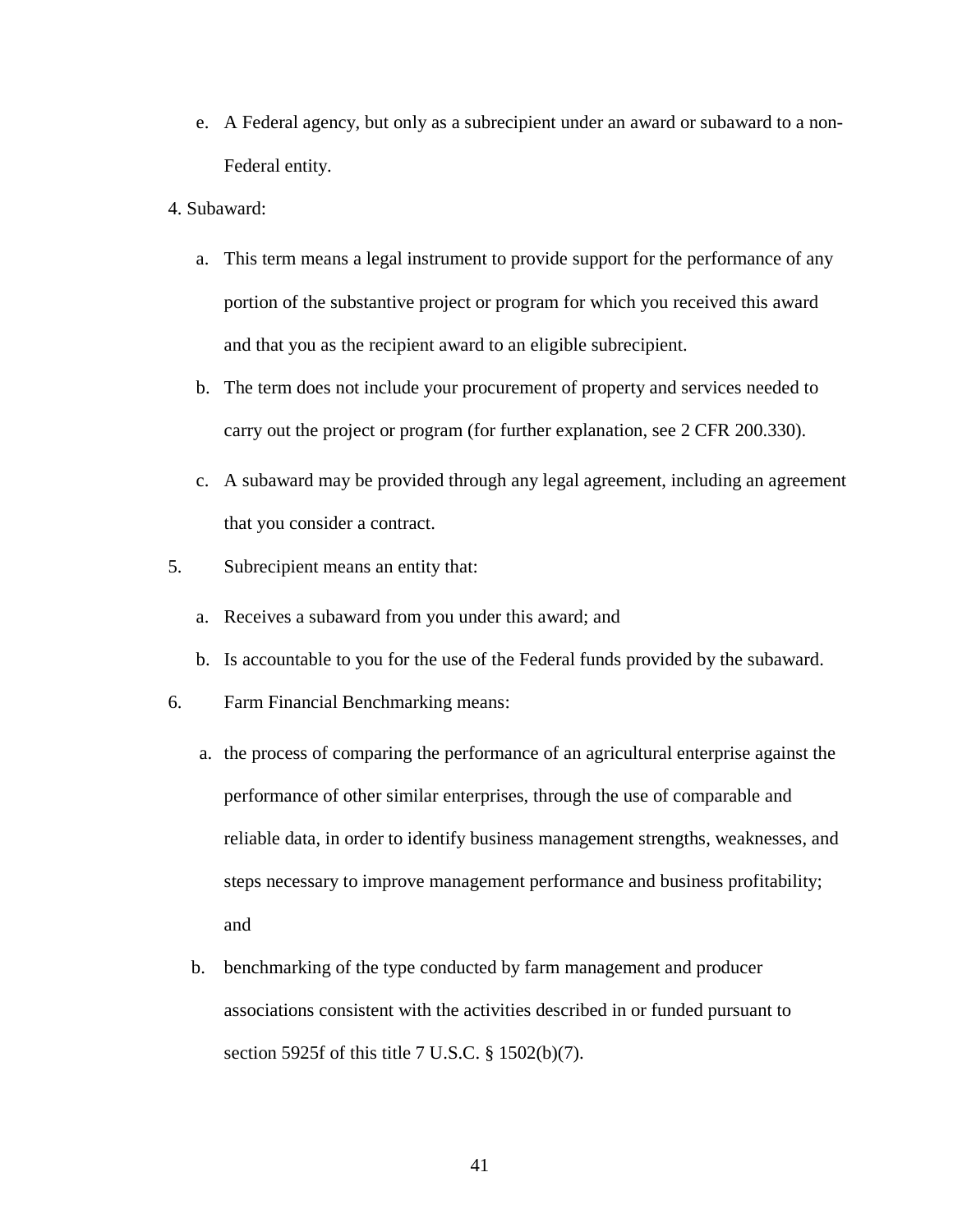# ATTACHMENT B

- I. Reporting Subawards and Executive Compensation.
	- a. Reporting of first-tier subawards.
		- 1. Applicability. Unless you are exempt as provided in paragraph d. of this award term, you must report each action that obligates \$25,000 or more in Federal funds that does not include Recovery funds (as defined in section 1512(a)(2) of the American Recovery and Reinvestment Act of 2009, Pub. L. 111-5) for a subaward to an entity (see definitions in paragraph e. of this award term).
		- 2. Where and when to report.
			- i. You must report each obligating action described in paragraph a.1. of this award term to [http://www.fsrs.go](http://www.fsrs.gov/)v.
			- ii. For subaward information, report no later than the end of the month following the month in which the obligation was made. (For example, if the obligation was made on November 7, 2010, the obligation must be reported by no later than December 31, 2010.)
		- 3. What to report. You must report the information about each obligating action that the submission instructions posted at [http://www.fsrs.gov](http://www.fsrs.gov/) specify.
	- b. Reporting Total Compensation of Recipient Executives.
		- 1. Applicability and what to report. You must report total compensation for each of your five most highly compensated executives for the preceding completed fiscal year, if -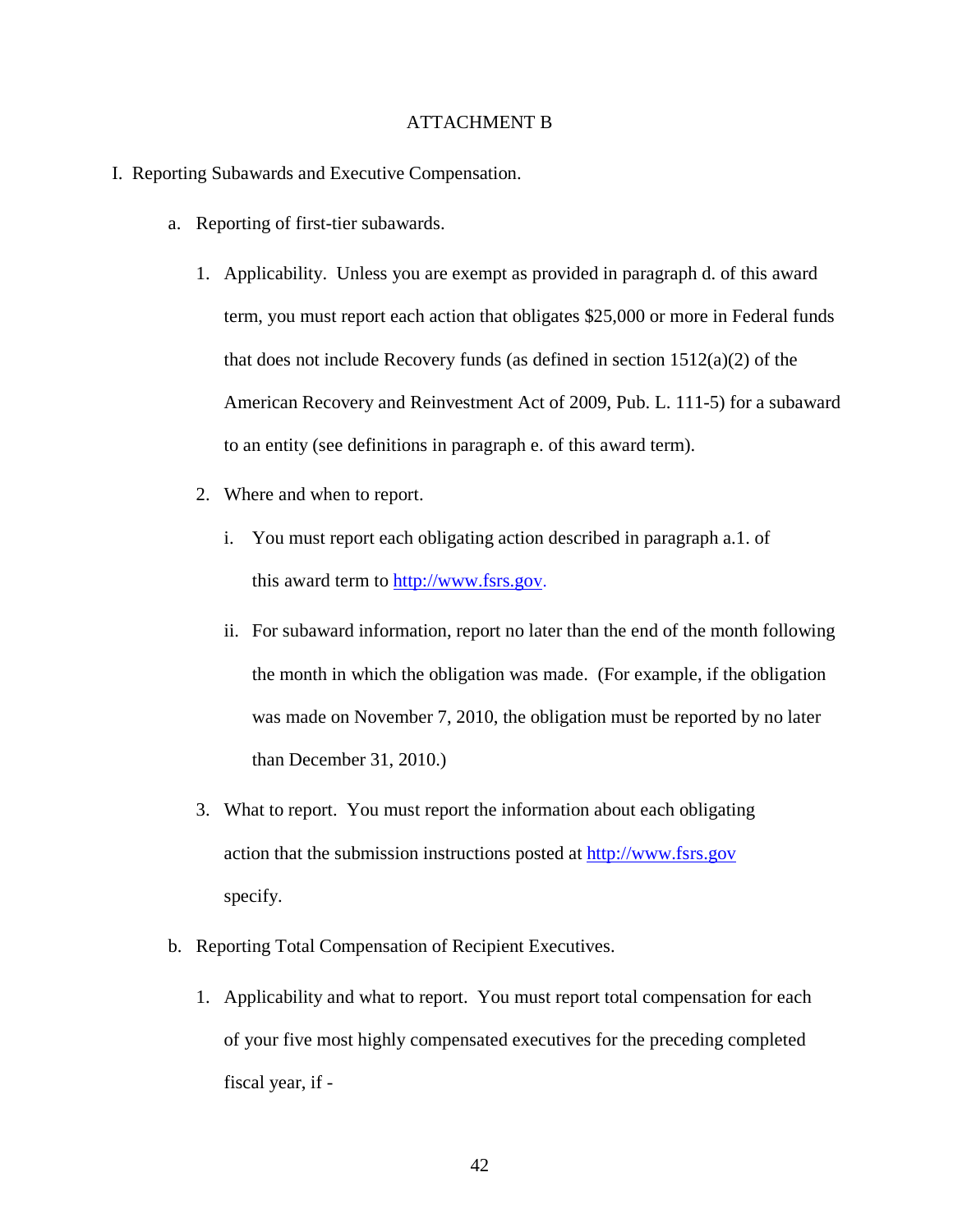- i. The total Federal funding authorized to date under this award is \$25,000 or more;
- ii. In the preceding fiscal year, you received-
	- (A) 80 percent or more of your annual gross revenues from Federal procurement contracts (and subcontracts) and Federal financial assistance subject to the Transparency Act, as defined at 2 CFR 170.320 (and subawards); and
	- (B) \$25,000,000 or more in annual gross revenues from Federal procurement contracts (and subcontracts) and Federal financial assistance subject to the Transparency Act, as defined at 2 CFR 170.320 (and subawards); and
- iii. The public does not have access to information about the compensation of the executives through periodic reports filed under section 13(a) or 15(d) of the Securities Exchange Act of 1934 (15 U.S.C. 78m(a), 78o(d)) or section 6104 of the Internal Revenue Code of 1986. (To determine if the public has access to the compensation information, see the U.S. Security and Exchange Commission total compensation filings at

[http://www.sec.gov/answers/execomp.htm.](http://www.sec.gov/answers/execomp.htm))

- 2. Where and when to report. You must report executive total compensation described in paragraph b.1. of this award term:
	- i. As part of your registration profile at [http://www.SAM.gov.](http://www.sam.gov/)
	- ii. By the end of the month following the month in which this award is made, and annually thereafter.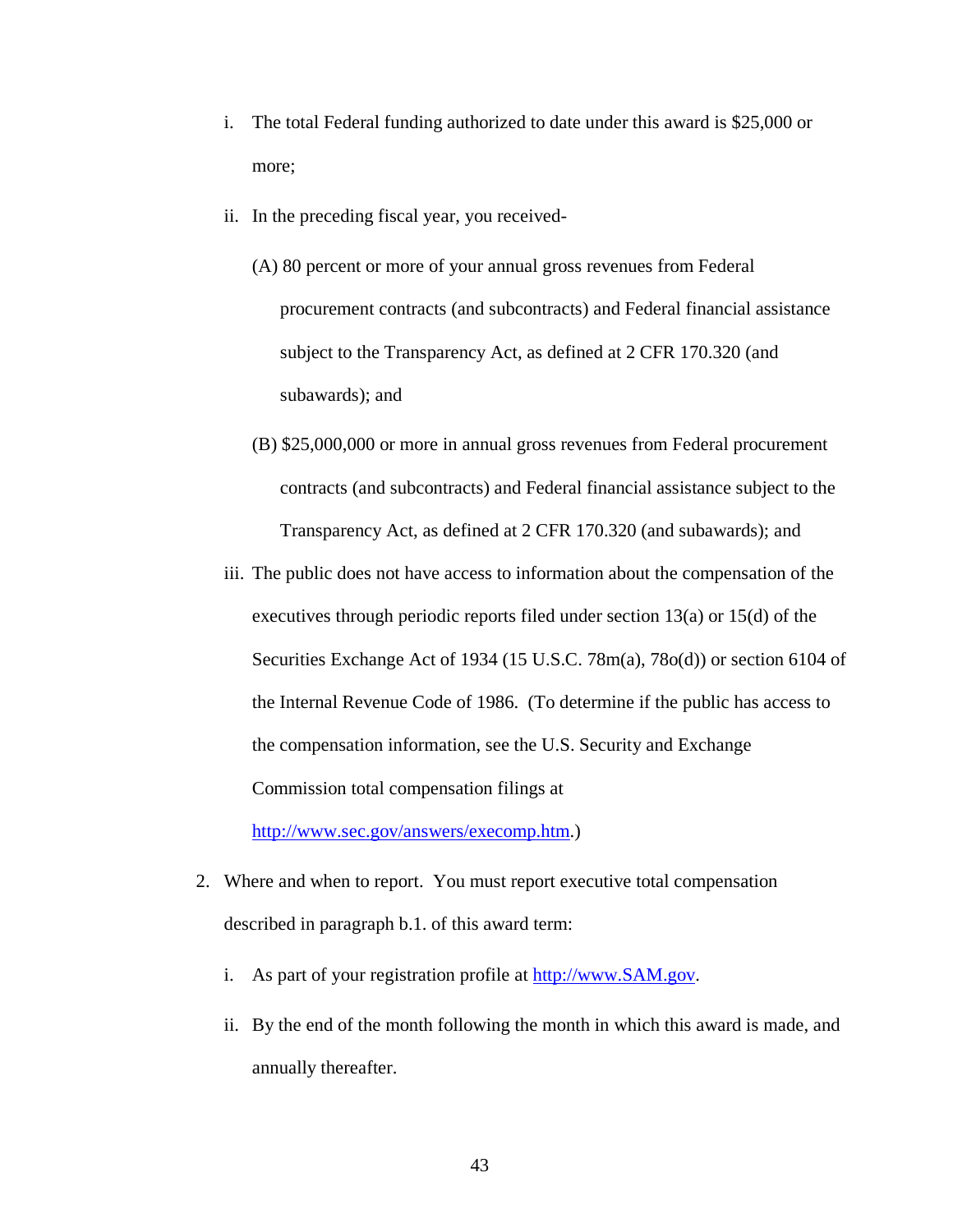- c. Reporting of Total Compensation of Sub recipient Executives.
	- 1. Applicability and what to report. Unless you are exempt as provided in paragraph d. of this award term, for each first-tier subrecipient under this award, you shall report the names and total compensation of each of the subrecipient's five most highly compensated executives for the subrecipient's preceding completed fiscal year, if
		- i. in the subrecipient's preceding fiscal year, the subrecipient received-
			- (A) 80 percent or more of its annual gross revenues from Federal procurement contracts (and subcontracts) and Federal financial assistance subject to the Transparency Act, as defined at 2 CFR 170.320 (and subawards); and
			- (B) \$25,000,000 or more in annual gross revenues from Federal procurement contracts (and subcontracts), and Federal financial assistance subject to the Transparency Act (and subawards); and
		- ii. The public does not have access to information about the compensation of the executives through periodic reports filed under section 13(a) or 15(d) of the Securities Exchange Act of 1934 (15 U.S.C. 78m(a), 78o(d)) or section 6104 of the Internal Revenue Code of 1986. (To determine if the public has access to the compensation information, see the U.S. Security and Exchange Commission total compensation filings at

[http://www.sec.gov/answers/execomp.htm.](http://www.sec.gov/answers/execomp.htm)).

- 2. Where and when to report. You must report subrecipient executive total compensation described in paragraph c.1. of this award term:
	- i. To the recipient.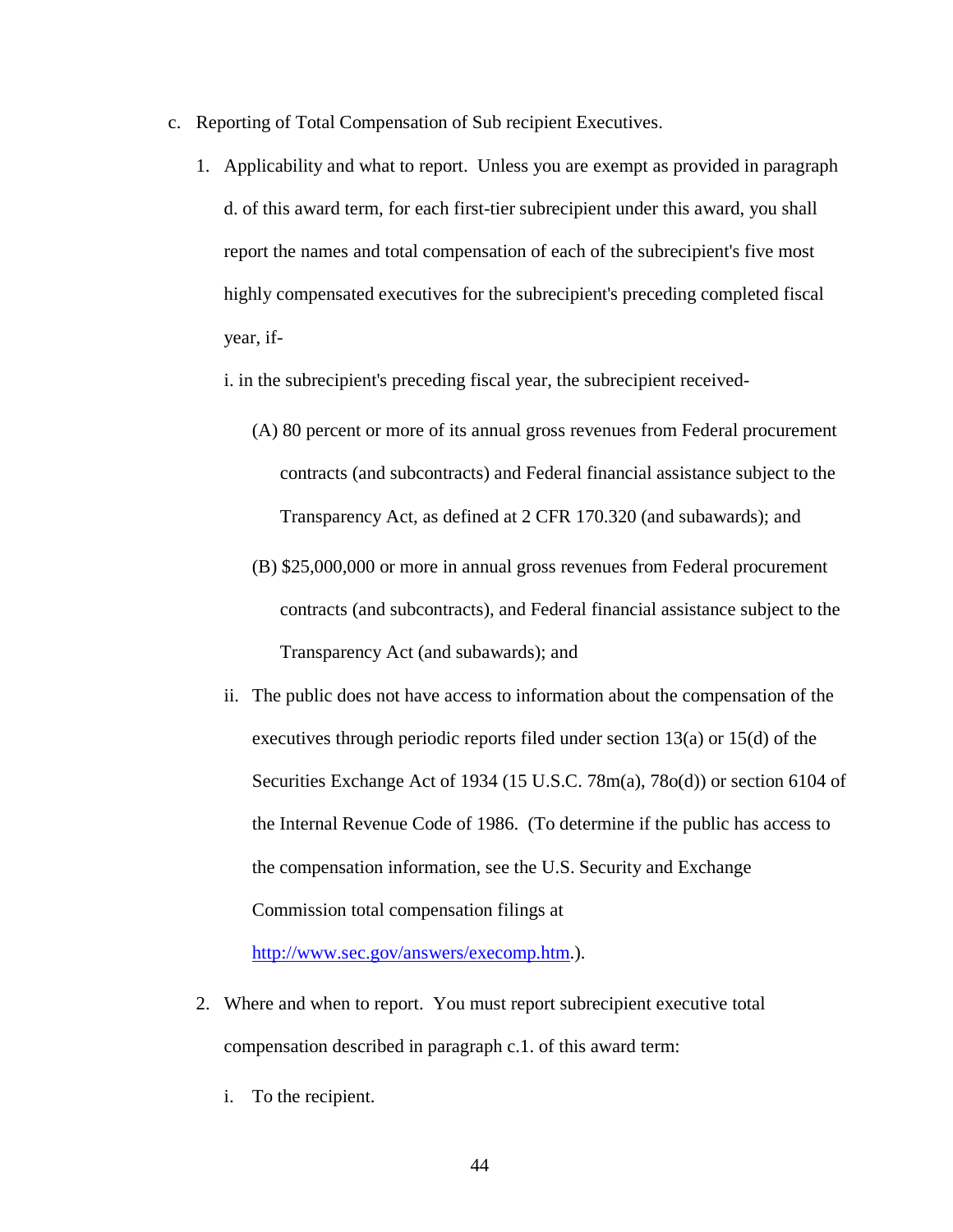- ii. By the end of the month following the month during which you make the subaward. For example, if a subaward is obligated on any date during the month of October of a given year (i.e., between October 1 and 31), you must report any required compensation information of the subrecipient by November 30 of that year.
- d. Exemptions

If, in the previous tax year, you had gross income, from all sources, under

\$300,000, you are exempt from the requirements to report:

- i. Subawards, and
- ii. The total compensation of the five most highly compensated executives of any sub recipient.
- e. Definitions. For purposes of this award term:
	- 1. Entity means all of the following, as defined in 2 CFR part 25:
		- i. A Governmental organization, which is a State, local government, or Indian tribe;
		- ii. A foreign public entity;
		- iii. A domestic or foreign nonprofit organization;
		- iv. A domestic or foreign for-profit organization;
		- v. A Federal agency, but only as a subrecipient under an award or subaward to a non-Federal entity.
	- 2. Executive means officers, managing partners, or any other employees in management positions.
	- 3. Subaward: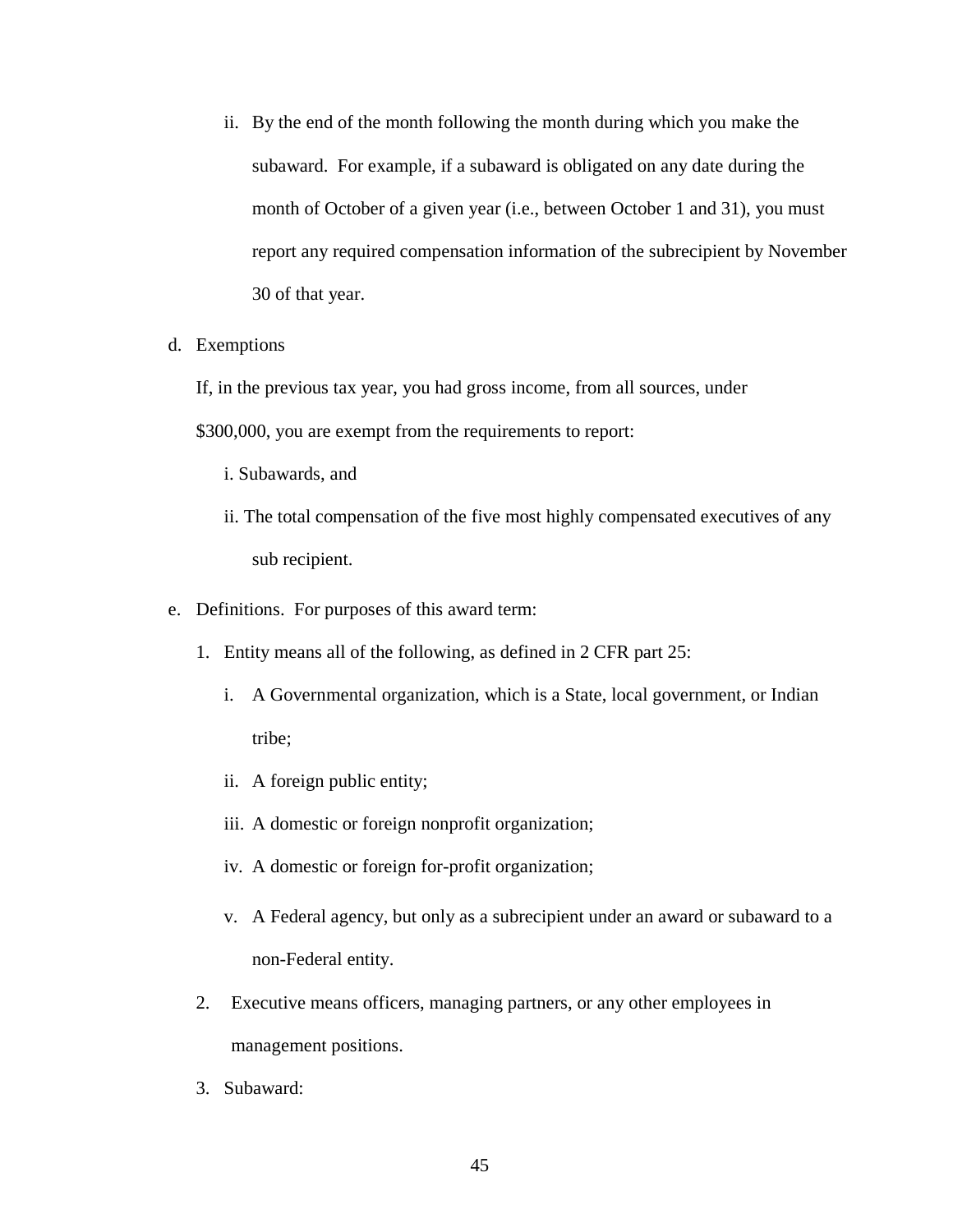- i. This term means a legal instrument to provide support for the performance of any portion of the substantive project or program for which you received this award and that you as the recipient award to an eligible subrecipient.
- ii. The term does not include your procurement of property and services needed to carry out the project or program (for further explanation, see Sec. \_\_ .210 of the attachment to OMB Circular A-133, "Audits of States, Local Governments, and Non-Profit Organizations").
- iii. A subaward may be provided through any legal agreement, including an agreement that you or a subrecipient considers a contract.
- 4. Subrecipient means an entity that:
	- i. Receives a sub award from you (the recipient) under this award; and
	- ii. Is accountable to you for the use of the Federal funds provided by the subaward.
- 5. Total compensation means the cash and noncash dollar value earned by the executive during the recipient's or subrecipient's preceding fiscal year and includes the following (for more information see 17 CFR 229.402 $(c)(2)$ ):
	- i. Salary and bonus.
	- ii. Awards of stock, stock options, and stock appreciation rights. Use the dollar amount recognized for financial statement reporting purposes with respect to the fiscal year in accordance with the Statement of Financial Accounting Standards No. 123 (Revised 2004) (FAS 123R), Shared Based Payments.